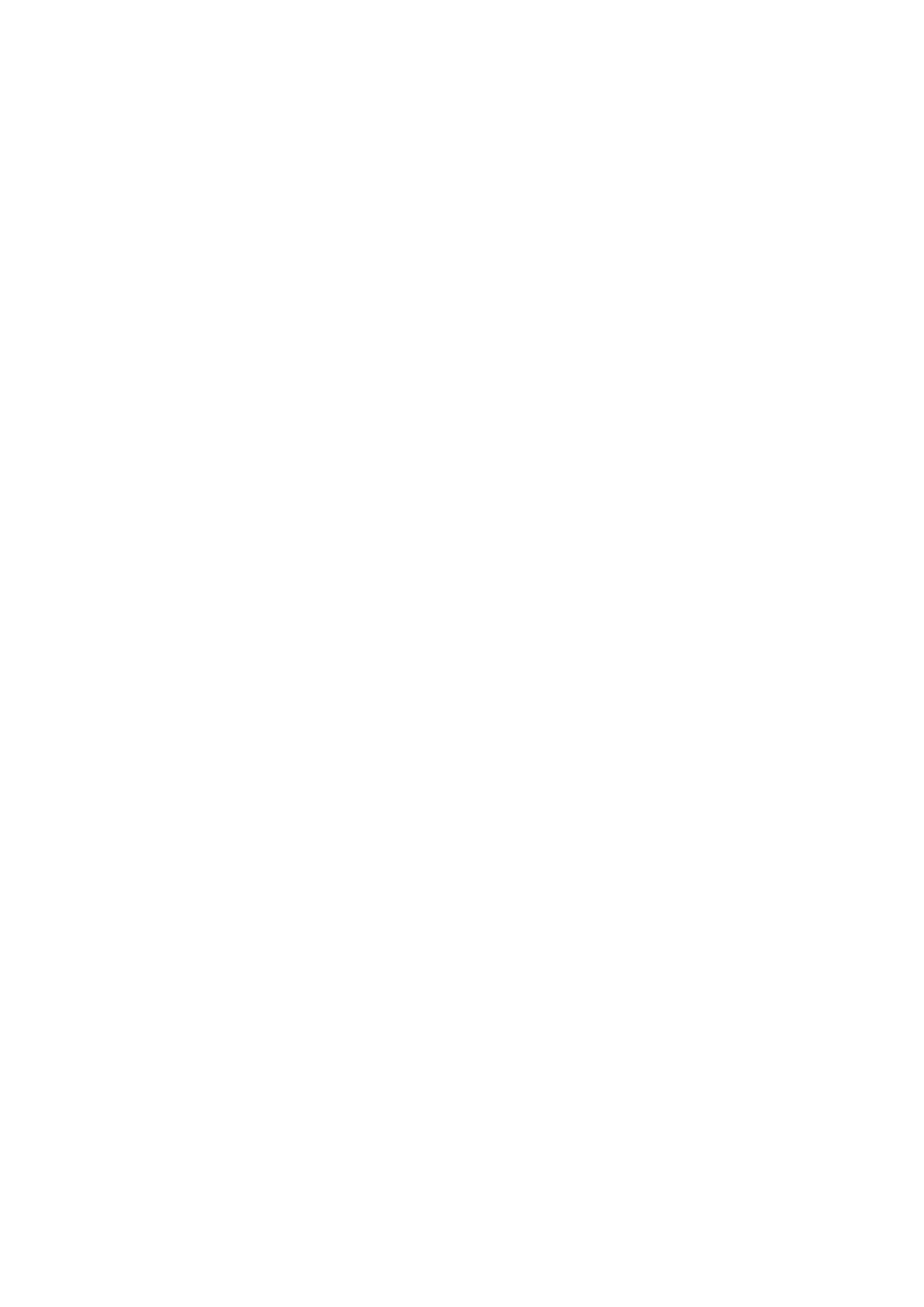# **Contents**

|                                                        |                                         | page |  |
|--------------------------------------------------------|-----------------------------------------|------|--|
|                                                        | Introduction                            | 3    |  |
| 1.                                                     | <b>Executive summary</b>                | 4    |  |
| 2.                                                     | Background                              | 12   |  |
| 3.                                                     | The approach                            | 14   |  |
|                                                        | <b>Regulatory functions</b>             |      |  |
| $\overline{4}$ .                                       | The authorisation process               | 15   |  |
| 5.                                                     | The renewals process                    | 16   |  |
| 6.                                                     | Monitoring and compliance               | 18   |  |
| 7.                                                     | <b>Complaints handling</b>              | 22   |  |
| 8.                                                     | The claims management market            | 23   |  |
|                                                        | Market impact                           |      |  |
| 9.                                                     | Personal injury                         | 28   |  |
|                                                        | Appendix: Personal Injury - Solicitors  | 32   |  |
| 10.                                                    | Fraudulent motor accident claims        | 34   |  |
| 11.                                                    | Criminal injuries compensation          | 35   |  |
| 12.                                                    | Industrial Injuries Disablement Benefit | 36   |  |
| 13.                                                    | Employment claims                       | 37   |  |
| 14.                                                    | Housing disrepair                       | 38   |  |
| 15.                                                    | Consumer credit agreement claims        | 39   |  |
| 16.                                                    | Other financial products                | 45   |  |
| 17.                                                    | Wider issues                            | 48   |  |
| 18.                                                    | Conclusions and future work             | 52   |  |
| Appendix: Summary of Baseline Study - April 2007<br>54 |                                         |      |  |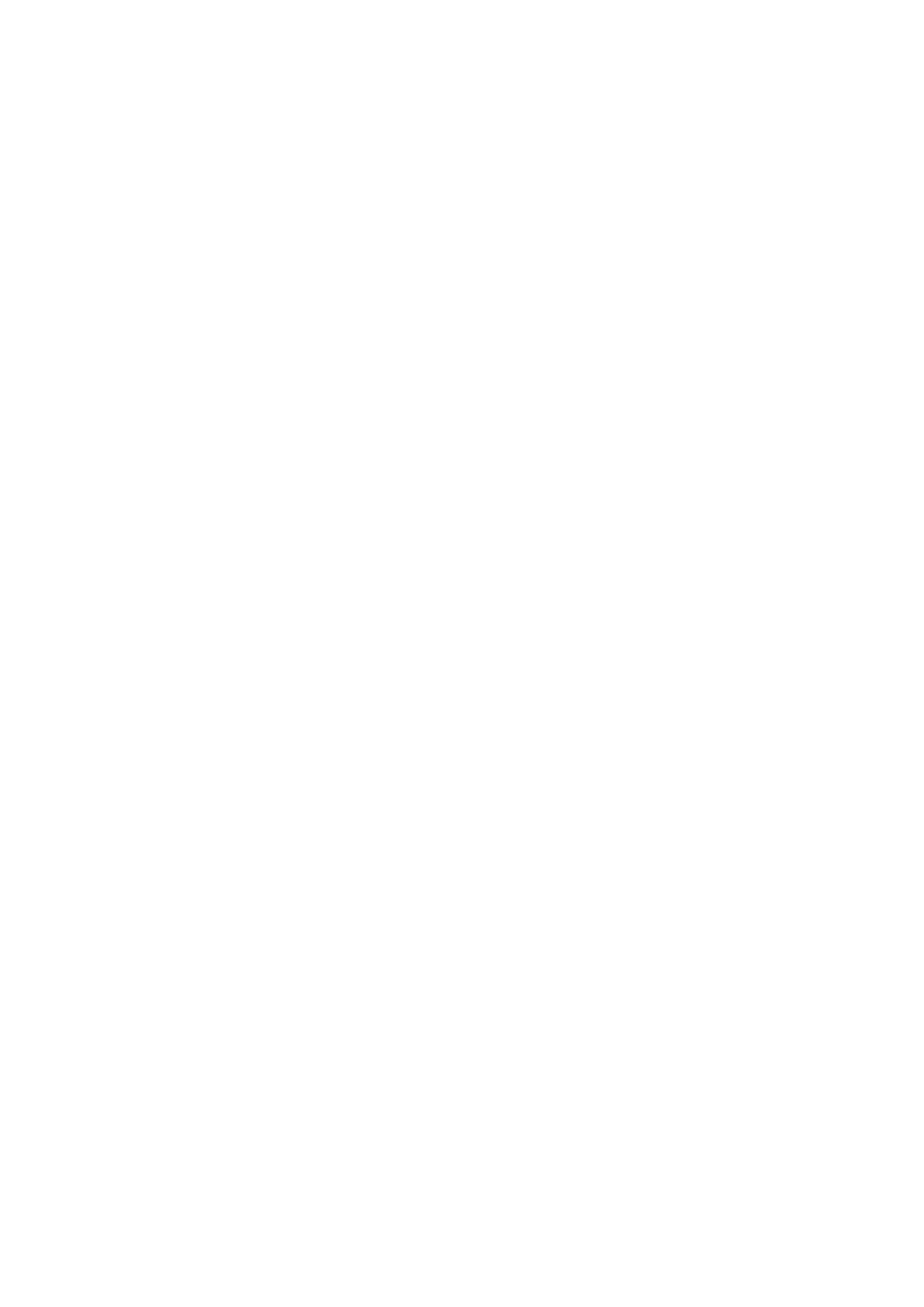### <span id="page-4-0"></span>Introduction

The Compensation Act 2006, providing for the regulation of claims management services, achieved Royal Assent on 25 July 2006. The regulatory regime, including the regulations and rules, was quickly put in place, applications for authorisation were invited from 30 November 2006, and the offence of operating without authorisation was commenced on 23 April 2007.

In August 2007 an initial assessment of the impact of regulation was published. In April 2008 a second study reviewed the impact of regulation over its first full year of operation. The approach was to take the objectives of regulation, quantified to some extent in a Baseline Study, as the starting point. The various regulatory processes were then examined. The main part of the paper made an assessment of the impact of regulation in each of the sectors subject to regulation.

This third study reviews the impact of regulation after two years. It is essentially a brief update of the one year study, but with a specific chapter on a new area – enforceability of consumer credit agreements. The author is grateful to the staff of the Claims Management Regulator, in both London and Burton-on-Trent, and to the various trade associations and individual businesses that fed in their views.

#### Mark Boleat

13 July 2008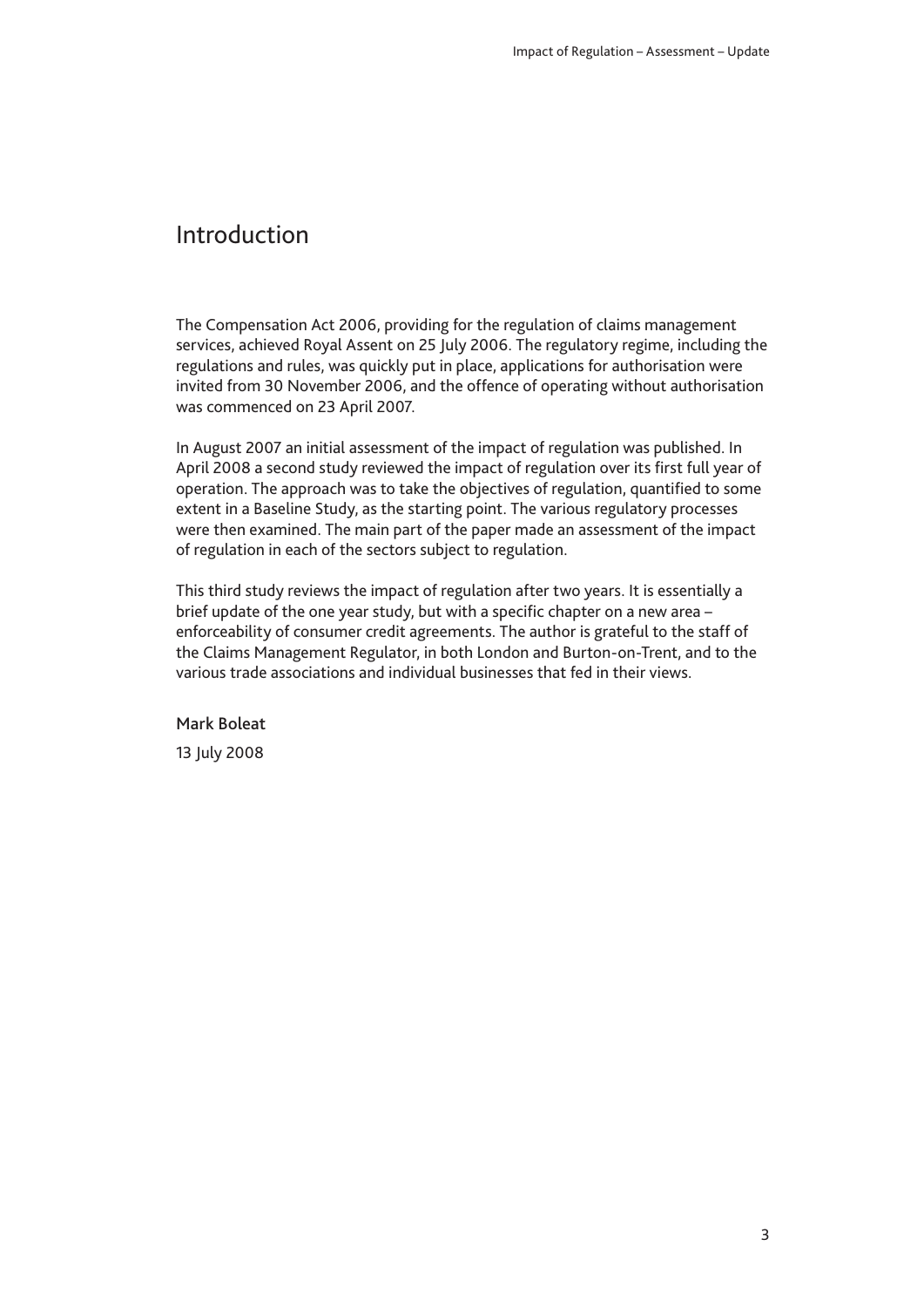### <span id="page-5-0"></span>1. Executive summary

#### **Background**

- 1. The Compensation Act 2006 provided for the regulation of claims management services in respect of personal injury, criminal injuries compensation, Industrial Injuries Disablement Benefit, employment, housing disrepair and financial products and services.
- 2. The Secretary of State for Justice is formally the Regulator. An established civil servant, the Head of Regulation, takes statutory decisions on behalf of the Secretary of State. Authorisation, monitoring and compliance work is handled by a Monitoring and Compliance Unit, provided by Staffordshire County Council under contract to and under the management of the Ministry of Justice.

#### **The objectives of regulation**

- 3. The overriding objective has been to increase the protection of consumers of claims management services. Other objectives include –
	- To tackle practices that have led to misperceptions and false expectations of compensation claims.
	- To improve the efficiency and effectiveness of the system for those who have genuine claims.

#### **The approach**

- 4. The approach to achieving the objectives has been
	- Understanding the market.
	- Understanding the effects of regulation.
	- Identifying how regulation can be effective, in particular "pressure points".
	- Drafting Rules of Conduct that address malpractice.
	- Devising authorisation and compliance procedures to ensure that the Rules of Conduct are complied with.
	- Working in partnership with other enforcement agencies.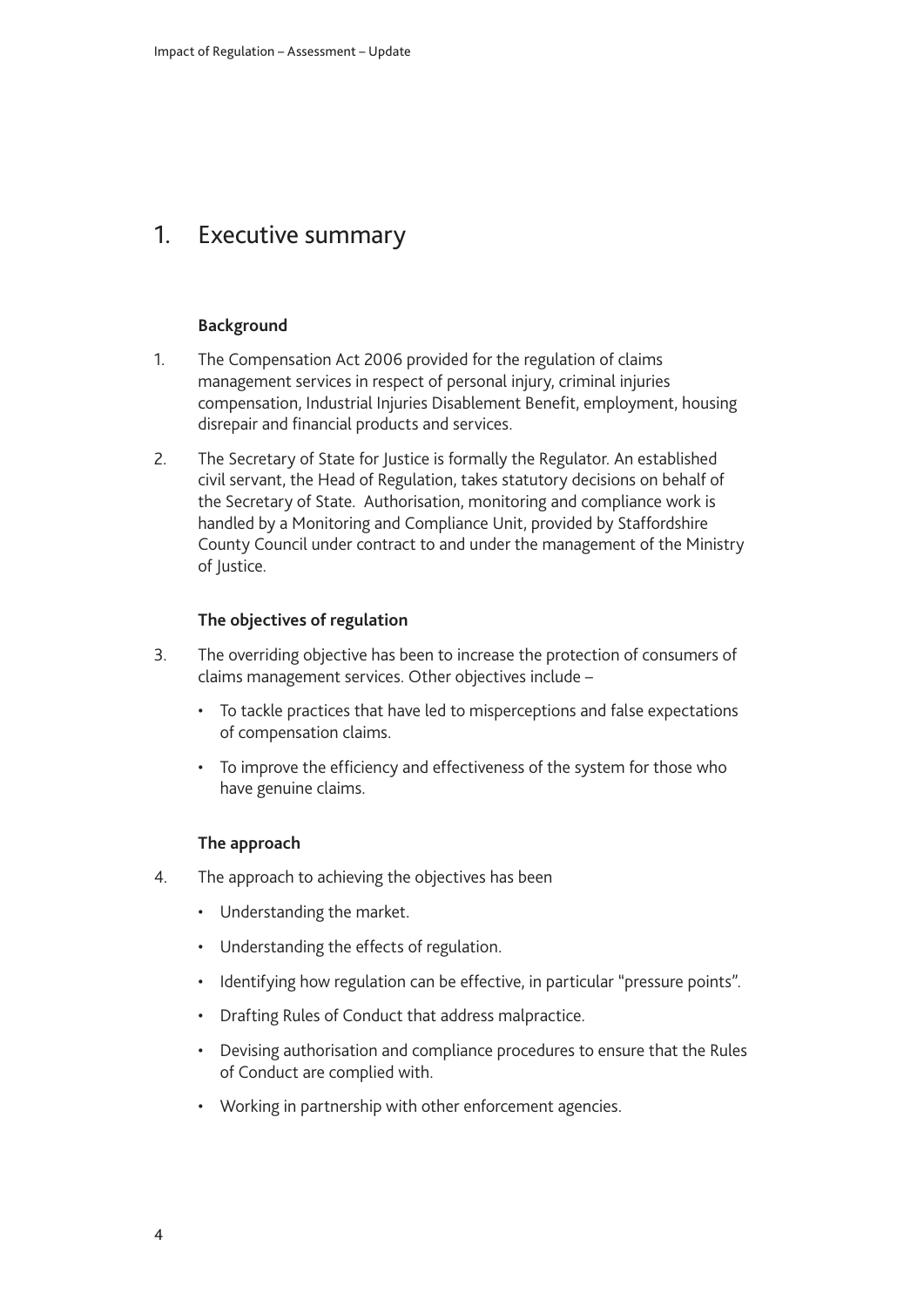#### **The authorisation process**

- 5. The authorisation process has continued to work well. The process has made a significant contribution to meeting the objectives of the legislation –
	- Claims management businesses realised that this was a serious regulatory regime that was likely to be enforced.
	- Deficiencies in websites and contracts were largely addressed.
	- A significant amount of information was gathered on businesses that might seek to trade without authorisation.
	- Authorised businesses that posed some risk to the achievement of the regulatory objectives were identified.
- 6. The number of new businesses seeking authorisation has been much higher than originally anticipated. The necessary additional resources have been provided to handle the increased work.

#### **Renewals process**

7. Authorisation certificates are issued annually. The renewal process in 2009 went smoothly as it had done the previous year. The process confirmed the high turnover of businesses in the market. 143 businesses surrendered their authorisation and at the end of June 2009 around 400 either had not returned renewal forms or had returned incomplete forms.

#### **Monitoring and compliance**

8. Monitoring and compliance work has been targeted at known problem areas. The objectives have been to prevent unauthorised activity and bring authorised businesses to compliance with the Rules of Conduct. This has been particularly successful in respect of websites and contracts. Malpractice has tended to shift to practices more difficult to detect and deal with and which are more resource intensive to handle. The authorisation of eight businesses has been suspended on grounds of malpractice. 94 businesses have had their authorisation cancelled, mainly because they have not paid the annual fee or have not complied with requests for information, but some because of malpractice. 502 reports of unauthorised trading have been investigated. Most have been satisfactorily resolved. There is no evidence of significant unauthorised trading.

#### **Complaints handling**

9. It was not anticipated that there would be a significant number of formal complaints to the Regulator, and this has proved to be the case, although the number of "informal" complaints has been much higher than anticipated.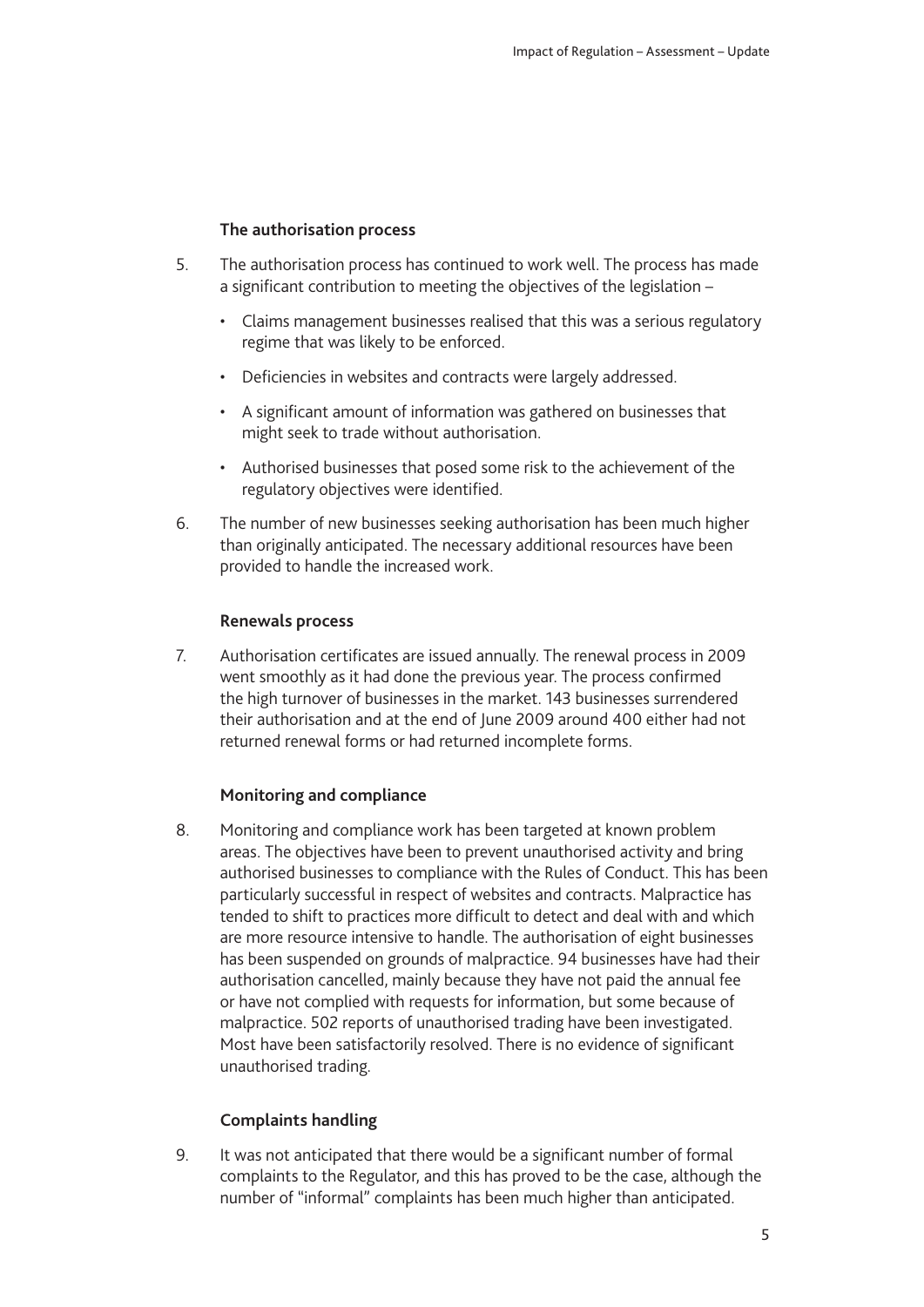Almost all the complaints have been in respect of financial products and services, and in any given period a small number of businesses account for a significant proportion of the total.

#### **The claims management market**

- 10. When regulation commenced it was anticipated that 500 businesses would seek authorisation. The number of businesses authorised has been much higher, increasing from 951 in June 2007 to 1,778 in July 2008, 2,456 in January 2009 and 2,928 at 30 May 2009. The total size of the market is quite small at under £400 million.
- 11. The business exists as a result of various legislative and regulatory actions which have opened the way for consumers to claim compensation, generally at little or no cost, and therefore to businesses that help them to do this. Turnover of businesses in the market is very high, reflecting the ease of entry. Many new businesses have been formed by people previously working in existing businesses. More recently, it seems that the downturn in activity in the financial services market has led mortgage brokers in particular to move into claims management.

#### **Personal injury**

- 12. The Baseline Study identified five principal problems misleading advertising; improper acquisition of business; opaque contracts; cases being run for the benefit of the intermediary not the client; and fraud.
- 13. Misleading advertising, organised cold calling and unauthorised marketing in hospitals have largely been dealt with. However, a different type of cold calling – through call centres – has emerged which is proving difficult to deal with. And misleading advertising has been replaced by misleading information being given in sales calls.
- 14. Malpractice in respect of personal injury cases is now predominantly the responsibility of solicitors. Research by the SRA shows widespread noncompliance by solicitors with its rules of conduct in respect of referral fees, such that it is reviewing the rules.

#### **Fraudulent motor accident claims**

15. A number of accident management companies providing regulated claims management services have been involved in contrived accidents leading to false insurance claims, predominantly personal injury, vehicle damage and related credit hire. The Claims Management Regulator took a lead role in bringing all the various parties together to deal with this. Responsibility for co-ordination has now moved to the insurance industry and the Police. The Regulator has continued to play a valuable role in assisting other enforcement agencies.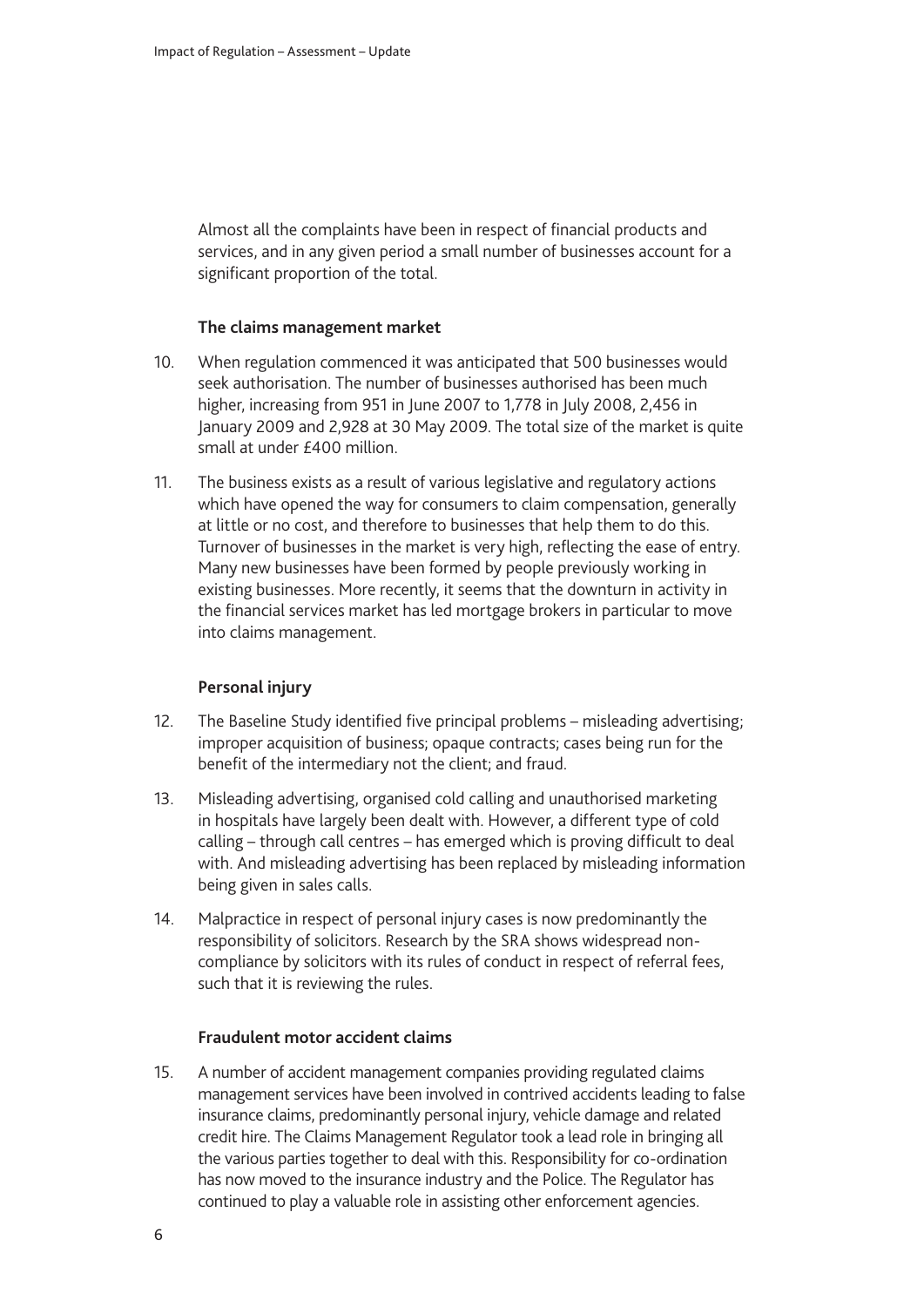#### **Criminal injuries compensation**

16. Criminal injuries compensation is a very small market (around  $E2$  million a year) for claims management businesses. Some intermediaries had sought to give the impression that they are part of the official process and have also used unfair contracts. These issues were largely addressed through the authorisation process.

#### **Industrial Injuries Disablement Benefit**

17. Industrial Injuries Disablement Benefit is also a small market (around £3 million a year). Most businesses are also in the personal injury market. There has been limited malpractice, which has largely been addressed.

#### **Employment claims**

18. Claims management companies have a small role in the employment market. The main issue in this market is the quality of representation, but this is something that claims management regulation is not easily able to address. It is questionable whether there is any value is keeping this area of activity within the ambit of the Claims Management Regulator.

#### **Housing disrepair**

19. The market is very small and local in nature. In practice, local authorities have largely dealt with any problems themselves. However, claims management regulation has played its part, particularly in reducing "door knocking".

#### **Consumer credit agreement claims**

- 20. Over the last year a major new market in respect of the enforceability of consumer credit agreements – has emerged. A number of businesses have argued that a high proportion of consumer credit contracts are deficient and therefore not enforceable. Some have sought to persuade consumers that their debts can be written off in exchange for a fee.
- 21. The collective response from the various regulators has so far not been sufficient. This partly stems from the number of regulators and other agencies involved. The succession of warnings by the Claims Management Regulator, the Office of Fair Trading and the Solicitors Regulation Authority have served a useful purpose but those engaged in serious malpractice are less likely to be influenced by warnings, but rather are influenced by enforcement action.
- 22. This issue needs to be tacked more urgently and to do so is likely to require significant additional resources, and in relation to the Claims Management Regulator beyond what is currently available. The SRA and the OFT both have a direct responsibility in this area. Solicitors are not only handling claims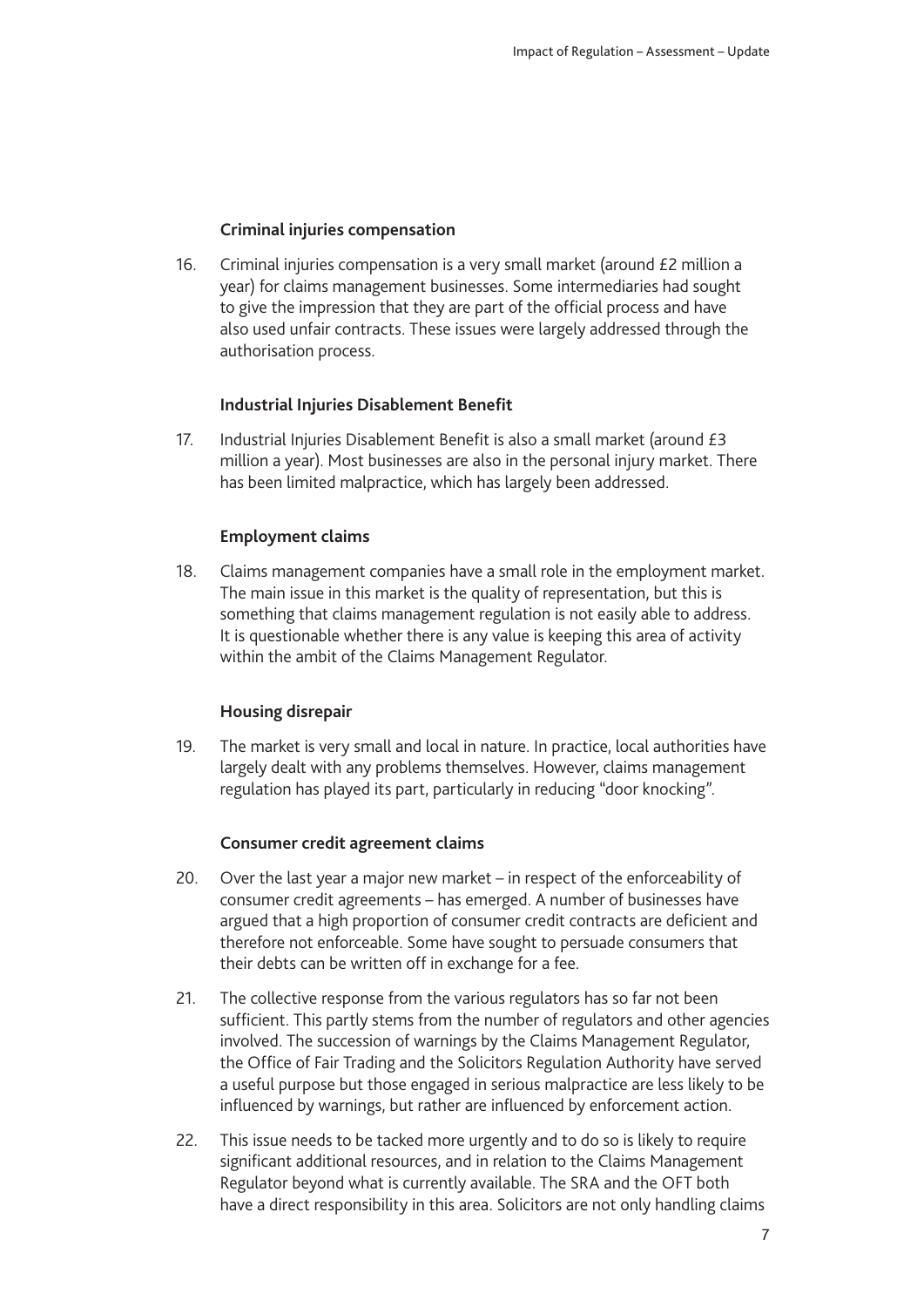passed on by claims management businesses but are also seeking claims directly, and the OFT has responsibility for regulating consumer credit and debt counselling and for consumer protection generally. A joint approach by these three bodies, with one clearly in the lead, accountable and providing the necessary resources, is needed.

#### **Other financial products**

23. Endowment claims were initially a large part of the claims management market. Such claims have now largely been exhausted. Reclaiming bank charges became a big market but the business remains on hold as this issue is going through the courts. Payment protection insurance has developed as a significant market given that mis-selling of single premium policies was endemic. This business is closely linked with the issue of unenforceable consumer credit agreements.

#### **Wider issues**

- 24. Some wider issues have emerged in the analysis of the impact of regulation. In particular, there has been some displacement of malpractice from business regulated under the Compensation Act 2006 to business that is not regulated under the Act and from overt malpractice to more subtle malpractice. Some businesses have become more astute in circumventing regulation.
- 25. When claims management regulation was conceived it was seen as being a minor regulatory function dealing predominantly with personal injury and endowment claims and designed to fill the gaps between other regulators. It was also seen as an interim solution pending the establishment of the Legal Services Board, the working assumption being that the Board would assume responsibility for claims management in due course. The situation that now exists is rather different from that had been envisaged, in particular the number of businesses being authorised is much higher than anticipated and most of the major problem areas are where other regulators are also involved. It will soon be necessary to review the scope and structure of regulation, including whether a significant regulatory regime can continue to be run from within a government department.

#### **Conclusions and future work**

- 26. The regulatory regime for claims management activities is considered to have had a significant effect in reducing malpractice in its first two years of operation. Specifically –
	- Cold calling in person has been significantly reduced. This has reduced the number of frivolous claims and helped defuse the "compensation culture".
	- Unauthorised marketing in hospitals has been largely eliminated.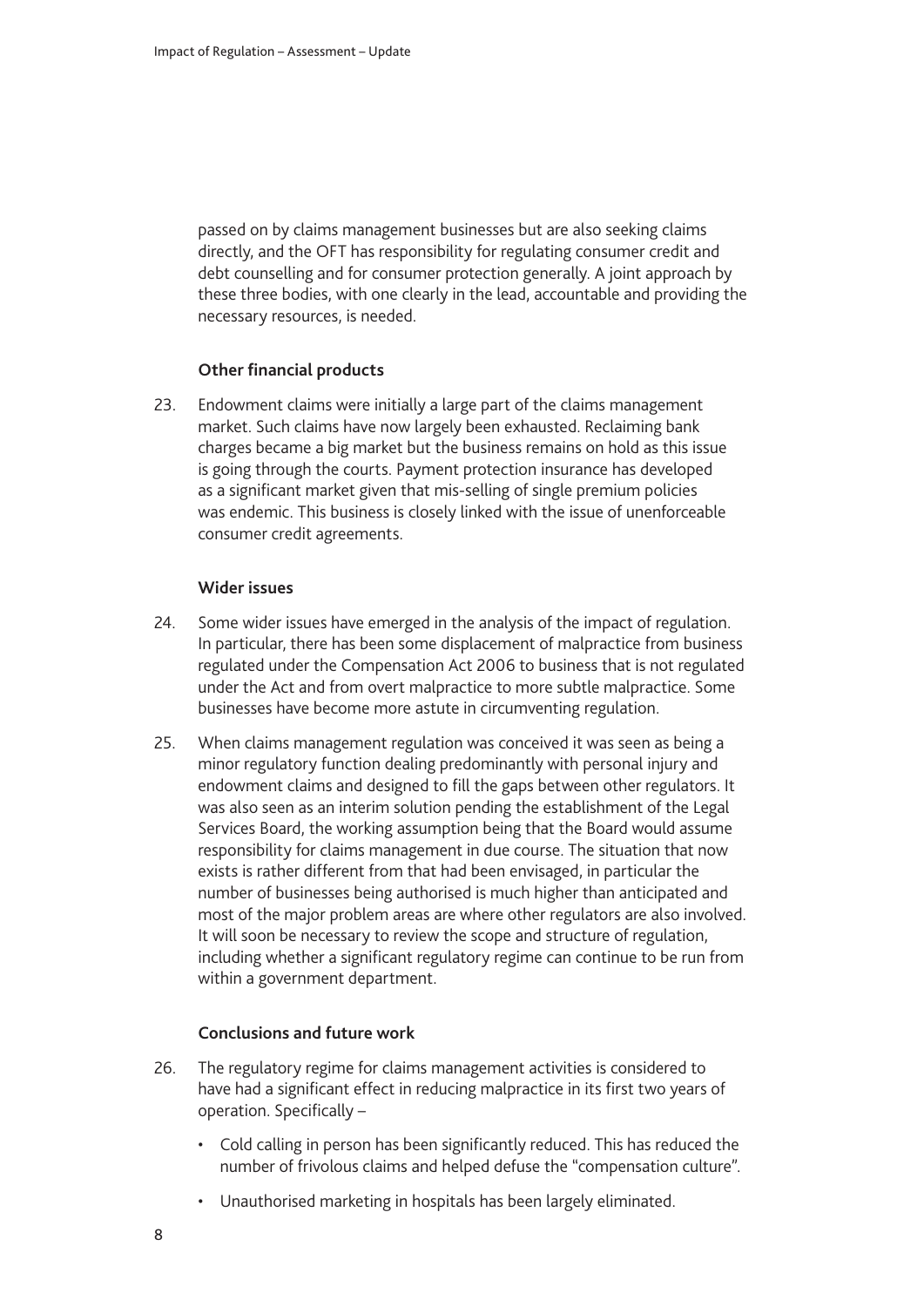- The Regulator has played a very full role in supporting the various enforcement agencies and the insurance industry in dealing with fraudulent claims relating to motor accidents.
- Malpractice by companies handling claims against the Criminal Injuries Compensation Authority has been significantly reduced, including through some companies voluntarily leaving the market.
- Misleading use of the expression "no win no fee" has largely been eliminated.
- Misleading claims on websites have been almost entirely removed and rules requiring websites to give a physical address are being complied with.
- What little malpractice there was in respect of handling endowment claims has largely been removed.
- The growth of claims handlers dealing with bank charges has been controlled, preventing significant malpractice from developing.
- 27. However, the nature of some of the issues has changed and some new issues have emerged. The following priorities have been identified –
	- Being seen to be tougher on businesses operating without authorisation so as to be a deterrent to unauthorised operations.
	- Ensuring that agency arrangements, franchise operations and the use of the exempt introducer concept are operated properly and do not become a means of circumventing regulation.
	- Dealing with cold calling by call centres, including where it is alleged that consumers have consented to be called.
	- Tackling abuse among businesses seeking to declare consumer credit agreements to be unenforceable.
	- Identifying businesses that mislead consumers in telephone sales calls or face-to-face meetings and targeting enforcement action against them.
- 28. Very relevant to personal injury claims but outside the scope of the Claims Management Regulator is the need for more effective action to be taken to tackle solicitors who do not comply with the rules governing solicitors' conduct or for the rules to be changed.
- 30. Separately, the time is approaching when the scope and structure of the regulation need to be reviewed.
- 31. The following table is reproduced from the Baseline Study (April 2007), with the addition of a final column on the right summarising impact, a new row for unenforceable terms in consumer contracts and a second row of numbers in the second and third columns indicating the estimated position in June 2009. (It should be noted that the database use to record data about claims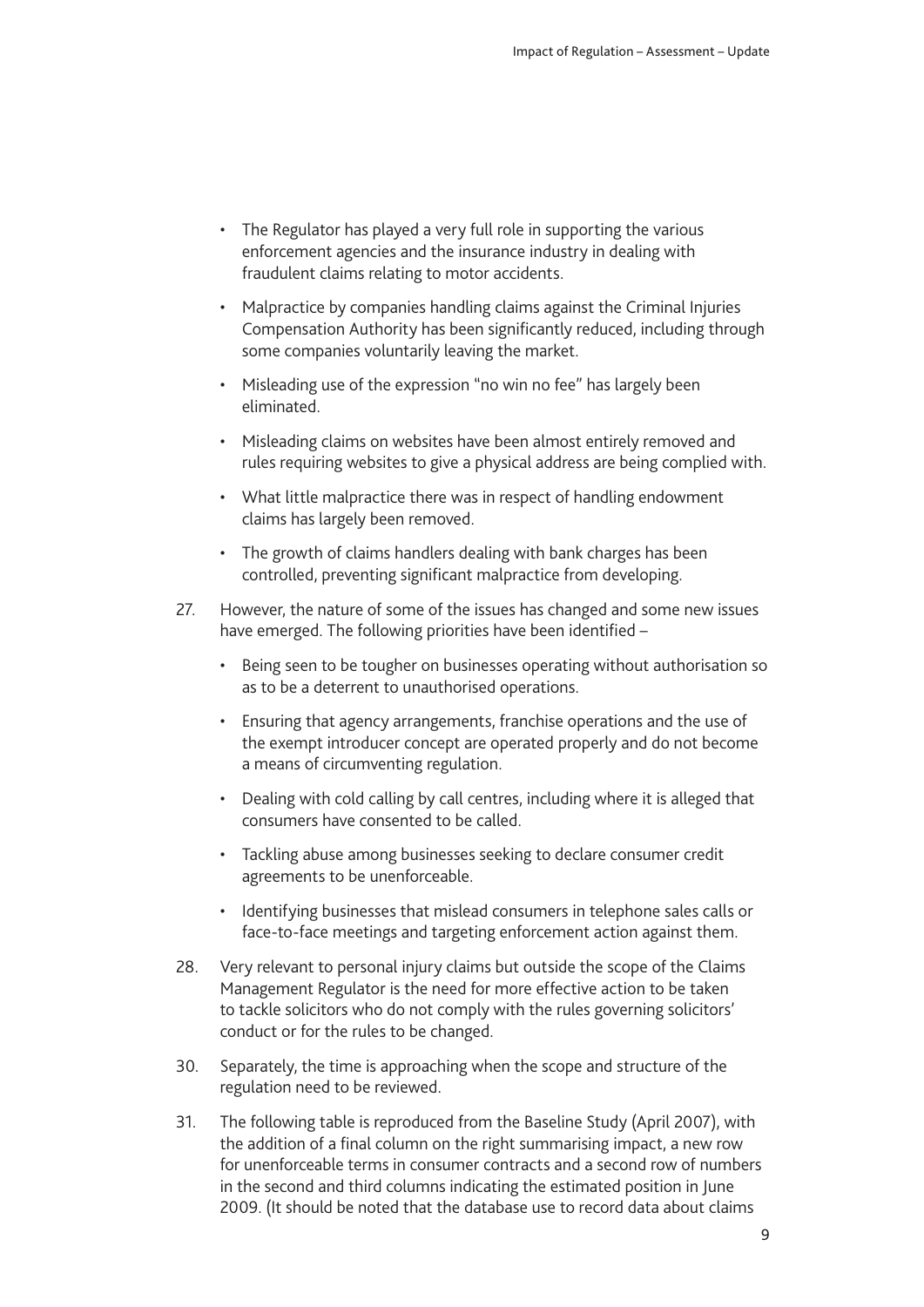management companies is not able to produce reliable aggregate figures so all the figures should be treated with some caution. The figures for numbers of businesses in particular are not calculated on a comparable basis.)

| Market<br>sector                                 | No of<br><b>Businesses</b> | <b>Estimated</b><br>annual size of<br>market | Malpractice                                                                                               | Prognosis                                                                                                    | Impact June<br>2009                                                                                                                                                           |
|--------------------------------------------------|----------------------------|----------------------------------------------|-----------------------------------------------------------------------------------------------------------|--------------------------------------------------------------------------------------------------------------|-------------------------------------------------------------------------------------------------------------------------------------------------------------------------------|
| Personal injury                                  | 1,128<br>1,508             | £190m<br>£287m                               | Aggressive<br>selling. Marketing<br>in hospitals.<br>Misleading<br>contracts.<br>Involvement in<br>fraud. | Most difficult<br>sector. Regulatory<br>arbitrage and<br>attempts to get<br>round regulation<br>are certain. | Marketing in<br>hospitals, cold<br>calling and<br>misleading<br>contracts largely<br>dealt with.<br>Arrangements<br>in place to deal<br>with aggressive<br>selling and fraud. |
| Criminal<br>injuries<br>compensation             | 340<br>212                 | £1m<br>£2m                                   | Claimants deceived<br>into thinking they<br>are dealing with<br>CICA.                                     | Good.                                                                                                        | Significant;<br>problem largely<br>dealt with.                                                                                                                                |
| Industrial<br>injuries<br>disablement<br>benefit | 165<br>102                 | £1m<br>£3m                                   | Claimants<br>deceived into using<br>intermediary.                                                         | Good.                                                                                                        | Probably<br>significant but<br>little evidence.                                                                                                                               |
| Employment<br>matters                            | 130<br>153                 | £2m<br>f4m                                   | Claimants deceived<br>into using an<br>intermediary.                                                      | Difficulty will<br>be identifying<br>malpractice.                                                            | No significant<br>impact.                                                                                                                                                     |
| Financial                                        | 176                        | £75m                                         |                                                                                                           |                                                                                                              |                                                                                                                                                                               |
| products and<br>services total                   | 404                        | £65m                                         |                                                                                                           |                                                                                                              |                                                                                                                                                                               |
| Endowment<br>mis-selling                         |                            |                                              | Scare selling<br>tactics. Clients<br>dropped if cases<br>difficult.                                       | Good, but a large<br>sector to tackle.                                                                       | Significant;<br>malpractice<br>largely<br>eliminated.<br><b>Business sharply</b><br>reduced.                                                                                  |
| Unenforceable<br>consumer<br>credit<br>contracts |                            |                                              | Misleading<br>information at the<br>sales stage.                                                          | Difficult to deal<br>with because<br>of number<br>of regulators<br>involved.                                 | Misleading<br>websites tackled<br>but no impact<br>on substance of<br>problem as yet.                                                                                         |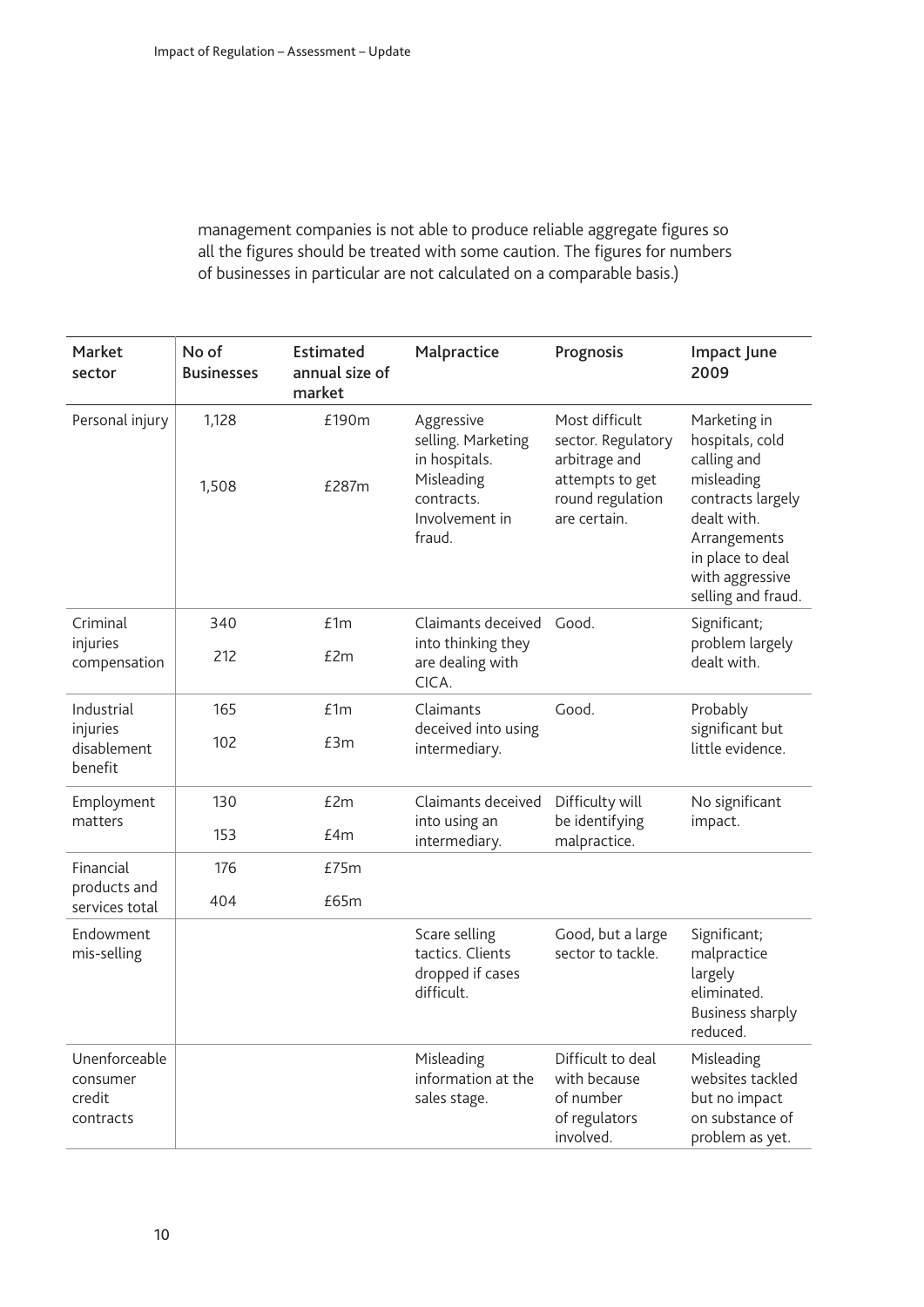| Market<br>sector            | No of<br><b>Businesses</b>  | Estimated<br>annual size of<br>market | Malpractice                                                 | Prognosis                                                                                 | Impact June<br>2009                                                                |
|-----------------------------|-----------------------------|---------------------------------------|-------------------------------------------------------------|-------------------------------------------------------------------------------------------|------------------------------------------------------------------------------------|
| Other financial<br>products |                             |                                       | Claimants deceived<br>into dealing with<br>an intermediary. | Should be able<br>to prevent<br>malpractice being<br>developed on a<br>significant scale. | Malpractice<br>prevented from<br>being developed<br>in respect of<br>bank charges. |
| Housing<br>disrepair        | 65<br>36                    | £1m                                   | Aggressive selling.                                         | Local in nature, so<br>problem will be to<br>identify.                                    | Little evidence<br>other than<br>"door knocking"<br>reduced.                       |
| Total                       | 1,256 <sup>1</sup><br>2,456 | £275m<br>£367m                        |                                                             |                                                                                           |                                                                                    |

 $^1$  Total is the total number of authorised businesses. Figures above the total shows the number of businesses active in each sector. Many businesses provide services in more than one sector.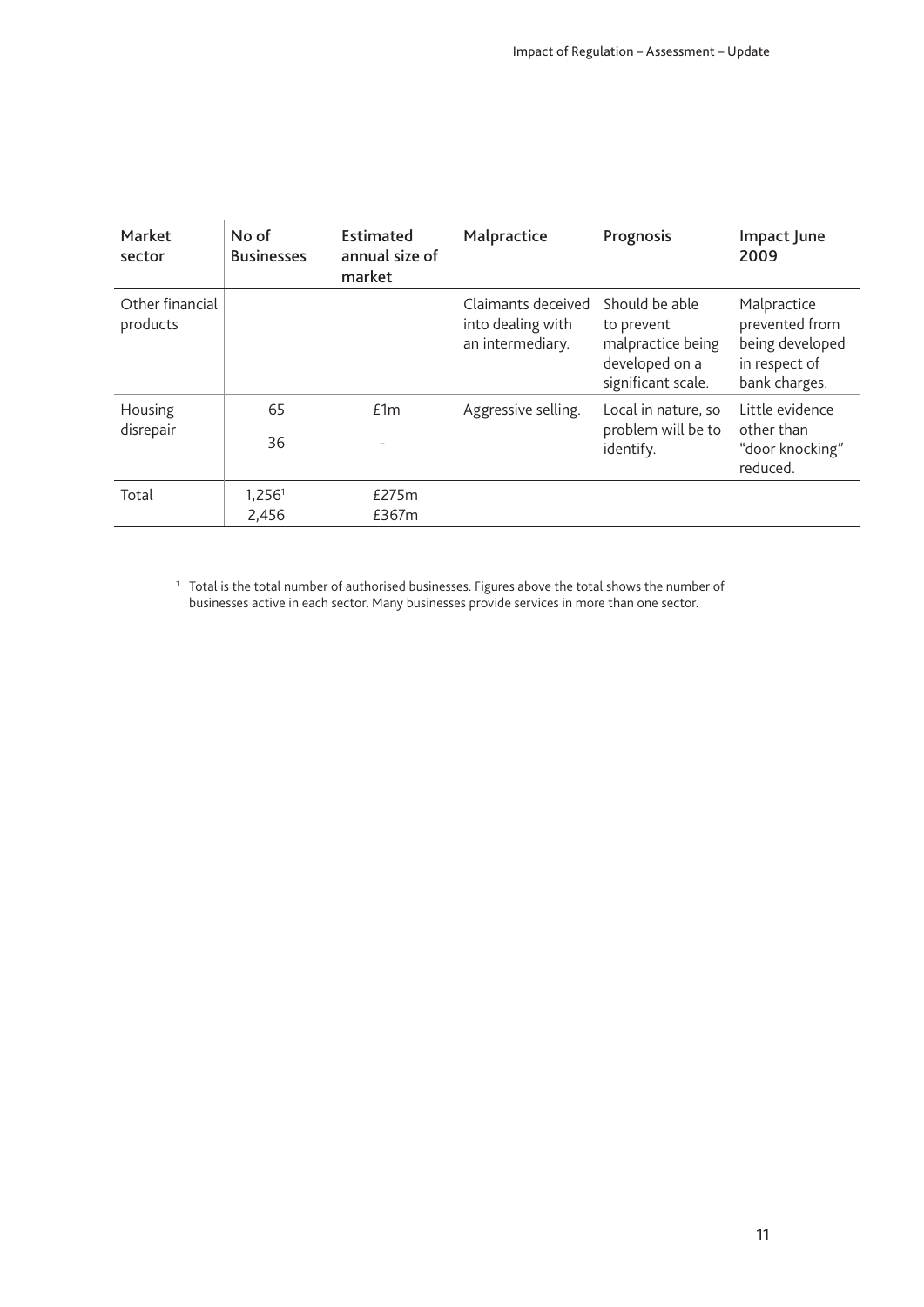### <span id="page-13-0"></span>2. Background

#### **The need for claims management regulation**

- 2.1 Over the last ten or so years a small industry has grown up of non-solicitor businesses that help people obtain compensation. This has been influenced by government policy initiatives – the introduction of conditional fee arrangements for personal injury cases and the requirement on insurance companies to respond in a particular way to complaints about the missselling of endowment policies.
- 2.2 Whilst solicitors are the principal providers of claims management services, the traditional culture of the legal profession, combined with the professional regulation to which solicitors are subject, allowed new entrants into the market who were subject to no regulation at all. Standards have varied from very good to very poor, but with no mechanism for excesses at the poor end of the scale to be addressed.

#### **The Compensation Act 2006**

- 2.4 The Compensation Act 2006 became law on 25 July 2006. The Act and subsequent secondary legislation provide for the following activities to be subject to regulation –
	- advertising for, or otherwise seeking out (for example, by canvassing or direct marketing), persons who may have a cause of action;
	- advising persons on the merits or handling of causes of action;
	- making representations on behalf of claimants;
	- referring details of potential claims or potential claimants to other persons, including persons having the right to conduct litigation;
	- investigating, or commissioning the investigation of, the circumstances of, the merits of, or the foundations for, potential claims, with a view to the use of the results in pursuing the claim.
- 2.5 Claims in respect of the following are covered
	- personal injuries;
	- criminal injuries compensation;
	- Industrial Injuries Disablement Benefit;
	- employment;
	- housing disrepair;
	- financial products and services.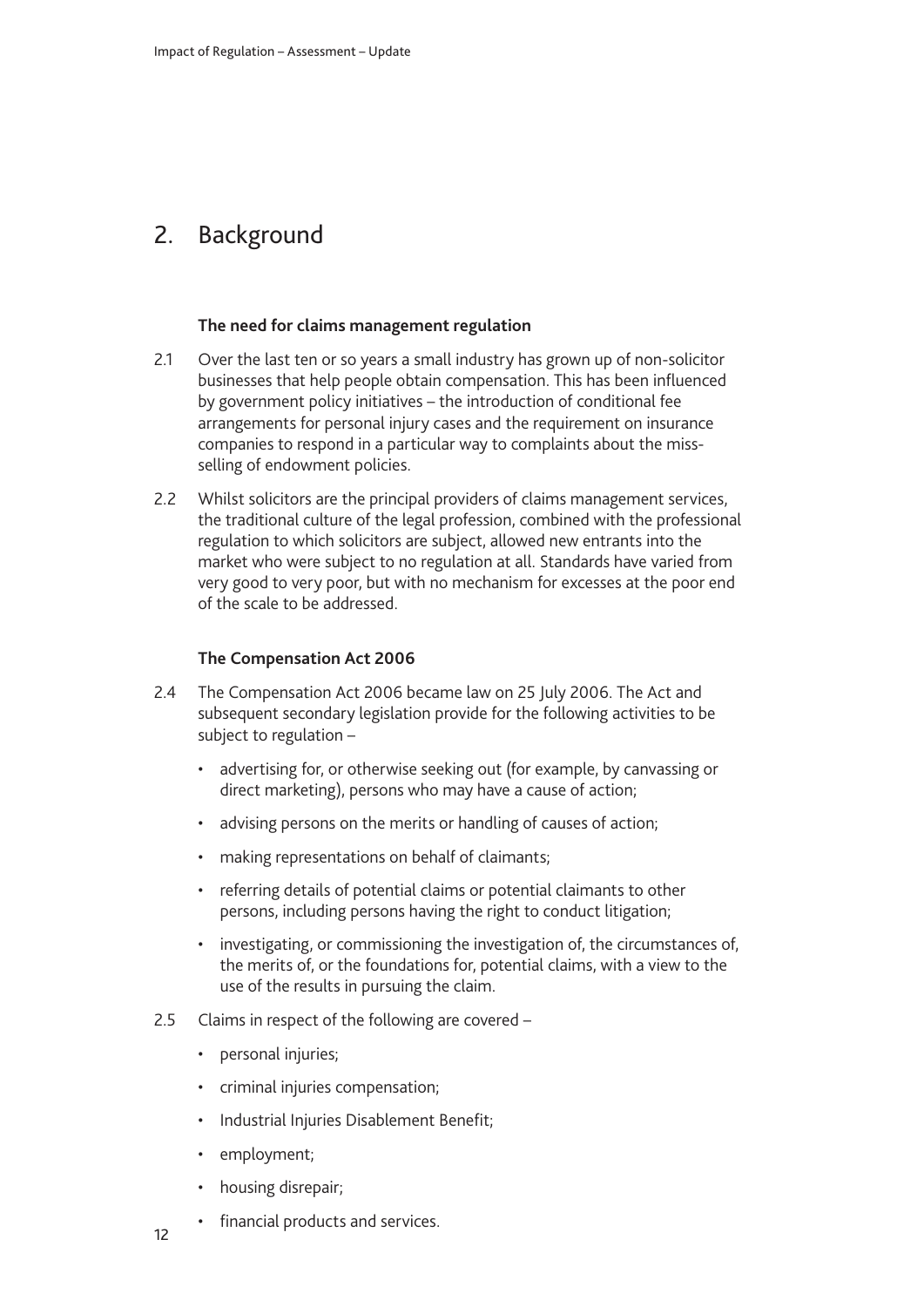- 2.6 A number of businesses are exempt from the need to be authorised under the  $Act -$ 
	- lawyers regulated in respect of claims management services by their respective regulators;
	- independent trade unions;
	- insurance companies, insurance brokers and IFAs providing a claims management service that is regulated under the Financial Services and Markets Act 2000;
	- charities and advice agencies providing a service free of charge;
	- certain very small scale introducers although they need to comply with the rules on advertising, marketing and soliciting business.

#### **The regulatory structure**

- 2.7 The time period from drafting the legislation to Royal Assent was very short. At the time the legislation was drafted no decision had been taken as to the regulatory structure. The legislation accordingly allowed any option. The Secretary of State could establish a new regulatory body, designate an existing regulatory body to be the regulator or be the regulator himself. This direct regulation option was selected.
- 2.8 An established civil servant in the Ministry of Justice takes decisions on behalf of the Secretary of State. Monitoring and compliance is outsourced to Staffordshire County Council. A non-statutory Regulatory Consultative Group, comprising representatives of relevant major stakeholders including claims management businesses, other regulators, trade associations and consumer organisations, acts as a sounding board for the Regulator and as a forum for discussion.

#### **The objectives of regulation**

2.9 The objectives of regulation were set out in the Regulatory Impact Assessment for the Compensation Bill –

"This proposal aims to provide better safeguards for consumers of claims management services. It is designed to encourage the provision of quality services, to enhance consumer protection and to provide consumers with a clear route to redress. In particular, the proposal aims to improve the effectiveness and efficiency of the system for those who have a genuine claim to compensation, and to tackle practices that have helped to spread the misperceptions and false expectations of compensation claims amongst consumers. This will help to build consumer confidence and promote effective competition within the sector, whilst ensuring that the sector will be able to contribute effectively to the widening of access to justice."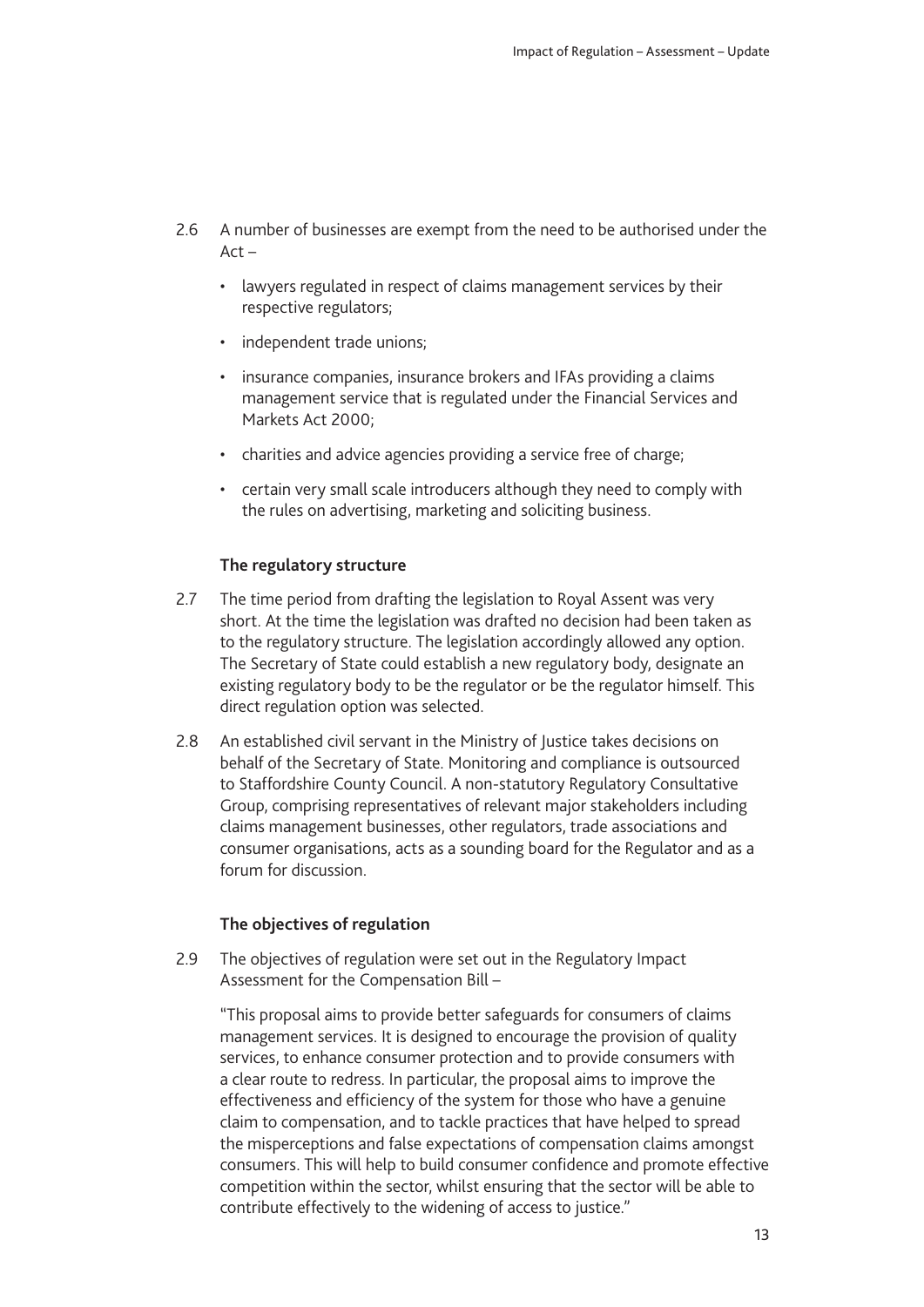### <span id="page-15-0"></span>3. The approach

- 3.1 Success in any field depends on having the right strategy. The success of claims management regulation depends largely on the work done between June and October 2006 in developing the structure and the secondary legislation, writing the rules and planning enforcement.
- 3.2 The approach can be summarised as follows
	- Gaining as comprehensive as possible understanding of the market.
	- Understanding the effects of regulation, in particular the risks of businesses reorganising their activities to circumvent the effects of regulation.
	- Identifying how regulation can be effective, in particular "pressure points" through which regulation can most effectively be targeted,
	- Drawing up Rules of Conduct which are very brief but which deal specifically with malpractice in the market for claims management services.
	- Vigorous enforcement of the Rules of Conduct.
	- Working in partnership with other regulators.
- 3.3 Different approaches have been needed for different markets.
- 3.4 Impact can be measured only if there is an assessment of malpractice prior to regulation. Such a baseline study was duly completed and published on the website in April 2007. The Executive Summary of that study is reproduced in the Appendix.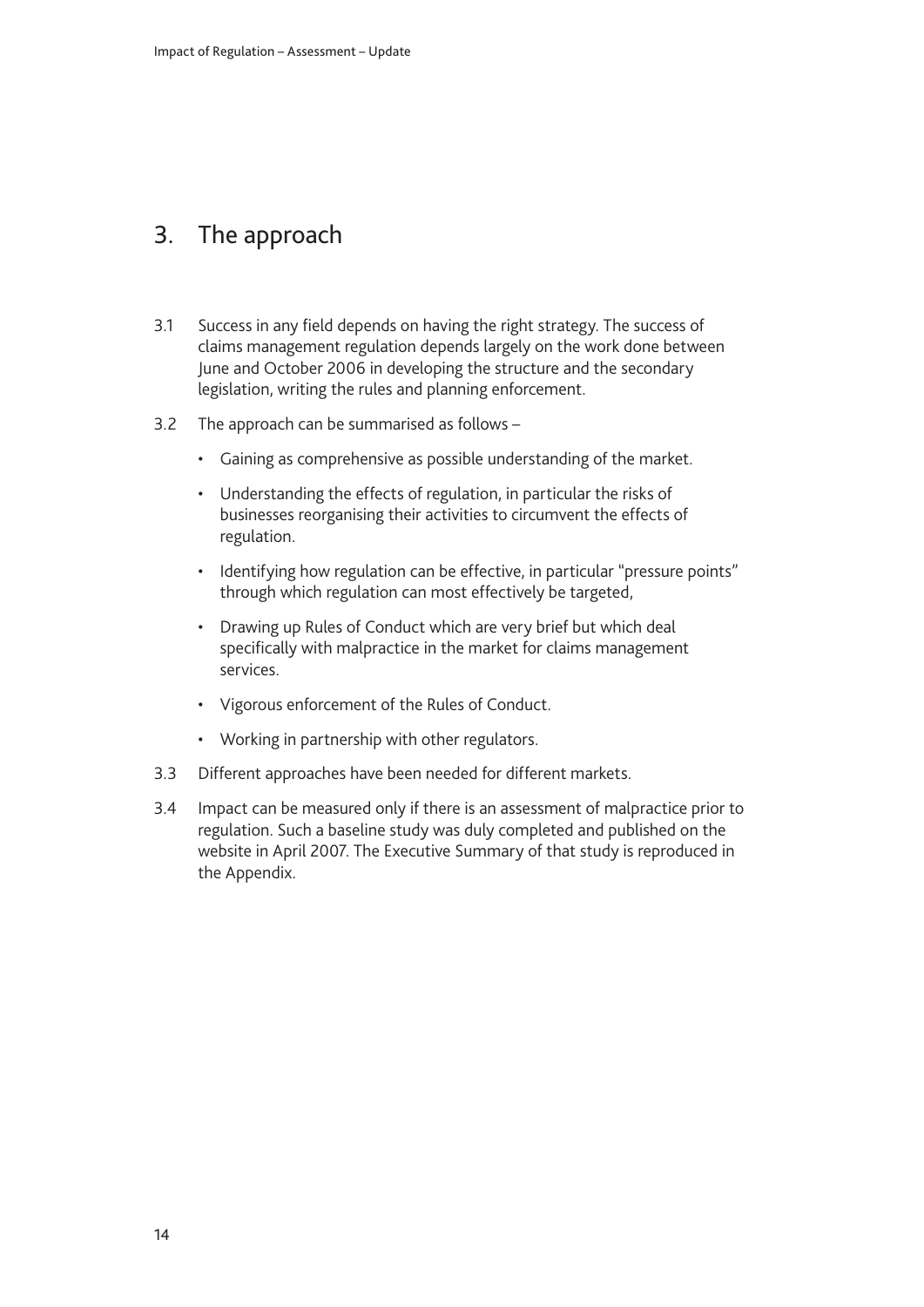### <span id="page-16-0"></span>4. The authorisation process

- 4.1. The authorisation process has always been seen as a key part of the overall regulatory regime. It is, in itself, able to help ensure compliance with the various rules. A separate review of the initial authorisation process (dated 24 May 2007) has been published on the claims management regulation website.
- 4.2 The overall conclusion was that the process was very successful. The application form and authorisation process both worked well. There were no significant problems with the form or the technology. Feedback from applicants indicated broad satisfaction with the arrangements by businesses.
- 4.3 The process made a significant contribution to meeting the objectives of the legislation –
	- Claims management businesses realised that this was a serious regulatory regime that was likely to be enforced.
	- Major deficiencies in websites and contracts were addressed. In itself this meant that much of the malpractice in respect of endowment miss-selling had been addressed.
	- A significant amount of information had been gathered on businesses that might seek to trade without authorisation.
	- Authorised businesses that posed some risk have been identified.
- 4.4 The process gave the necessary platform on which monitoring and compliance work can be effective.
- 4.5 When regulation was introduced it was anticipated that authorisation would be a one-off event, the initial surge being followed by a relatively small number of businesses seeking authorisation subsequently. In the event this has proved not to be the case. Rather, there has been a steady stream of new businesses seeking authorisation – up to 100 a month. This has had significant resource implications, although these have been manageable as the regulatory structure was deliberately scalable and as the authorisation fees cover the costs. However, the combination of a continued unexpectedly high number of businesses seeking authorisation with all renewal certificates being at the same time has proved challenging, and some resources have had to be diverted from monitoring and compliance work. Steps have now been taken to provide a dedicated resource to handle authorisations.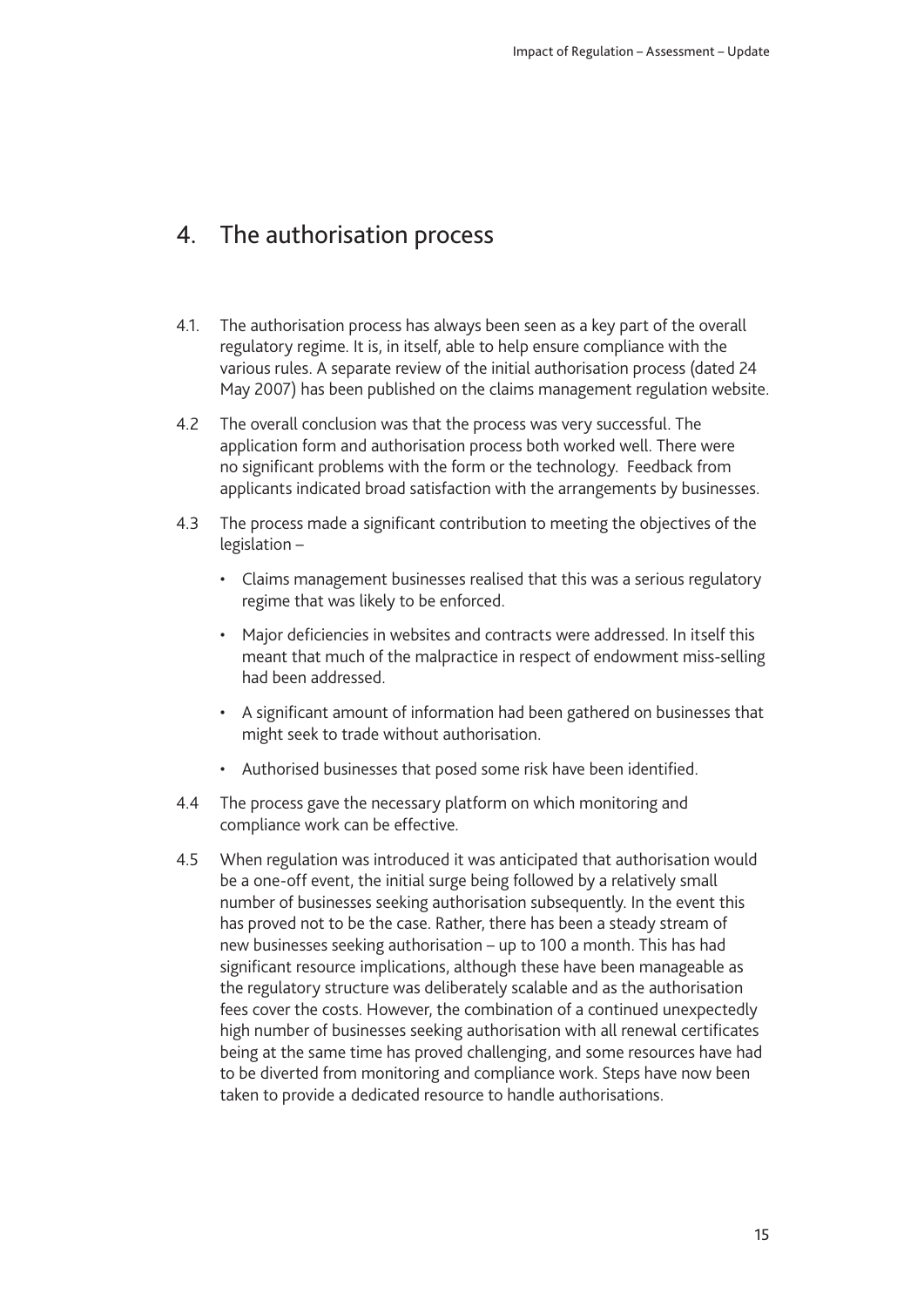### <span id="page-17-0"></span>5. The renewal process

- 5.1 All certificates of authorisation run to a particular date, 28 February in the first two years and 31 March subsequently.
- 5.2 One of the benefits of having a single date is to enable the Regulator to collect aggregate data on activity in the market and therefore to be able to assess the changing nature of the market.
- 5.3 From a compliance point of view the renewal process can be used to get the same message over to all authorised businesses at the same time about the need to comply with the Rules of Conduct. A single date also reduces the opportunities for restructuring of businesses to circumvent regulatory requirements.
- 5.4 The downside of a single date is that the fairly routine work of handling the renewals is heavily concentrated at a particular point of time. It follows that there is a risk that work may slip in other important areas, in particular enforcement.
- 5.5 The approach to the renewals process was to make it part of compliance work. The form required businesses to confirm the key details that they had supplied in their application form and also to confirm that they complied with the Rules of Conduct. This was seen as being a useful part of the overall compliance programme.
- 5.6 Recognising that many renewal forms would come in at the last minute, the appropriate arrangements have been made to ensure that the volume of business could be adequately handled partly by staff working overtime and partly by diverting some resources from enforcement work.
- 5.7 The process went smoothly in 2008, and the experience gained was used to refine the process for 2009, when, again, the renewal process went well although there were some minor delays in dealing with renewal applications.
- 5.8 The following table sets out key details from the process as at 4 July 2009.

| Number of businesses issued renewal notices    | 2,441 |
|------------------------------------------------|-------|
| Number of renewal notices returned             | 2,053 |
| Of which voluntary surrenders of authorisation | 143   |
| Of which forms incomplete or not processed     | 158   |
| Number of forms not yet received               | 246   |
| Renewal completed                              | 1,503 |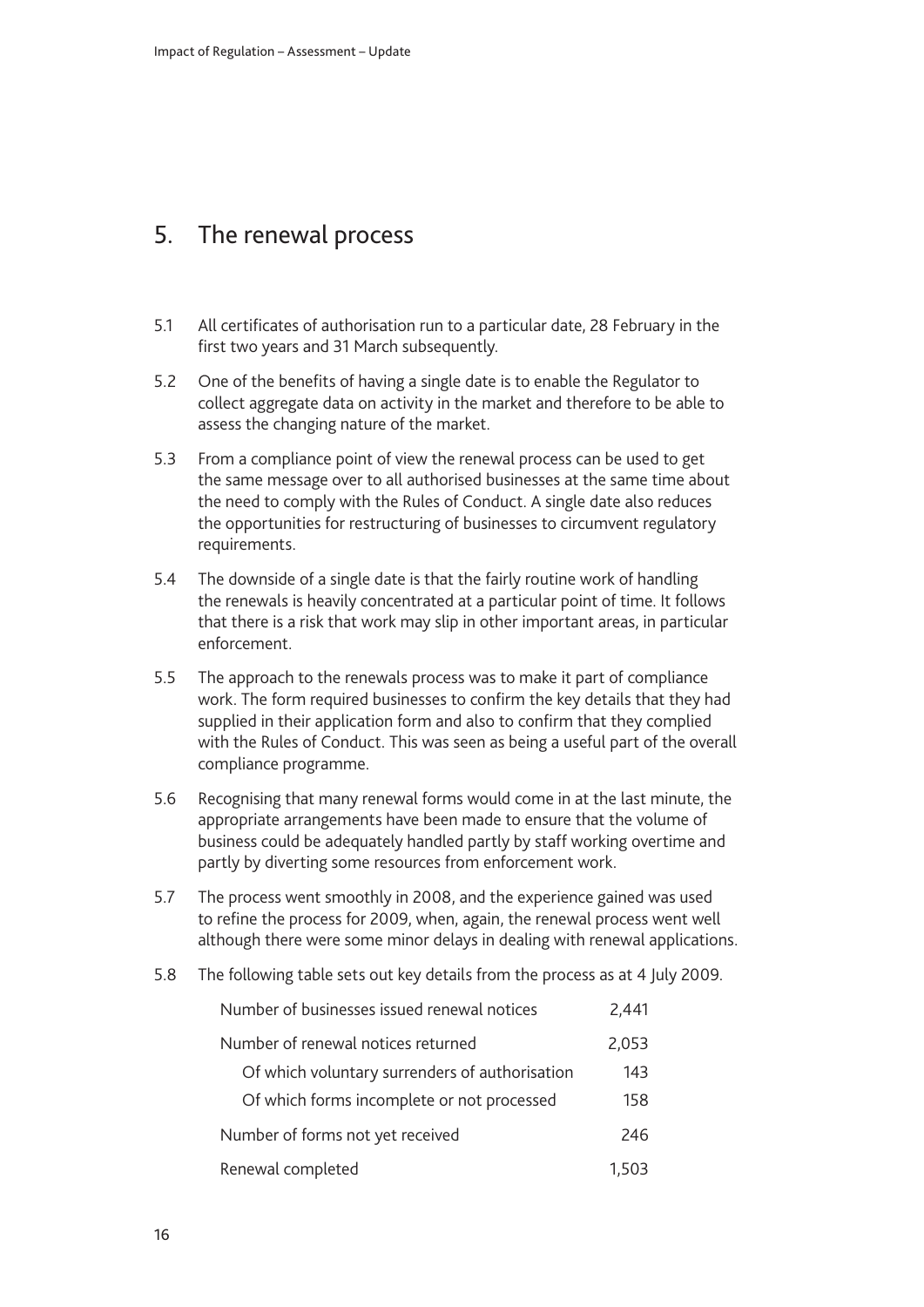- 5.9 143 businesses have voluntarily surrendered their authorisation. It is probable that many of the 400 or so businesses whose forms have not been received or which are incomplete have ceased providing regulated claims management services.
- 5.10 As in 2008 there was large-scale non-compliance with the requirement to notify changes in information provided on applications forms, for example about the directors of the business. This is not surprising; other regulators have a similar experience. The renewal process is essential in order to keep information up to date.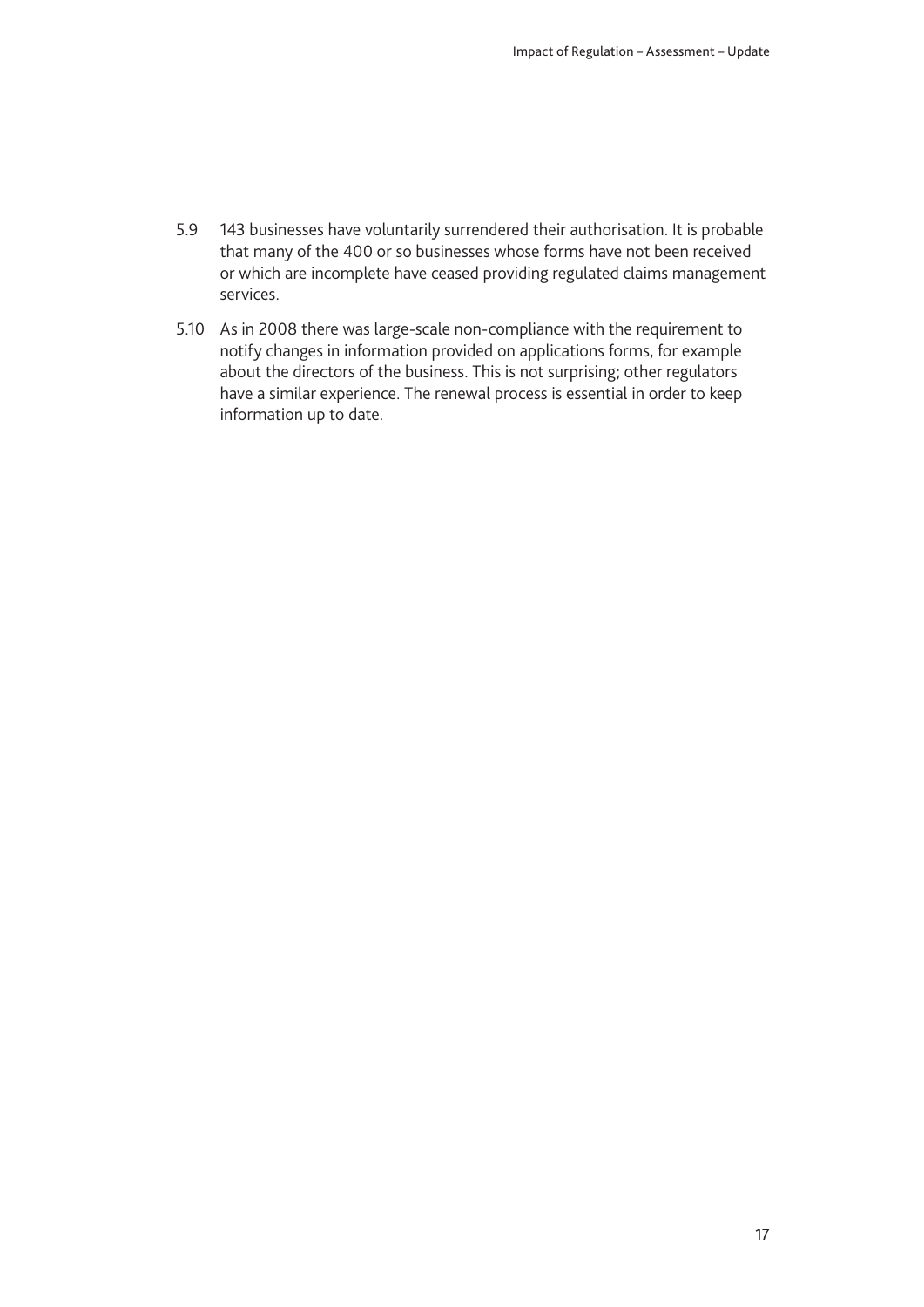### <span id="page-19-0"></span>6. Monitoring and compliance

- 6.1 The monitoring and compliance strategy has comprised several related elements –
	- Use of the authorisation process to draw the attention of businesses to the Rules of Conduct, in particular to help achieve compliance with the rules on marketing.
	- Use of the renewals process to remind businesses of the Rules of Conduct and to establish any changes in the ownership or management of the business.
	- Vigorous pursuit of businesses thought to be trading while unauthorised.
	- Use of complaints and public queries to inform targeting of particular businesses.
	- Regular reviews of website and contracts.
	- Targeted audits and requests for information on businesses where there is some evidence of malpractice.
	- Use of enforcement powers where necessary, but a preference for stopping malpractice and bringing businesses to compliance.

#### **Authorisation and renewals processes**

- 6.2 The authorisation and renewals processes have already been analysed in previous chapters. The authorisation process played a key role in increasing awareness of the regulatory regime and ensuring that websites and other marketing literature were compliant. The renewals process reinforced these.
- 6.3 Eight businesses were formally refused authorisation, because of previous criminal activity, involvement of an undeclared individual and previous conduct. However, this does not tell nearly the whole story. 304 businesses submitted applications for authorisation, including a cheque for the authorisation fee, but failed to respond adequately to requests for information, and their applications have been terminated. Little is known about these businesses. However, it is reasonable to assume that many thought that authorisation could be obtained simply by filling in a form and sending a cheque. When they discovered that information they provided was carefully checked, websites examined, Companies House checks done etc some may have realised that they would not be authorised or that they would be unable to continue operating as they had done. Accordingly, they decided not to proceed with authorisation. To this extent the authorisation process was successful if removing from the market some businesses that otherwise would have been involved in malpractice.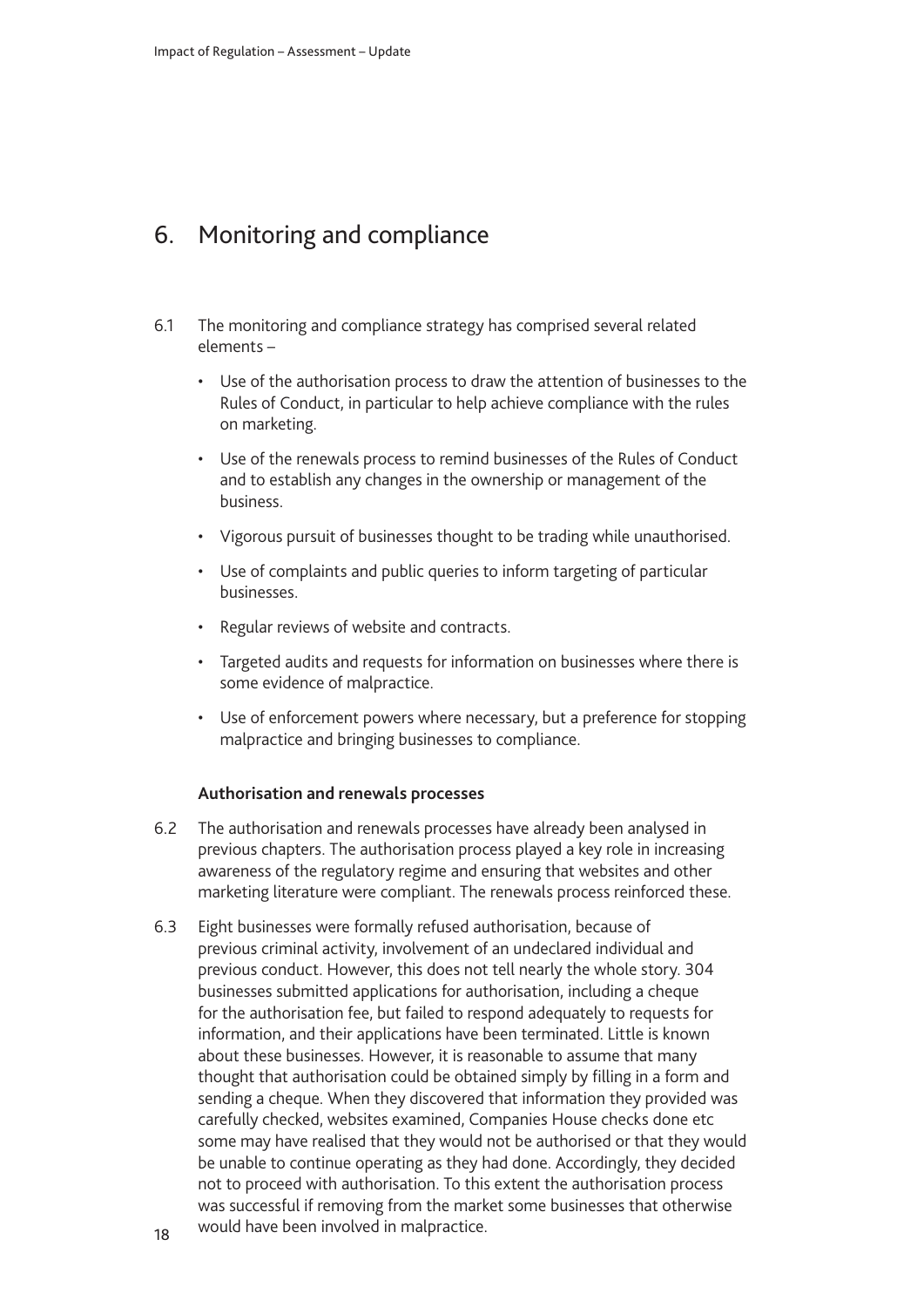6.4 However, it is equally reasonable to assume that some of the people behind the businesses whose applications were terminated are either now involved in authorised businesses or are trading while unauthorised. The monitoring work seeks to identify where this has occurred.

#### **Unauthorised trading**

- 6.5 In this area, unlike many others, unauthorised trading is fairly easy to identify. This is because the person to whom claims management businesses are making a claim has an interest in ensuring that they are authorised. In respect of financial services and products, the insurance companies and banks have played a useful role by refusing to deal with and reporting unauthorised businesses. In respect of personal injury cases solicitors have been warned that they must not deal with unauthorised or non-exempt businesses.
- 6.6 The Monitoring and Compliance Unit has received a steady stream of reports of unauthorised trading. It has also monitored websites and local advertising. A total of 502 businesses have been identified as potentially trading unauthorised. Each of these businesses has been approached with the following results as at June 2009 –

369 were not trading unauthorised, of which 99 were authorised, 191 were no longer trading and 79 were exempt.

Of the remaining 133, 113 had not been confirmed and the 20 that had been confirmed were being pursued.

There is a regular flow of reports of unauthorised trading all of which are investigated and go through one or more of the stages identified as above. On average there are about 50 reports a month of businesses alleged to be trading without authorisation. There is no evidence of significant extended trading without authorisation, partly for the reasons set out in paragraph 6.5.

- 6.7 It is relevant to note that a number of stakeholders said that they had evidence of businesses trading without authorisation for an extended period of time despite this being reported to the Regulator and that such businesses subsequently obtained authorisation. If this has been happening then it undermines the Regulator, both with the businesses that are permitted to "get away with it" and with the businesses that receive claims. While it is in order to take a lenient approach with a business that legitimately did not know it had to be authorised, knowingly trading without authorisation should be automatic grounds for refusal of authorisation. The evidence in facts suggests that there is no significant issue in this respect. This points to the need for the Regulator to communicate effectively with those who make reports of unauthorised trading.
- 6.8 When regulation was introduced it was recognised that it would not be appropriate to require very small introducers to obtain authorisation. The concept of an exempt introducer was formulated to cover businesses that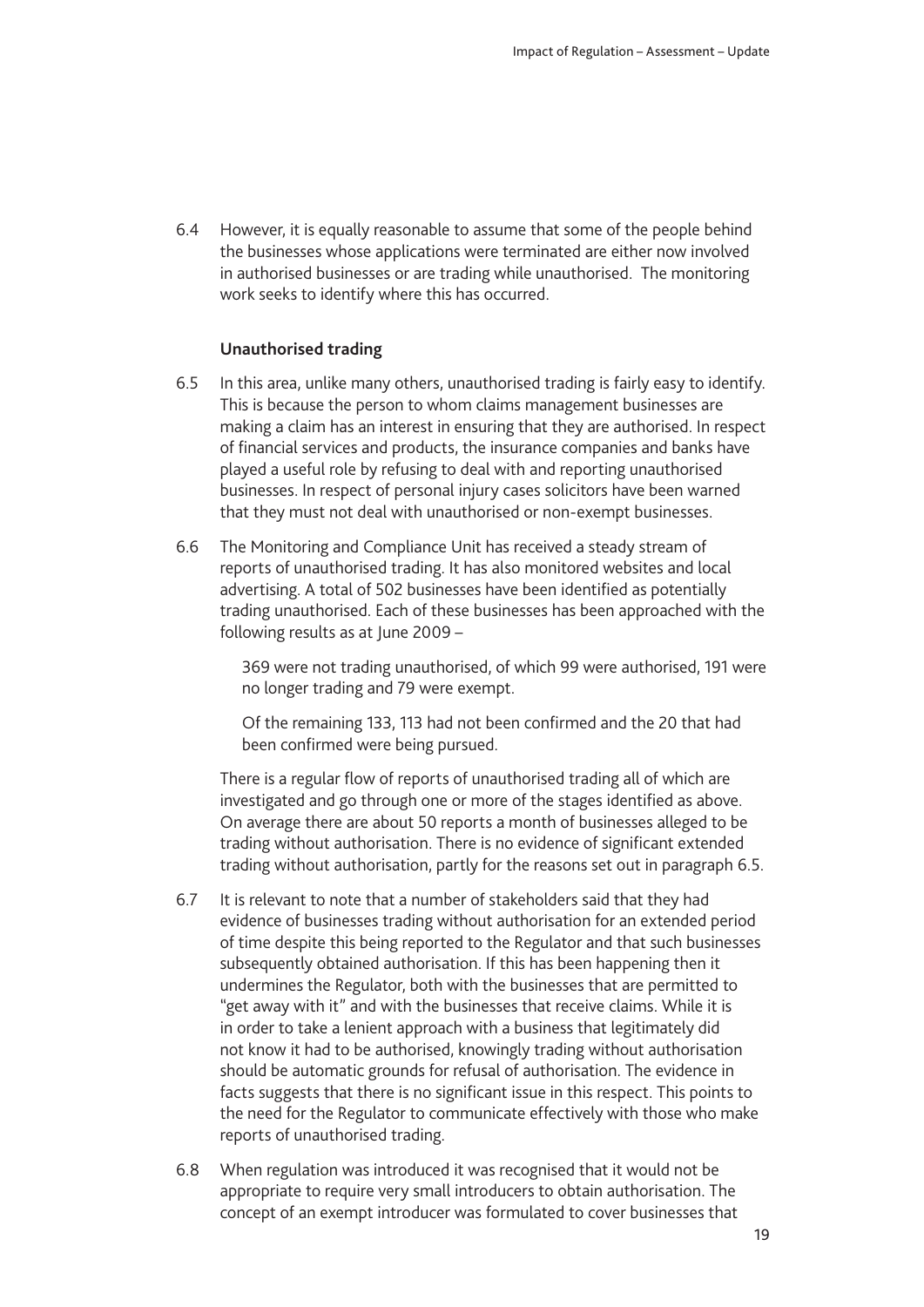introduced fewer than 25 cases a quarter where this was incidental to the mainstream business of the introducer. The concept was not perfect but was seen as the best solution to a difficult problem. There is scope for the concept to be abused, either because the introducing is not incidental to mainstream business or because the 25 a quarter rule is circumvented by referrals being made to a number of solicitors. Policing this area is inevitably difficult. Some industry sources suggest that the concept is indeed being abused. This rather ties in with the policing of the solicitors' rules of conduct, in particular in respect of disclosure of referral fees. While there is probably little consumer detriment resulting from the present position it is unsatisfactory if there is widespread abuse of the concept. This needs to be reviewed and the appropriate action taken, either through a change in the rules or through enforcement of the existing rules.

#### **Review of contracts**

6.9 As part of the authorisation process, businesses where there was cause for concern were asked to provide their contracts. Significant changes were required before some of the businesses could be authorised. It would not have been feasible to review all contracts at this stage because of the resource implications. Rather, separate exercises were undertaken after the authorisation process had largely been completed. These are covered in the sector chapters.

#### **Review of websites**

6.10 Following the initial review of websites as part of the authorisation process, subsequent checks have been made to ensure that sites remain compliant. The checks have covered the Rules of Conduct, in particular use of the expression "no win no fee", and also the Electronic Commerce Regulations and requirements made in regulations under the Companies Act 2006. Generally, websites of authorised businesses are compliant – far more so than those of businesses in other sectors. In late 2008 a review of websites found 192 that were not compliant. 52 of these have been closed down and the remainder brought to compliance. The deficiencies were generally of a minor nature. Policing of websites has meant that malpractice has tended to shift towards areas that are more difficult to monitor, in particular sales calls and face-to-face contact. As a general rule businesses that have had websites that have been significantly misleading should be identified as high risk and closely monitored. If a business chooses to put misleading information on a website, only removing it under regulatory pressure, it is very likely to provide misleading information in other ways.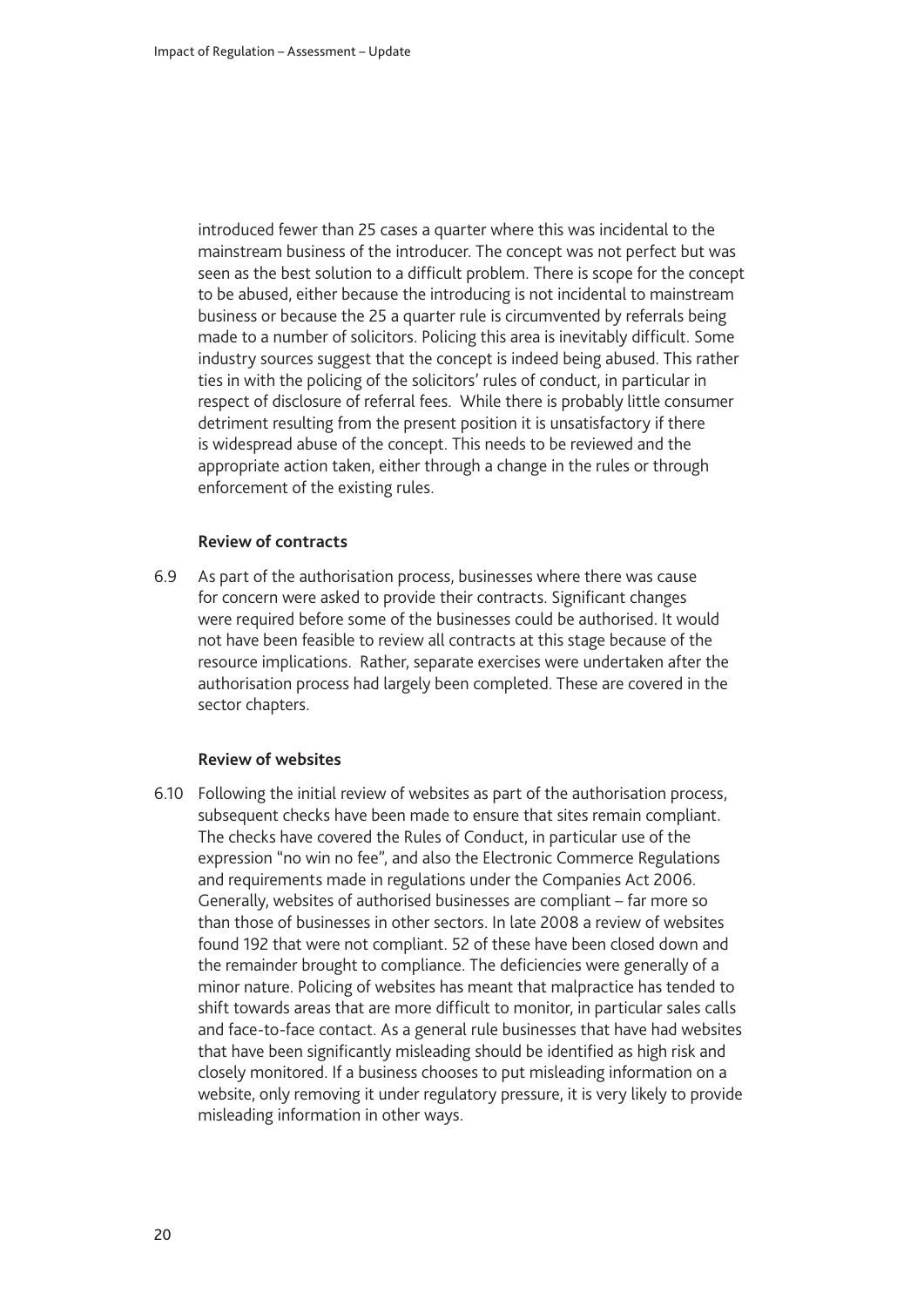#### **Audits**

6.11 Audits are carried out whether there are concerns about the way a business may conduct itself. These may arise during the authorisation process or as a result of complaints or intelligence received from partner agencies.

#### **Prosecutions**

6.12 In practice the only grounds for prosecution are that a business has been trading without authorisation. No business has been prosecuted. Outsiders tend to see prosecutions and refusal of authorisation as signs of the effectiveness of a regulator. This is inappropriate. As the chapter on the authorisation procedure showed, the procedure itself weeds out businesses that, if authorised, would engage in malpractice. Businesses that are likely to be refused authorisation know this and rather risk having the status of formally being refused allow their application to lapse. The claims management market is such that a business that is not authorised will find it difficult to do a substantial amount of business. Prosecution is very expensive for any regulator, particularly a small regulator like the Claims Management Regulator, and generally cannot be justified.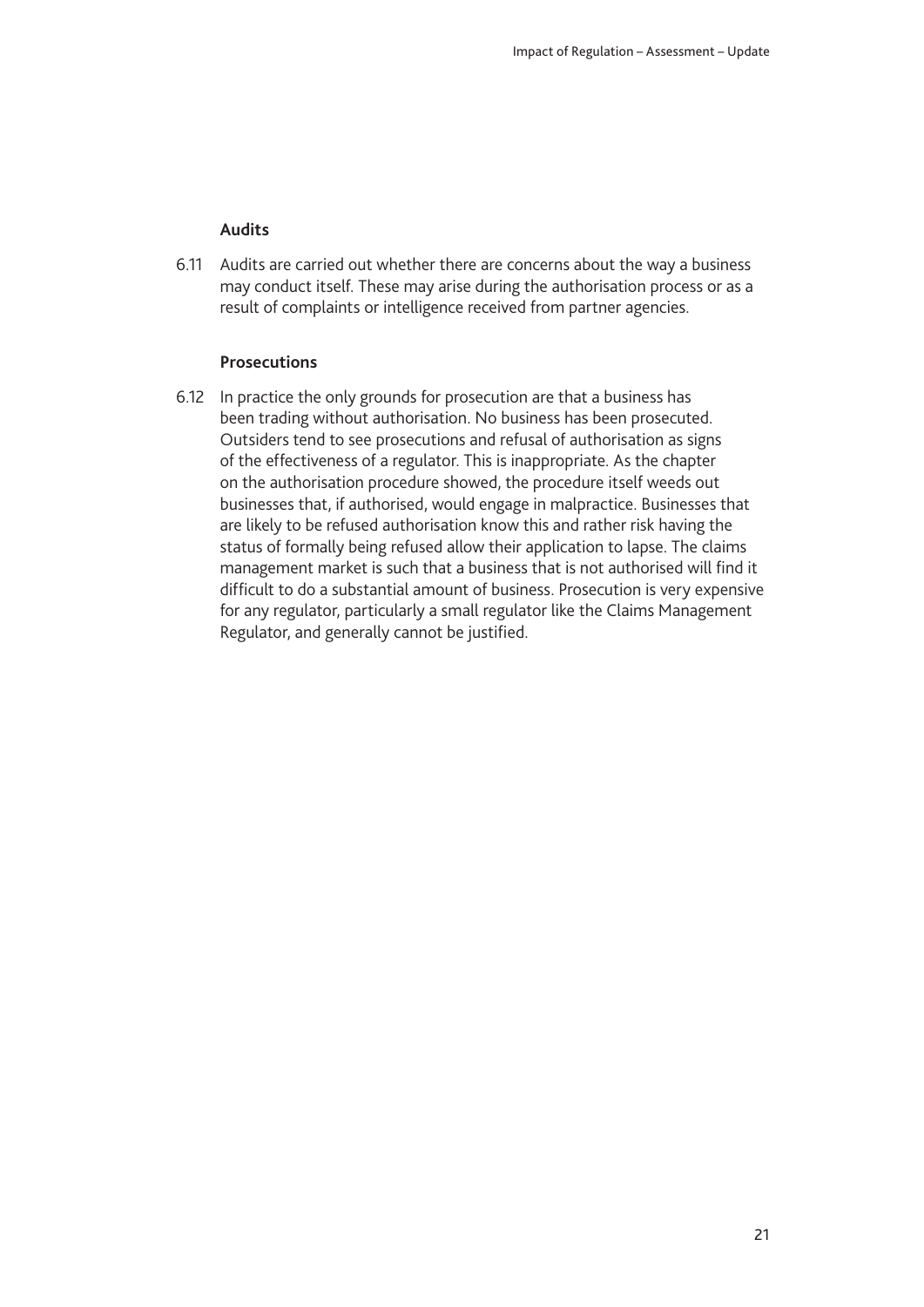# <span id="page-23-0"></span>7. Complaints handling

- 7.1 Authorised businesses are required to comply with rules on complaints handling. These rules include referring a complaint to the Claims Management Regulator. The Regulator has limited powers in dealing with complaints, and does not act in the same way as an Ombudsman, able to impose a settlement if certain requirements have not been complied with. The Regulator does have the power to require fees to be repaid if they have been unjustifiably charged and can require the authorised business to reconsider the complaint. In practice however, where a Regulator does deal with complaints in this way then normally businesses respond favourably.
- 7.2 It was not envisaged that there would be many formal complaints. In respect of personal injury cases the client is very seldom paying any money to a claims management company and has no contract with the company and therefore is unlikely to have any grounds for complaint. It was considered that complaints were most likely in respect of financial services and products, where clients were paying a significant proportion, generally 25% or 30%, of any compensation to a claims company.
- 7.3 There has in fact been a relatively high number of complaints although only a handful reached the stage of formal referral to the Regulator. In 2008/09 2,634 complaints were received, 90% of which were in respect of financial products and services.
- 7.4 70% of the complaints came under the heading of "fair and reasonable dealings with clients", and typically concerned matters such as a company claiming a fee when it had done little work; a client being misled into dealing with a company; difficulty in contacting a company; and information given to clients in telephone calls or face to face meetings being different from what was stated in marketing literature or contracts.
- 7.5 There has been a general trend for a small number of companies to account for a high proportion of complaints at any one time. These companies are dealt with in various ways. Some ceased trading either voluntarily or because their authorisation has been suspended while others have changed their policies and practice such that the number of complaints has dropped. Being at the top of the "complaints league" is automatically a trigger for more general scrutiny of the business.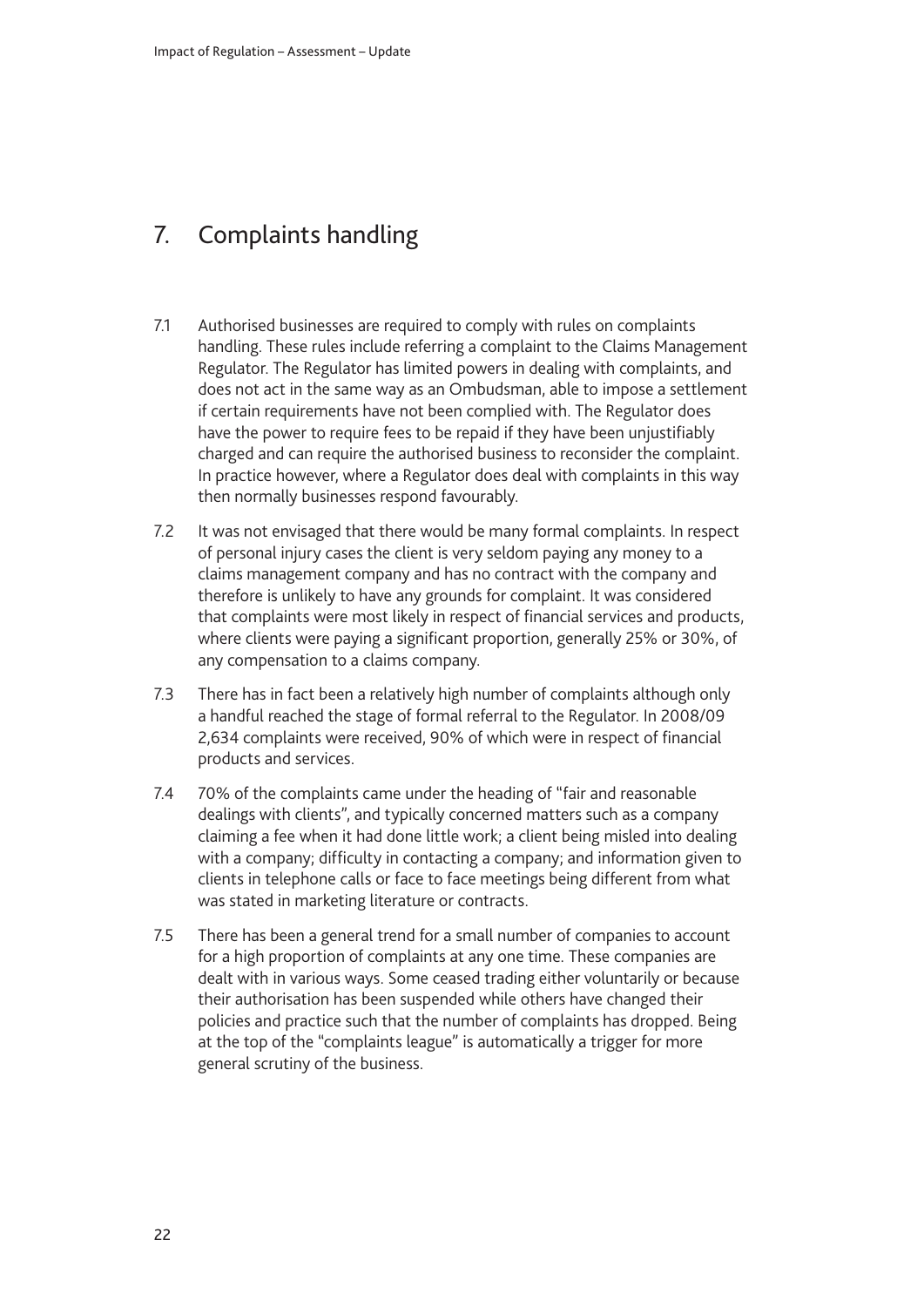### <span id="page-24-0"></span>8. The Claims Management Market

- 8.1 This chapter sets out the key statistics about businesses regulated under the Compensation Act 2006 and, therefore, also on the nature of the claims management market.
- 8.2 The regulatory impact assessment for the Compensation Bill, published in November 2005, noted that there were no exact figures on the number of claims management companies operating in the claims management market but quoted the Claims Standards Council is estimating that there were about 400 companies in 2005. The regulatory impact assessment based its calculations on the new regulatory authority regulating about 500 companies. In the event, the number has proved to be much higher than this and has also continued to grow rapidly.
- 8.3 Table 8.1 shows key statistics for the claims management market.

| Sector              | June 2007               |                          | June 2009               |                          |
|---------------------|-------------------------|--------------------------|-------------------------|--------------------------|
|                     | Number of<br>businesses | Turnover <i>f</i> m      | Number of<br>businesses | Turnover £m              |
| Personal injury     | 1,128                   | 190                      | 1,508                   | 287                      |
| Criminal injuries   | 340                     |                          | 212                     | $\overline{\phantom{0}}$ |
| Industrial injuries | 165                     |                          | 102                     | 3                        |
| Employment          | 130                     | $\overline{\phantom{0}}$ | 153                     | 4                        |
| Finance             | 176                     | 75                       | 404                     | 65                       |
| Housing disrepair   | 65                      |                          | 36                      |                          |
| Total               | 1,656                   | 275                      | 2,456                   | 382                      |

#### **Table 8.1 Size of the claims management market**

Notes:

1. The figures for numbers are taken from two different sources and are not strictly comparable.

2. The amount figures are the turnover in the particular sector in the year to September 2006 in respect of the third column and September 2008 in respect of the final column.

8.4 The figures should be treated with considerable caution, in particular changes between the two years. Information on turnover provided on application forms and renewal forms is of questionable accuracy, and there is no way of checking it. The turnover figures include actual figures for businesses that have been trading and estimated figures in the year in question or the following year in respect of business that are newly authorised. To this extent the turnover figures overstate the size of the market. The table purports to do no more that give approximate orders of magnitude.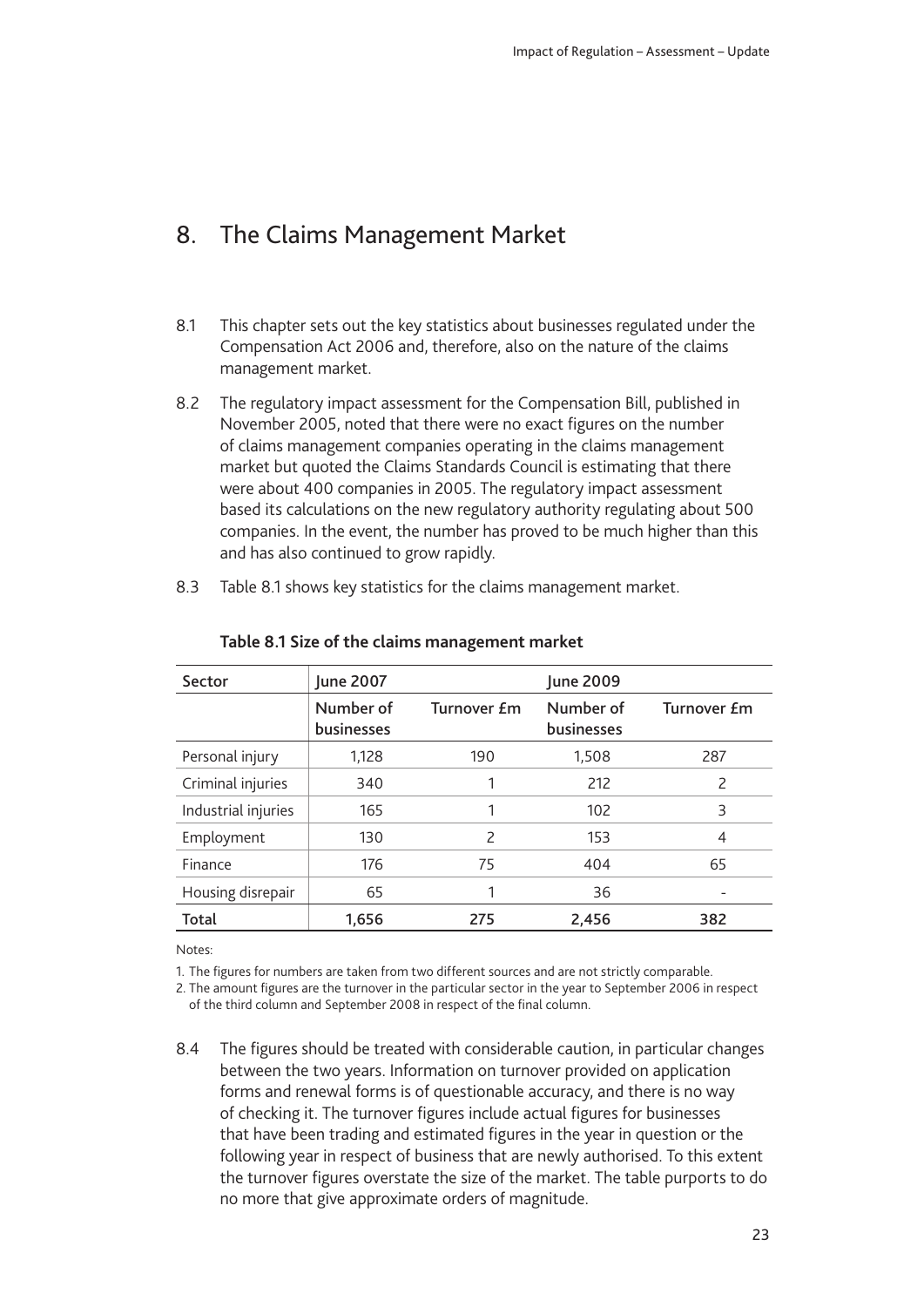- 8.5 The total size of the market is quite small, at under  $£400$  million in the year to September 2008. The table also shows that business is heavily concentrated in just two sectors, personal injury and financial products and services. The table suggests a substantial increase in the size of the personal injury market, both in respect of the number of businesses and turnover. This probably reflects a number of factors including a steady increase in referral fees and businesses that previously operated as exempt introducers (with or without justification) becoming authorised. The more interesting statistics are in respect of financial services and products. The reduction in turnover is probably correct and reflects the running down of endowment claims business. The increase in the number of businesses reflects activity in the bank charges and consumer credit agreement markets where as yet the substantial amount of marketing has not been transformed into actual business.
- 8.6 That the number of businesses has been much higher than had been anticipated and that there has been a steady growth merits attention. The number of businesses actually authorised increased steadily from 951 in June 2007 to 1,778 in July 2008, 2,456 in January 2009 and 2,928 at 30 May 2009. The trend in the number of new business authorised is shown in Table 8.2.

| Period  | Personal Injury | <b>Financial Services</b> | <b>Total</b> |
|---------|-----------------|---------------------------|--------------|
| 2007 Q1 | 394             | 89                        | 428          |
| 2007 Q2 | 660             | 216                       | 830          |
| 2007 Q3 | 219             | 131                       | 326          |
| 2007 Q4 | 122             | 36                        | 146          |
|         |                 |                           |              |
| 2008 Q1 | 133             | 45                        | 159          |
| 2008 Q2 | 136             | 53                        | 167          |
| 2008 Q3 | 209             | 121                       | 285          |
| 2008 Q4 | 260             | 220                       | 398          |
|         |                 |                           |              |
| 2009 Q1 | 184             | 135                       | 285          |
| 2009 Q1 | 299             | 220                       | 445          |
|         |                 |                           |              |

#### **Table 8.2 Number of businesses authorised**

Note:

The total figure is the number of businesses authorised. The figures in the second and third columns are the numbers that said that they intended to operate in the respective markets. The total column is not equal to the sum of the second and third columns because some businesses said they intended to operate in both markets and some also intended to operate only in one of the other markets, particular employment claims.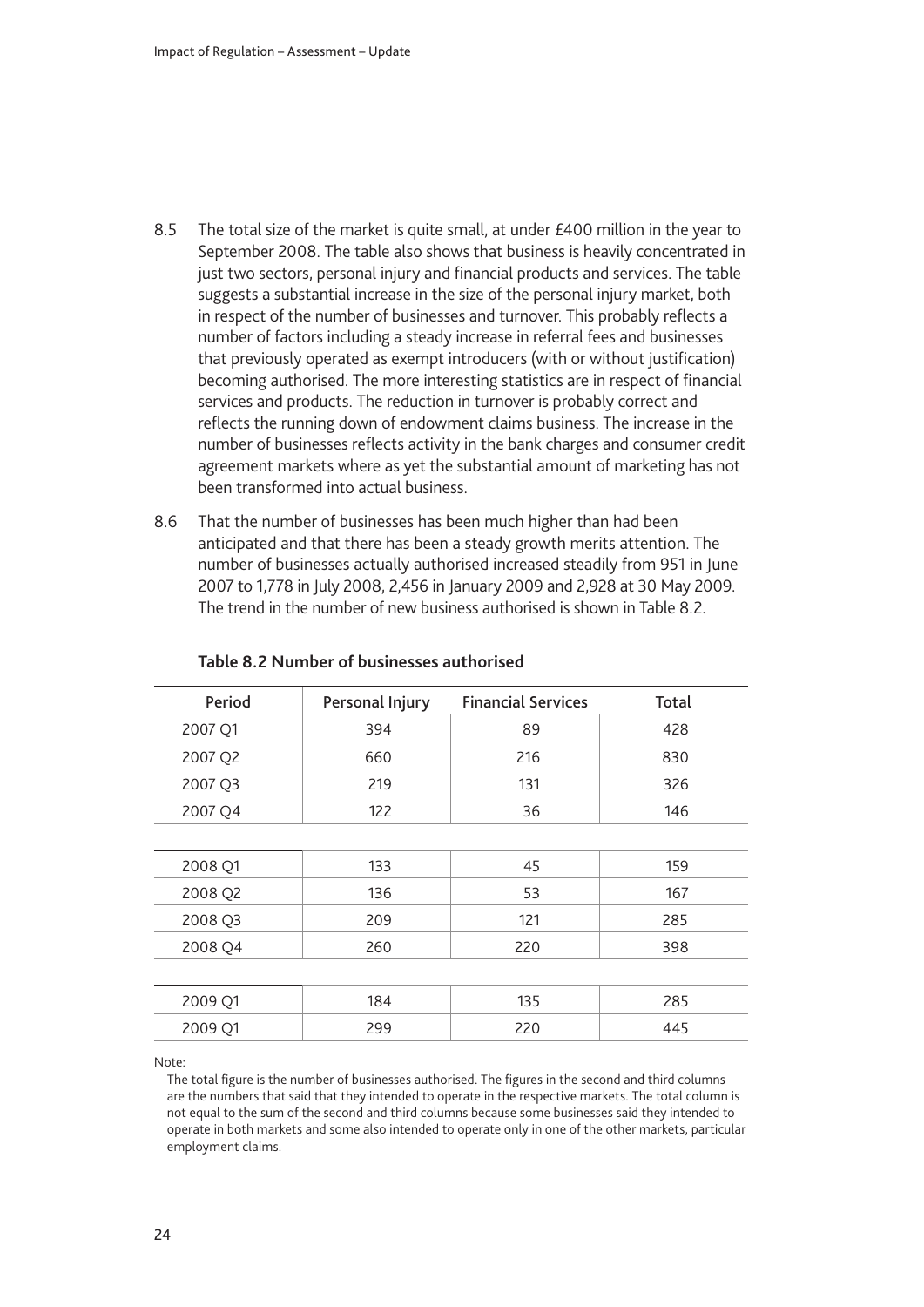- 8.7 The market for claims management services exists largely because of legislation and regulation that creates the possibility of compensation and, therefore, the demand for services to assist people entitled to compensation. In brief –
	- The market for personal injury claims exists because of conditional fee arrangements which allow people to bring a claim at little or no cost to themselves.
	- The market for endowment claims exists because the Financial Services Authority requires businesses that have sold endowment policies to investigate complaints they receive in a specified manner.
	- The market for compensation in respect of bank charges exists because of regulatory action by the Office of Fair Trading and the Financial Services Authority.
	- The market for claims in respect of consumer credit contracts exists because of the wording of the Consumer Credit Act 1974 and the dispute resolution rules of the FSA.
- 8.8 Entry into the financial services is easy and low-cost and there is the potential for substantial profits to be made simply through writing one or more standard letters to a party that may be liable to provide compensation, and entry into the personal injury sector is easy through just introducing claims. The product offered by the claims management companies is popular with the public who generally perceive that they are getting something for nothing. Claims management regulation has probably given a boost to the market by giving official recognition to businesses providing claims management services, which can be used for marketing.
- 8.9 It is necessary to analyse why there has been such a rapid increase in the number of businesses seeking authorisation which, by definition, must be new businesses in the market. The general expectation had been that after the initial surge of businesses wanting to be authorised when regulation came in, there would be relatively few new businesses seeking authorisation. The Regulator considers that a number of factors have played their part –
	- Particularly in respect of personal injury it seems that businesses grow and when they reach a certain size some of the people involved in the business split off to run their own business. Many of the businesses involve family members and there may well be support from a business being newly established for the business with which those concerned with the new business were previously working. The VAT threshold may play some part in encouraging the fragmentation of business.
	- When new opportunities such as Consumer Credit Agreements are seen to arise it is very easy for businesses to get into this market.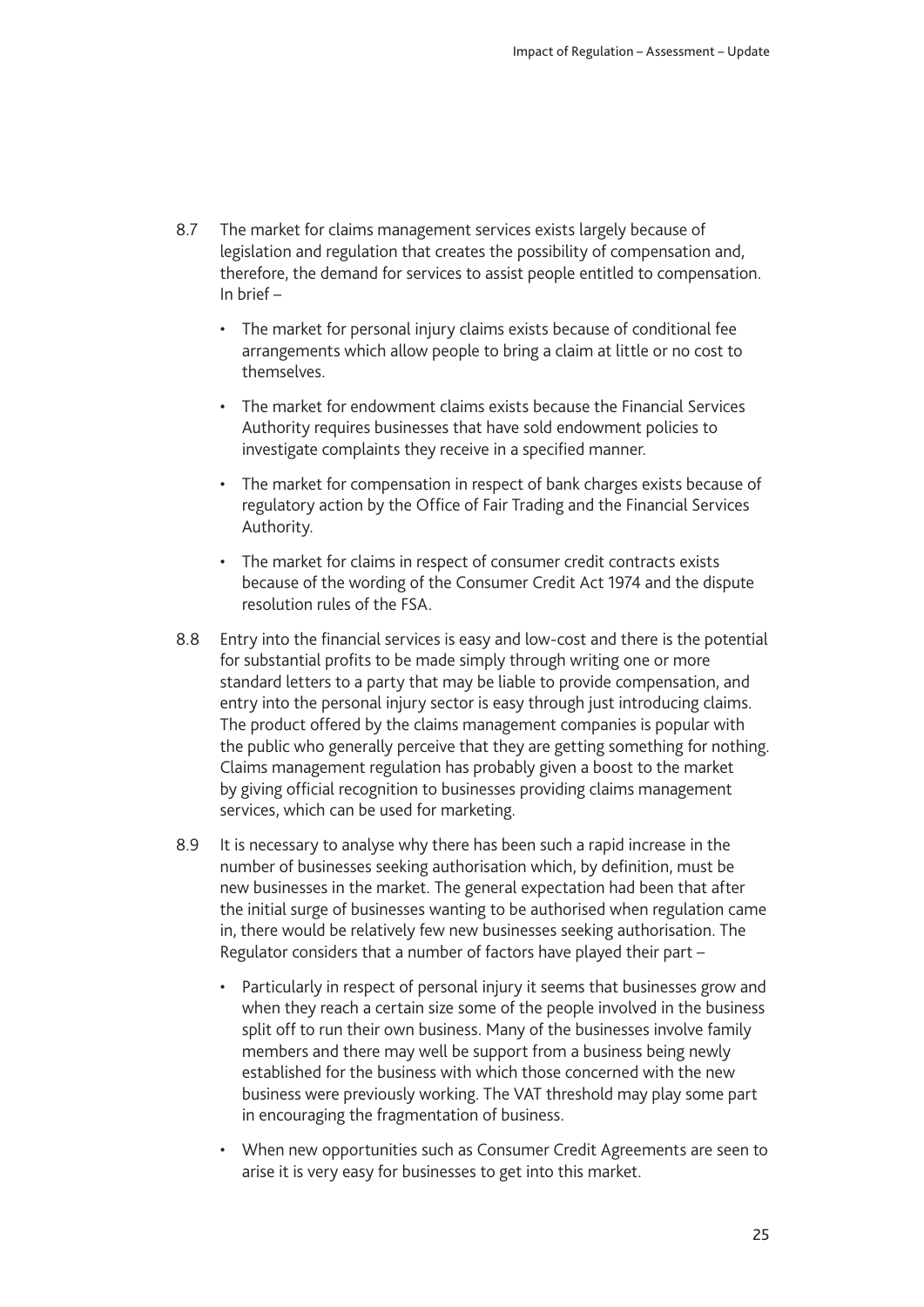- Businesses in related markets see claims management as a useful additional market to get into and in some cases it has proved more profitable than their mainstream market. The downturn in the housing market may have accentuated this trend by encouraging mortgage brokers in particular to become claims management companies.
- Some people who have lost their jobs in the recession have seen claims management as a good business opportunity.
- 8.10 It is worth quoting the 2008/09 report of the Chief Ombudsman of the Financial Ombudsman Service on this point.

"One of the significant drivers of consumer complaints is the now substantially increased number and activity of claims-management companies, encouraging disadvantaged consumers to complain. The Ministry of Justice reports that it has authorised over 900 of these companies to trade in the areas of financial products and services. And apparently the number of companies applying for authorisation has been growing rapidly during the past year. No figures are available for the number of complaints these companies have made on behalf of their clients – or the extent to which the companies have given their clients appropriate advice.

The vast majority of claims-management companies operate in well-trodden territory where consumer detriment has been already identified. So they are a symptom of the problem and not its cause.

Consumers can make a complaint direct to a business – or to the ombudsman service – free of charge. If they make their complaint through a claimsmanagement company, on the other hand, that company will charge a fee – usually a percentage of any compensation awarded. These fees have been criticised as being disproportionate – especially in relation to the effort or expertise that some claims management companies actually deploy. So it is questionable what advantage consumers gain by using such companies.

But it is also undeniable that the marketing activities of claims-management companies have succeeded in identifying a very large number of consumers who have suffered loss. And this has resulted in many people being paid redress when they would otherwise have received nothing. Indeed, over half of the complaints we received during the year about payment-protection insurance (PPI) were brought to us on behalf of consumers by claimsmanagement companies. And, as we report in this annual review, we upheld a very high proportion of these cases. So it is clear that the wider system is not working as it should."

8.11 There would be no claims management businesses if there were no grounds for compensation. A primary reason for the industry existing is that there are grounds for compensation and that many of those who are liable for compensation will not, of their own accord, seek out those who are entitled to compensation and pay it. Now that the industry has been firmly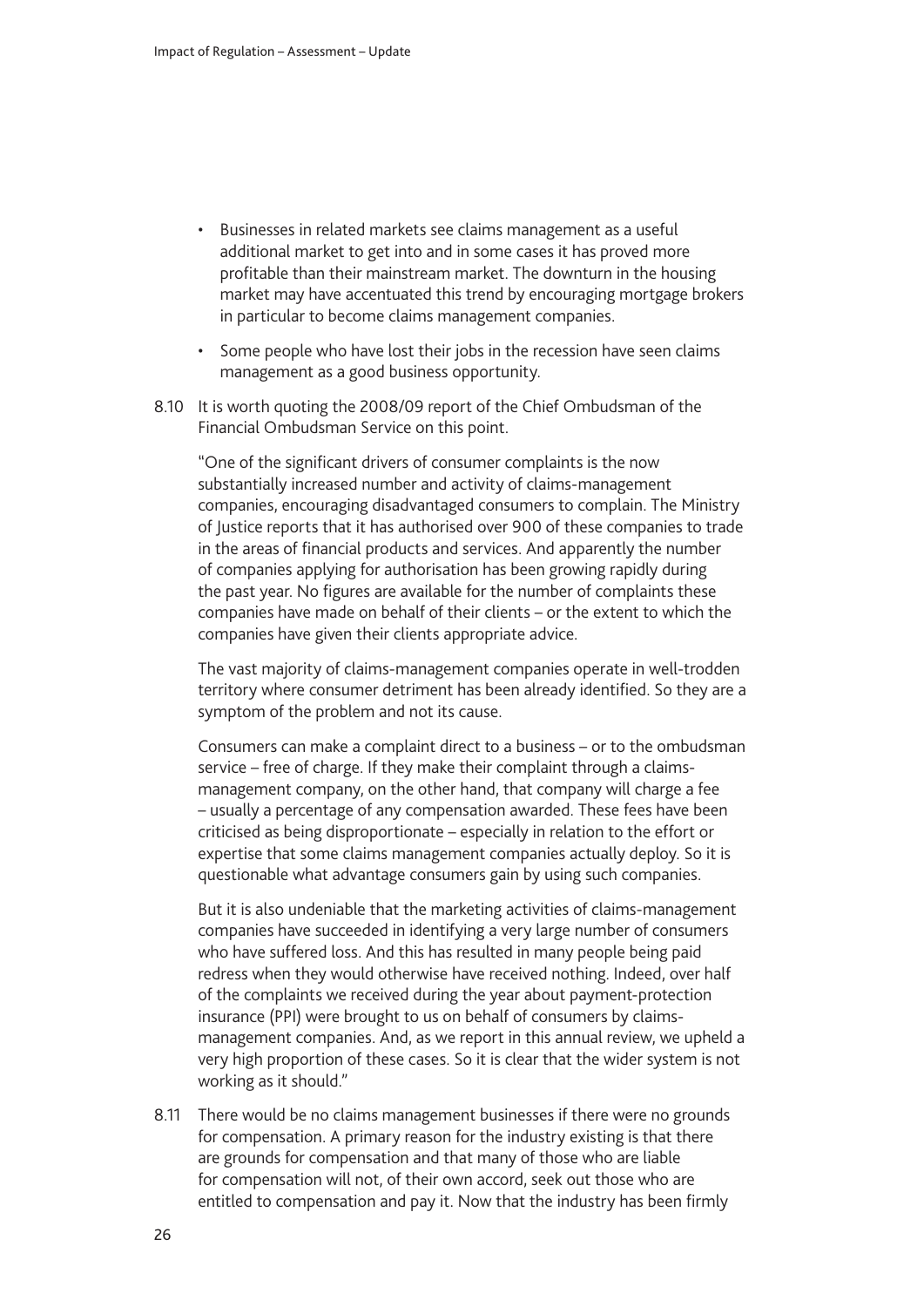established, and given some official recognition by the Compensation Act 2006, it must be anticipated that the business will continue to grow as long as the current arrangements for conditional fee arrangements are maintained in respect of personal injury and in the financial services sector if financial companies continue not to comply with legislation and regulation thus opening the way for compensation claims.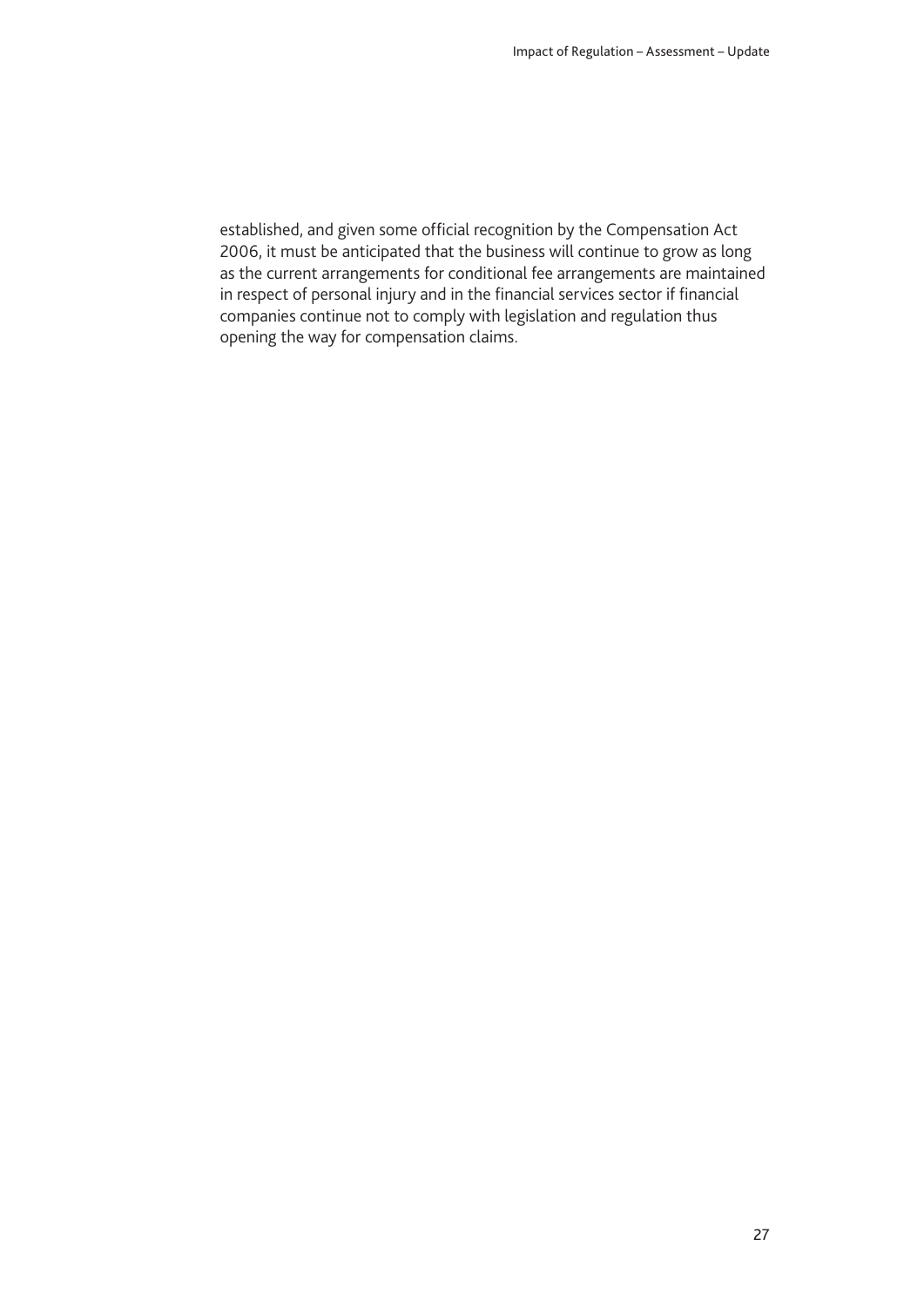### <span id="page-29-0"></span>9. Personal injury

- 9.1 Personal injury is by far the largest sector being regulated. Over 1,500 businesses are in this market and the estimated annual size of the market is nearly £300 million. The baseline study identified five main types of malpractice in respect of personal injury cases –
	- Misleading advertising, in particular suggestions that making a claim was easy and that large amounts of compensation could be obtained quickly. The expression "no win no fee" has been used without the necessary qualifications rather too often. More generally, many websites of claims management businesses failed to comply with legal requirements governing electronic commerce generally.
	- Improper acquisition of business through aggressive marketing techniques and misuse of personal information. At its worst this included cold calling on the high street, on the doorstep and in hospitals. However, it could also include an insurance broker, a garage or an accident management company pressurizing a client to make a claim.
	- Opaque contracts that concealed the nature of the arrangement between a client and claims management business and possibly also concealed costs that had to be paid. Contractual relationships may include an ATE policy and a loan taken out to finance the purchase of the policy (although this is now unusual), the business making its money through selling cases to solicitors and other fees. The contractual terms may well not be transparent.
	- Cases being run for the benefit of intermediaries not the client. "No win no fee" was often not adequately qualified. Also significant was the "win but little compensation" scenario in which a claimant won compensation but most of it was taken away in costs leaving the claimant with a small amount that does not make running the claim worthwhile.
	- Outright fraud, particularly as a result of contrived accidents.
- 9.2 As the previous chapter noted the market seems to have increased significantly in size over the past two years, both in respect of the number of businesses and the turnover of those businesses. Some useful research that helps to explain this trend is in the report by Oxera Consulting Ltd Marketing costs for personally injury claims (ABI Research Paper 15, 2009) -

"The final dynamic in the market is competition between solicitors for a relatively stable supply of PI work from referral companies. Referral fees have indeed increased over time. Evidence suggests that the payment of explicit referral fees began in 1999, at a level of approximately £50 per referral. For some BTE referral companies, this explicit referral fee was paid in addition to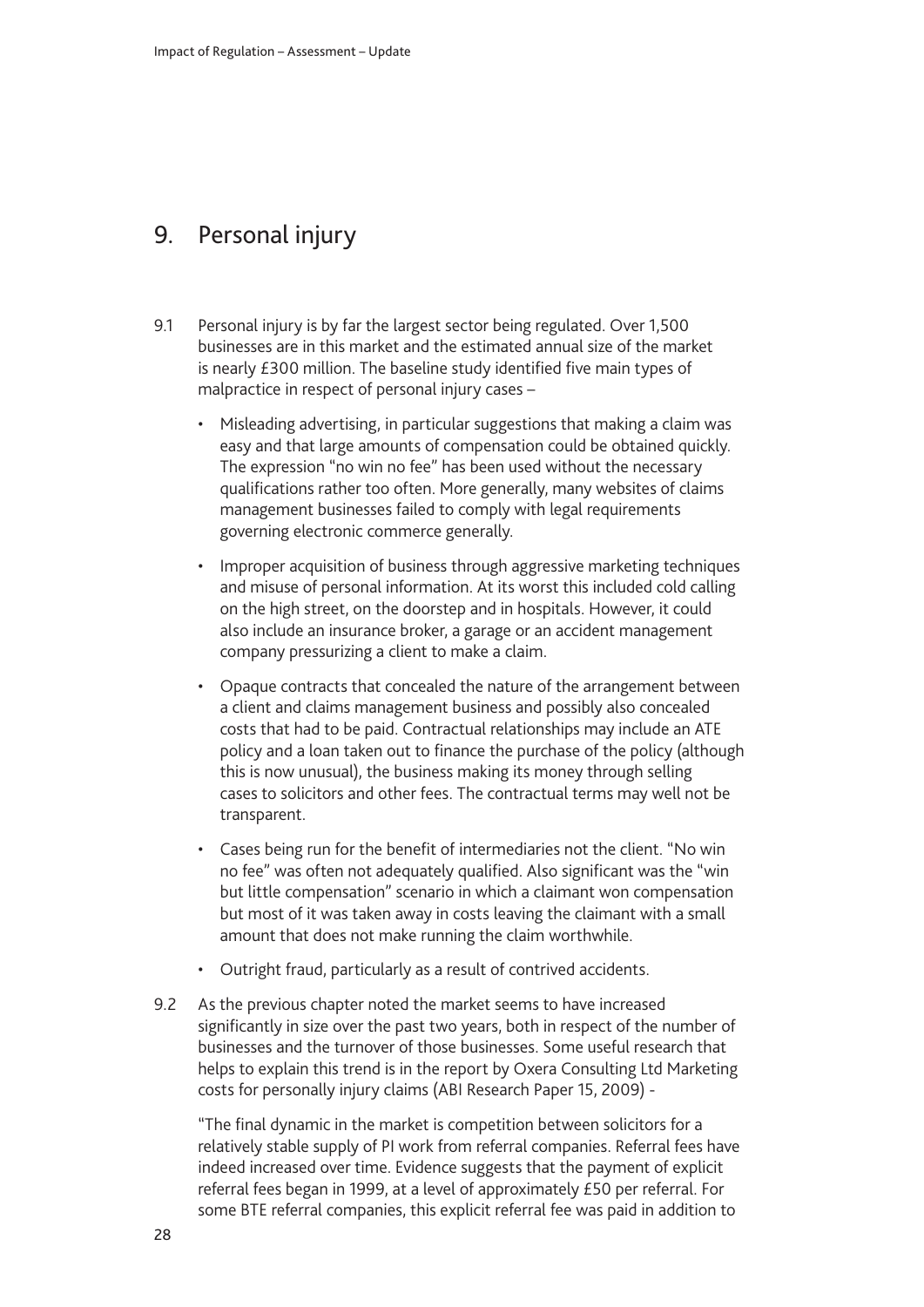the solicitor accepting a number of unprofitable, non-injury, cases for every PI case referred. As the business model of such referral companies altered, and the non-injury cases were handled in-house, referral fees for the PI cases rose quickly to around £250. By 2006, fees of approximately £600 were considered typical and, more recently, fees of £850–£1,000 were considered not uncommon."

However, the Oxera analysis is not universally accepted. Some claims management businesses suggest that £600 is a typical fee for a lead while the fee for a case in a form that a solicitor can pursue is likely to be over £1,000.

9.3 Oxera went on to analyse the factors behind this increase –

"This section concludes that legal fees charged by claimants' solicitors are not subject to sufficient market constraints; therefore, the expenses incurred in marketing are not constrained by the claimant's willingness to pay. Within this structure, referral fees paid by solicitors (or the level of marketing costs they are willing to incur in-house) are likely to be the residual between the costs of actually executing the case and the costs that can be recovered via the administrative procedure from the defendants.

Both theory and practice indicate that, under the prevailing system, marketing costs will expand to take up the difference between the costs incurred by solicitors in actually executing the case and the costs they can recover. This is likely to induce a higher level of marketing spend than what would be observed in competitive markets where prices and costs are subject to a market constraint."

#### **Misleading advertising**

9.4 The problem of misleading advertising was largely dealt with in the authorisation process. In practice there has been little misleading national media advertising as such advertising is well controlled by the Advertising Standards Authority (ASA).

#### **Cold calling in person**

9.5 This area has been a high priority and a large amount of resources have been employed to achieve an impact on the market. Last year's report noted that this had been largely successful and that almost all the larger businesses engaged in cold calling have ceased this activity as a result of enforcement activity. Small scale localised cold calling continues and is dealt with although it can never be fully eradicated.

#### **Unauthorised marketing in hospitals**

9.6 This was identified as a specific problem in the Baseline Study. It has included placing thousands of leaflets, some containing the NHS logo, in hospitals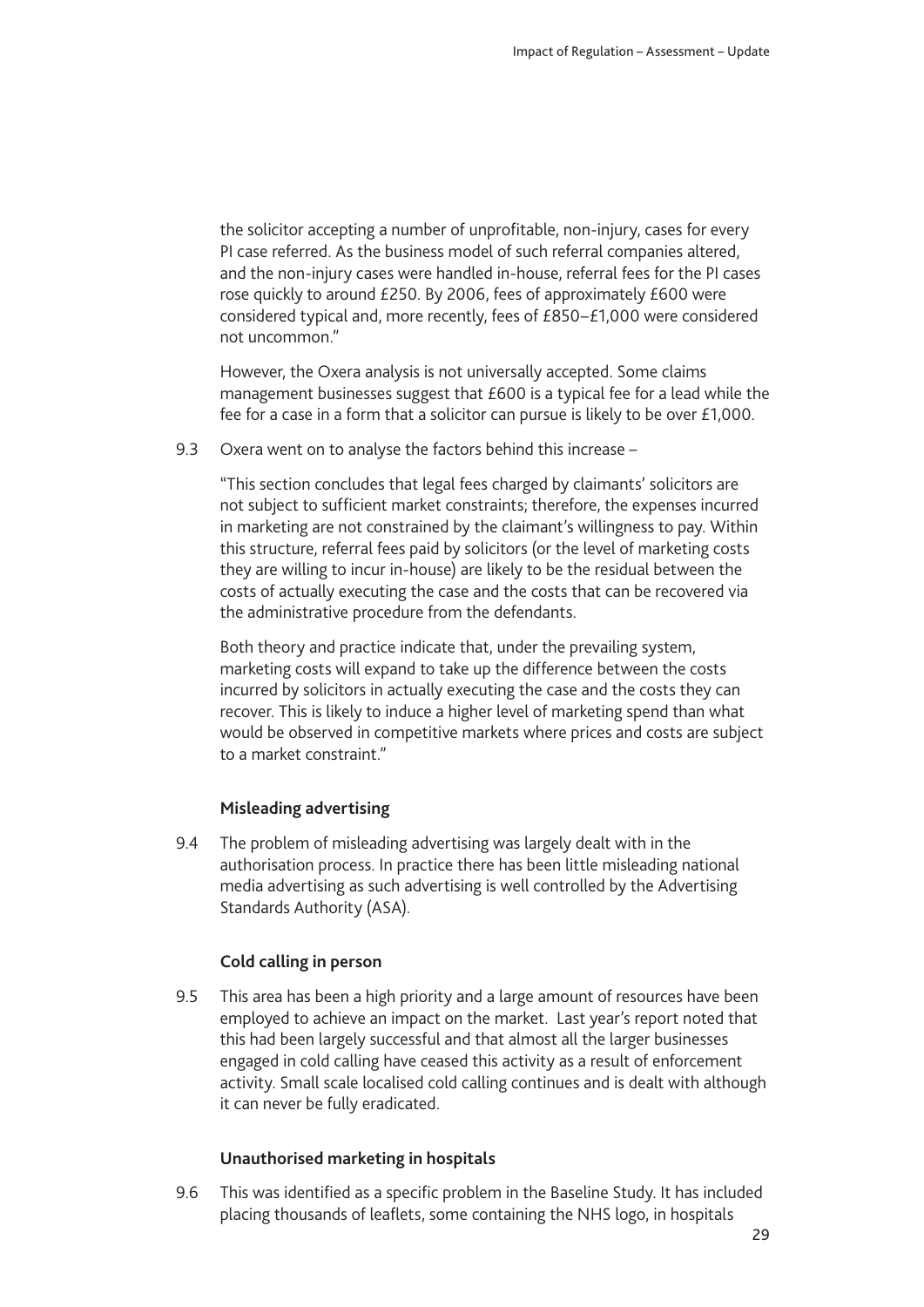without authority, and sometimes face-to-face marketing as well. The activity has been a significant nuisance to hospitals. Again the issue has been successfully dealt with.

#### **Clients being pressurised to make a claim**

9.7 This malpractice is very difficult to identify; it is likely to come to light only through complaints. The scale of malpractice is not known but is probably modest.

#### **New issues**

- 9.8 It is no surprise that as some malpractice has been removed so those businesses that seek to gain advantage by engaging in malpractice seek other means of doing so. Regulation typically leads to some displacement of malpractice as well the removal of some. In the personal injury market there is evidence of this, much of the analysis also applying to companies in the financial services market.
- 9.9 Overt misleading advertising and inappropriate marketing have largely been stopped. Websites are largely compliant (and much more compliant than in most other comparable sectors), there is no organised cold calling in person, contracts are compliant and unauthorised marketing in hospitals has ceased.
- 9.10 There is now a different cold calling problem. Marketing companies use call centres to farm personal injury claims. This is often on the back of a lifestyle questionnaire which people may be paid to complete. After a number of fairly innocent questions, towards the end of the questionnaire may come questions such as "have you had a personal injury in the last three years" followed by "would it be helpful for a solicitor to contact you to help you get compensation". The cases are then sold to claims companies or directly to solicitors. This sort of issue is more difficult to tackle as there is scope for argument as to whether the practice is contrary to the rules and if so who is conducting the business.
- 9.11 Similarly, overt misleading advertising has been replaced by misleading information given in sales calls in response to advertising, which is far more difficult to monitor. Even where there is a complaint it is often difficult to substantiate. A programme of mystery shopping targeting at businesses suspected of using such tactics is the appropriate regulatory action, but this has significant resource implications.
- 9.12 The following chapter deals with contrived and induced accidents. Claims management businesses engaged in such activity have typically made only a relatively small part of their profits from personal injury claims, a higher proportion coming from vehicle damage and replacement vehicle hire. If those companies perceive being regulated under the Compensation Act as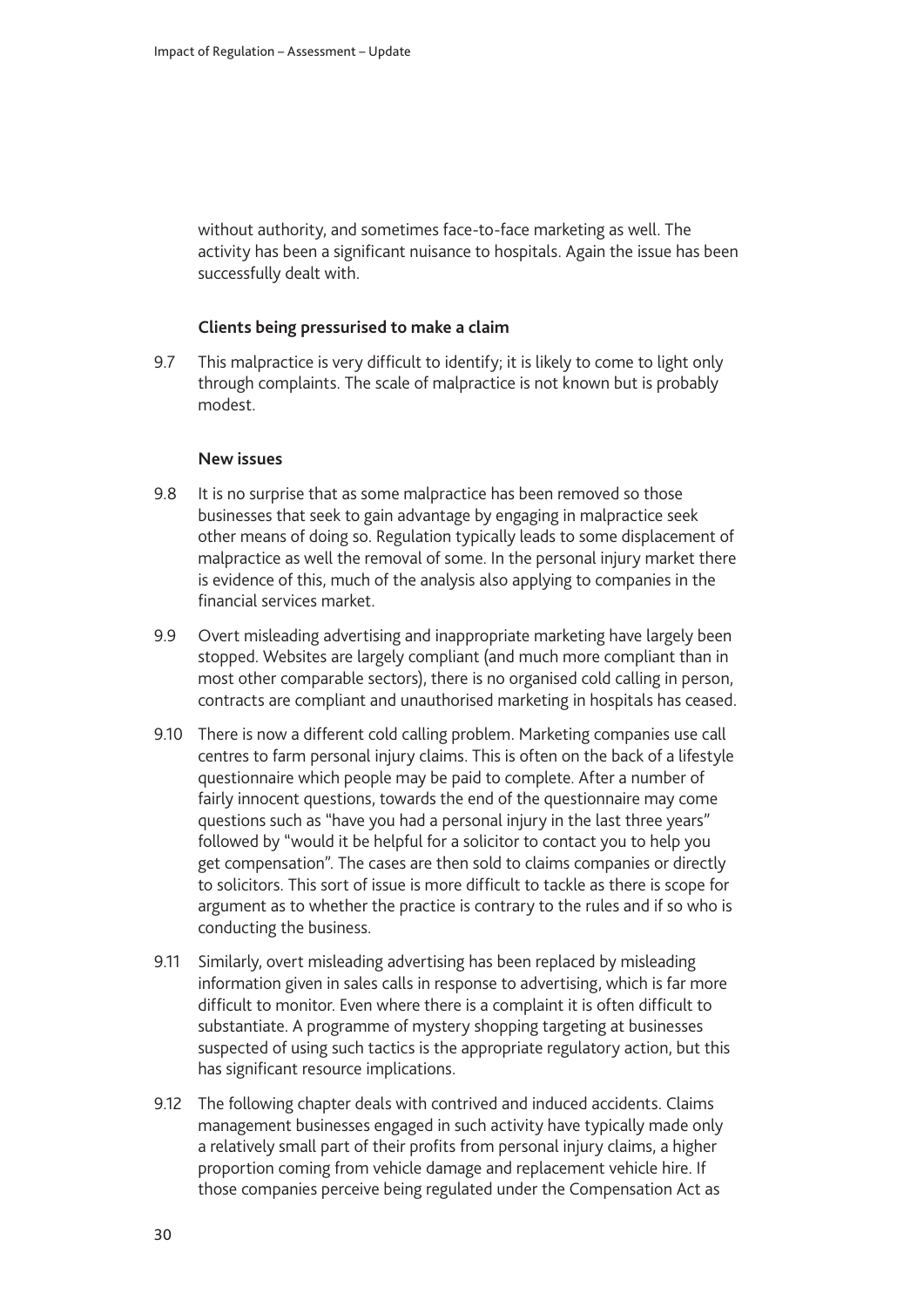increasing the likelihood of regulatory action against them (as is probably the case) a natural reaction is to hive off personal injury business to a separate business with no overt links to the original business. While there is no definite proof that this has occurred it is very likely.

- 9.13 Almost all personal injury claims are handled by solicitors who under their own rules of conduct have to ensure that cases introduced by intermediaries have not been obtained by means which if practised by a solicitor would be contrary to the rules of conduct. If this had been effective then separate regulation of claims management businesses would not be necessary. To the extent that claims management regulation is more successful than the regulation of solicitors one would expect malpractice to shift from claims management companies to solicitors. The first year impact study concluded that "to the extent that there are problems in respect of the handling of personal injury claims these are now largely problems caused not by claims management companies but rather by solicitors." There is no reason to change this conclusion.
- 9.14 There is a wider issue here. Referral fees paid by solicitors have been a contentious issue for many years. However, the real issue is not referral fees but rather the fact that market conditions allow very high marketing costs - whether referral fees paid to a third party or direct marketing costs incurred by solicitors, individually or in joint arrangements. There are comprehensive rules governing referral fees, but these are widely ignored.
- 9.15 The appendix to this chapter sets out in more detail the position in respect of solicitors.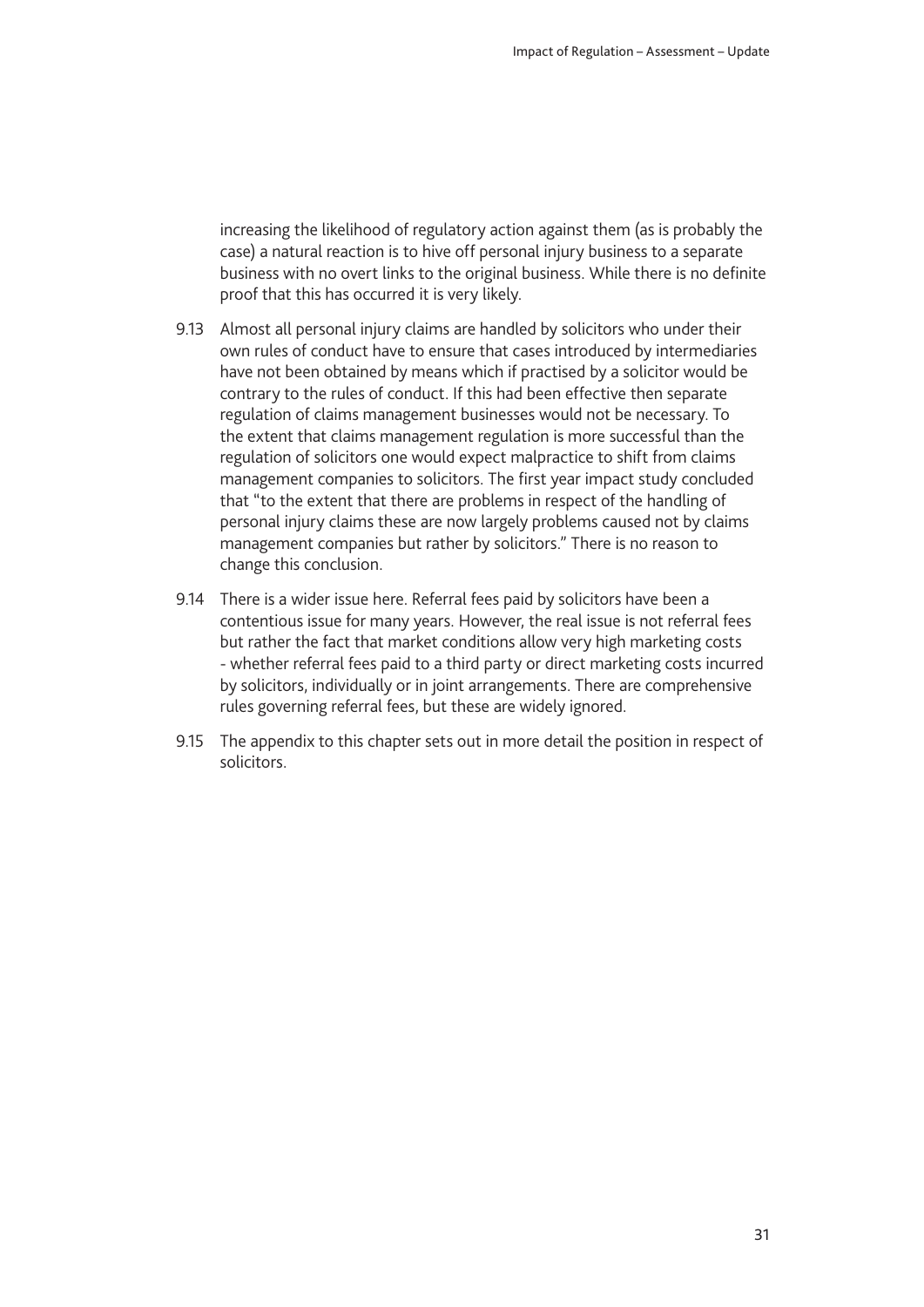### <span id="page-33-0"></span>Appendix Personal Injury – Solicitors

- A.1 The large majority of personal injury claims are eventually handled by solicitors and therefore any analysis of the impact of regulation has to cover the role of solicitors.
- A.2 The Rules under which solicitors operate explicitly cover referrals from introducers. Broadly speaking the relevant rule (Rule 9) requires the solicitor –
	- to ensure that any introducers comply with the rules relating to obtaining business that apply to solicitors generally;
	- to disclose any referral fee paid to the client; and
	- to be satisfied that the introducer also discloses the referral fee to the client; has not acquired the client as a consequence of activities which if done by a solicitor would breach the Rules Governing Solicitors' Conduct and does not influence or constrain the solicitor's professional judgment in relation to the advice given to the client.
- A.3 The monitoring work carries out by the Solicitors Regulation Authority has consistently shown significant non-compliance with the Rule. Most recently, in December 2008 the Board of the Solicitors Regulation Authority considered a report from its Rules and Ethics Committee which included the results of monitoring of solicitors in respect of their compliance with the rules on referral fees. 146 firms had been visited since September 2007. This report showed substantial non-compliance with the rules. 34% were in breach of the rule on all agreements being in writing, 59% in respect of failure to obtain an undertaking from introducers that they would comply with the rules, 52% in respect of failure to put in place satisfactory arrangements to ensure that introducers provide the client with all relevant information, 66% in respect of not providing a statement that the solicitors' advice is independent and 66% on the firm failing to comply with the requirement that information disclosed to the client will not be disclosed without the client's consent. The conclusion in the report was that –

"of the 146 firms visited in the above analysis, PSU considered that there was evidence of a breach in respect of at least one of the nine rules identified above in 134 of the firms (91.8%). Of these 146 firms, 35 visits were due to a random visit selection and there was evidence of a breach in respect of at least one of the nine rules identified above in thirty-three of the firms (94.3%)."

A.4 The report to the SRA Board noted that although the level of breaches of Rule 9 was high, only a small number appeared to involve potentially serious misconduct. The report also noted that it appeared that in the majority of cases, clients' interests were not being harmed by the breaches that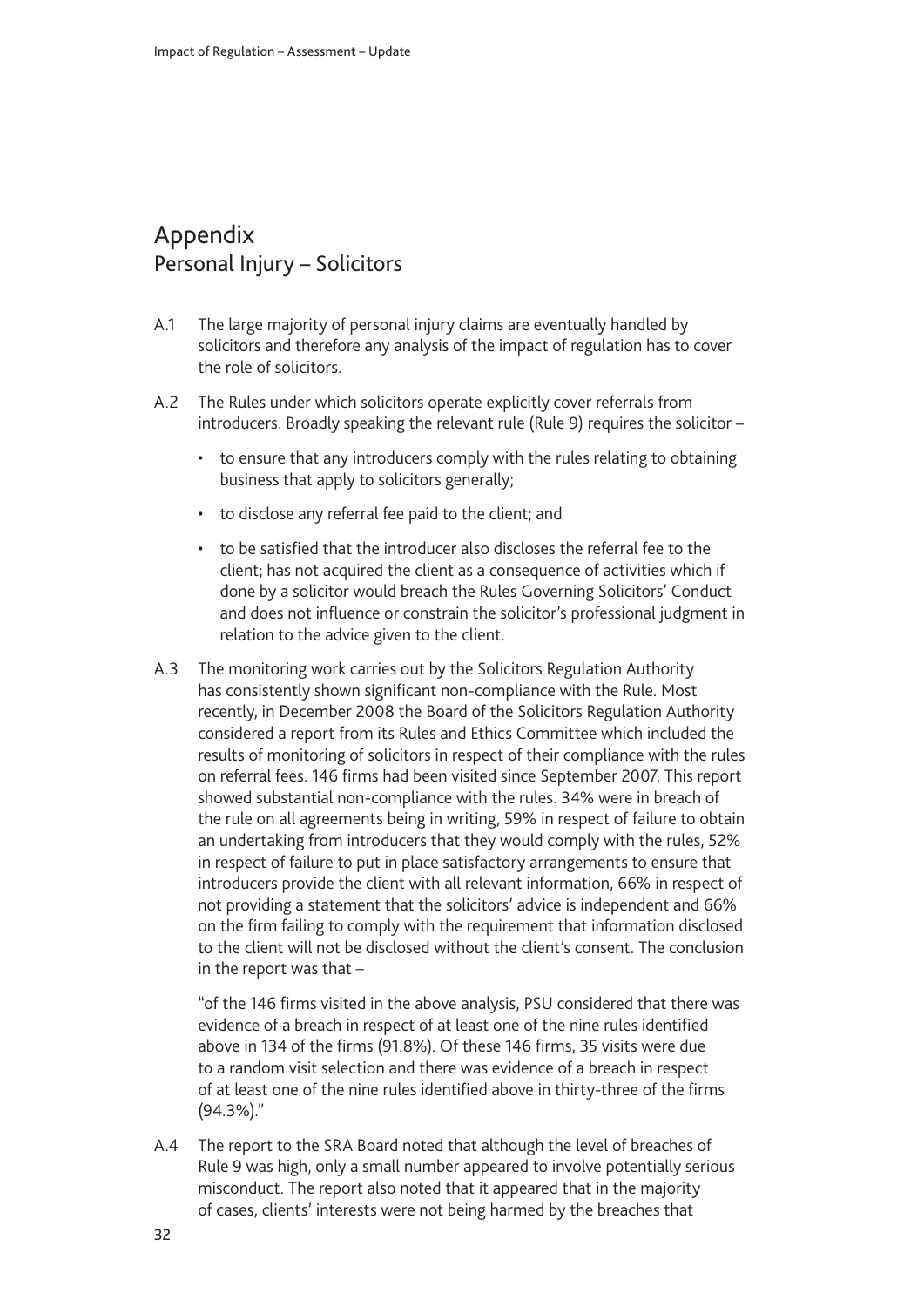were currently being found. The report considered a number of options for improving compliance with the Rule. It also suggested that in view of the continuing high level of breaches of Rule 9 the Board might wish to consider a more fundamental review of the Rule. One possible approach was simply to replace the Rule with a much simpler rule that required solicitors to act in accordance with their core duties when entering into referral arrangements, removing all the detailed requirements, for example that the agreement should be in writing and in respect of referral fees.

A.5 In terms of the issues the Board agreed with the Committee's analysis.

"The question of harm was key. If breaches of Rule 9 did not directly and seriously damage client interests, it was arguably proportionate to take a commensurately relaxed view of enforcement and/or to review the rule itself to moderate or remove the requirements that were being breached. On the other hand, if there was a risk to clients and harm to the public interest resulting from the failure of a large part of the profession to comply with the rule's reasonable requirements, especially in areas such as transparency and disclosure, more vigorous enforcement action would be required."

- A.6 The Board resolved –
- 1. To ask the Rules & Ethics Committee to review in the light of the Board's discussion what, if any, changes (including those referred to in the paper) need to be made to Rule 9, including consideration of the relationship between Rule 9 and Rule 1.
- 2. To refer to Rules & Ethics Committee the continued prohibition on arrangements with introducers that charge contingency fees for them to consider in the light of the Civil Justice Council review.
- 3. To authorise the development of a further compliance, enforcement and communications strategy in consultation with the Compliance Committee.
- A.7 The position is unsatisfactory for the Claims Management Regulator, whose rules require that businesses must not act in a way that puts a solicitor in breach of the rules governing solicitors conduct. If the SRA cannot or will not enforce its rules then the Claims Management Regulator cannot be expected to enforce them in respect of introducers.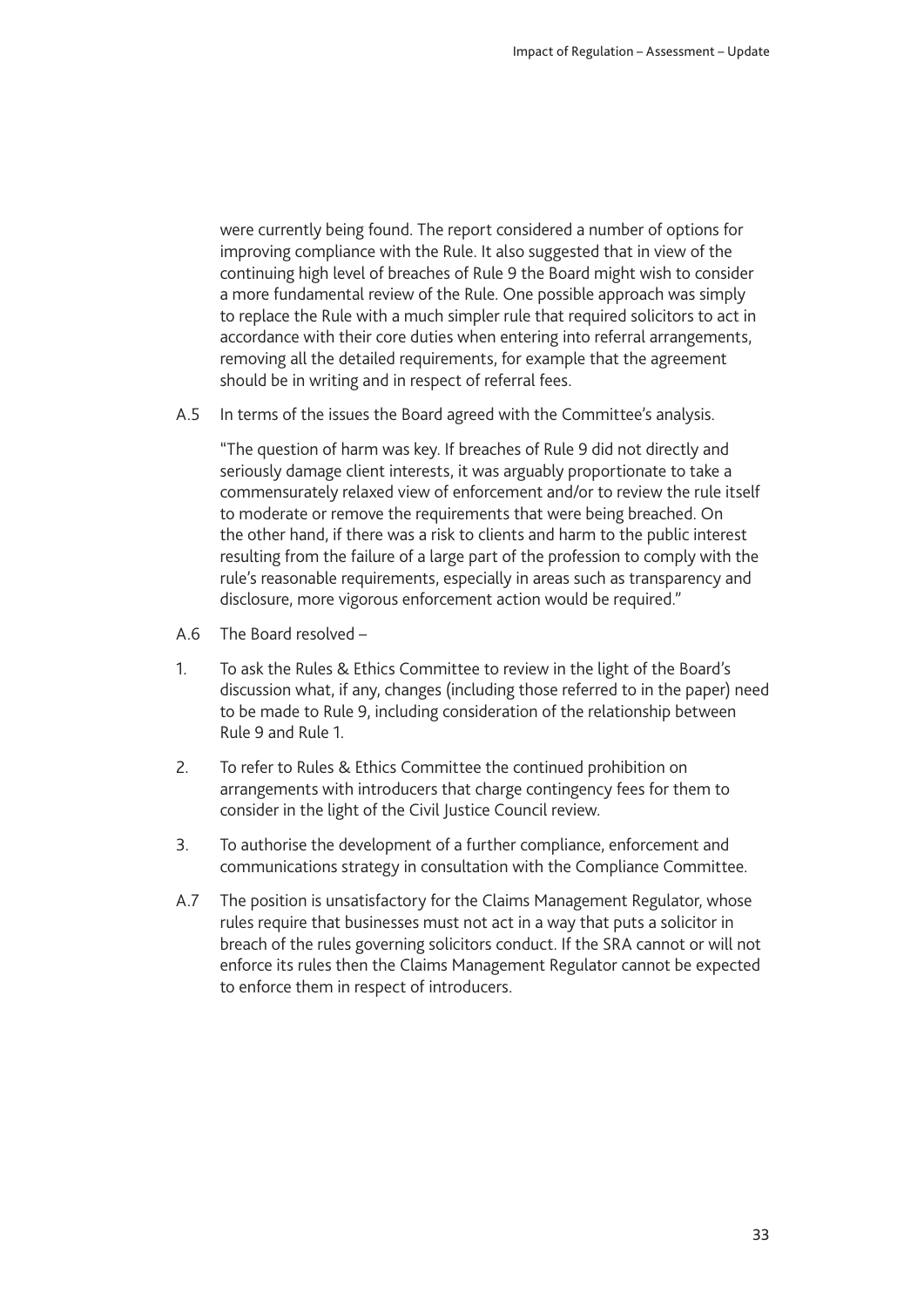### <span id="page-35-0"></span>10. Fraudulent motor accident claims

- 10.1 The first year impact report included a very full section on this issue. It noted that fraudulent personal injury claims had not been on the agenda when claims management regulation was devised. However, once the nature of the problem became evident, the Claims Management Regulator had taken the lead in bringing together the various enforcement agencies, regulators and industry bodies with an interest in the subject and it facilitated the development of a strategy to deal with the problem.
- 10.2 The Claims Management Regulator cannot be the lead agency in this area. Fraudulent insurance claims are a matter primarily for the Police and the insurance industry. The role of the Claims Management Regulator should be to work cooperatively with the Police in particular, and also the Solicitors Regulation Authority, to take firm action against authorised businesses engaged in fraudulent activity. Such is the nature of Police operations that sometimes the Regulator will not take immediate action against a claims management business for fear of upsetting a major Police operation aimed at getting to those behind significant criminal organisations.
- 10.3 It was never appropriate for the Claims Management Regulator to maintain the coordinating role on this important matter. During the course of 2008 the lead responsibility moved to the insurance industry through the Insurance Fraud Bureau. The Claims Management Regulator continues to play an important role supporting other agencies wherever it can. Significant developments during the year included improved information sharing with the SRA and the signing of memoranda of understanding with a number of police forces and the Insurance Fraud Bureau.
- 10.4 However, it is appropriate to note here the difficulty in dealing with this problem which involves organised crime, in some cases on a very large scale, operating throughout the country committing a series of different types of fraud closely connected with more direct criminal activity. This is an area in which many Police forces, the Serious and Organised Crime Agency, the Claims Management Regulator, the Solicitors Regulation Authority and the insurance industry all have a legitimate interest and role to play. However, such is the nature of law enforcement in Britain, that there is no clear lead agency. The informal coordination and cooperation that takes place, welcome though it is, is not adequate to deal with this organised criminal activity. As an example, the Claims Management regulator is unable to access the Police National Computer as a matter of course and therefore is restricted on the checks that it can do on people involved in claims management businesses.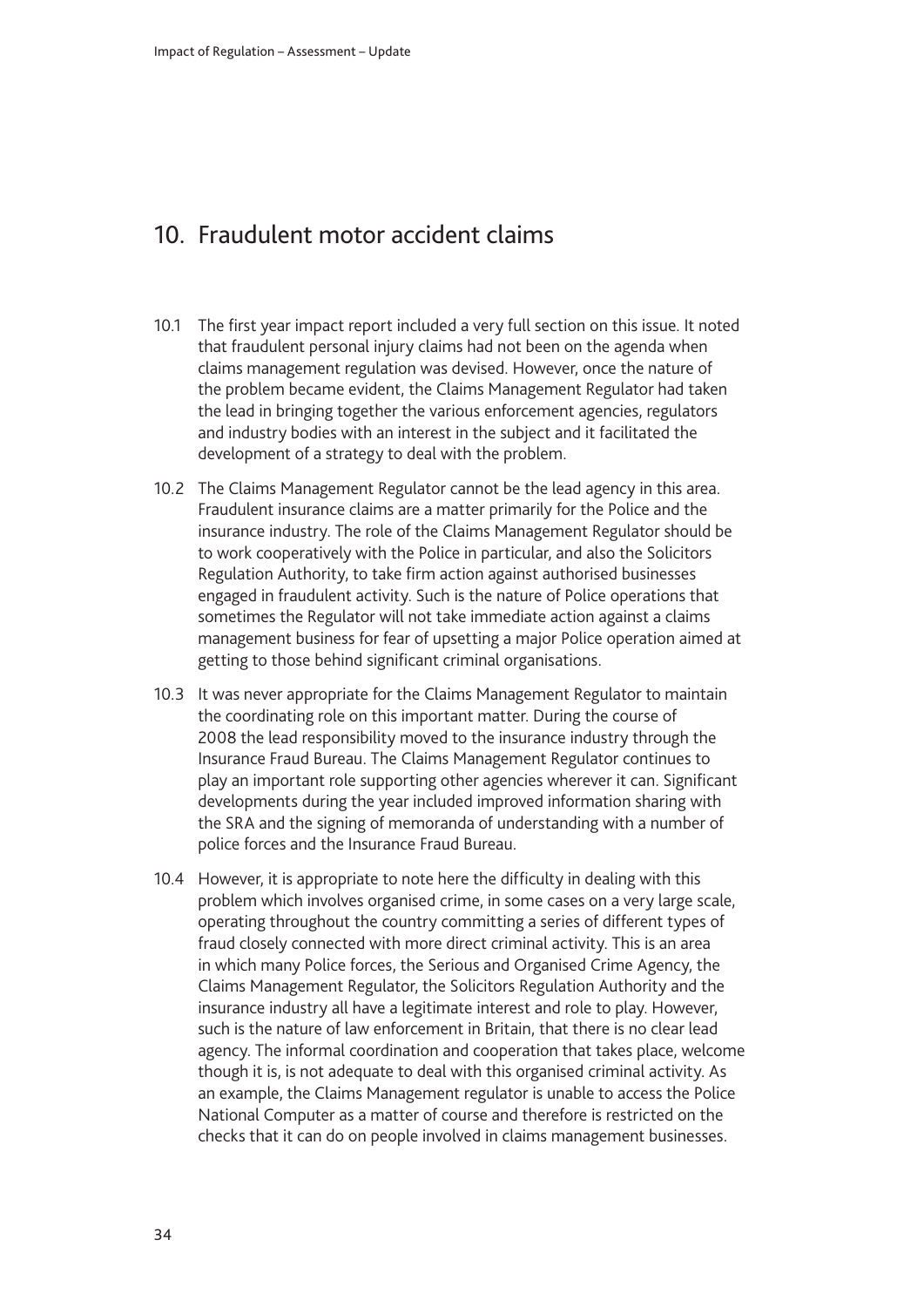# <span id="page-36-0"></span>11. Criminal Injuries Compensation

- 11.1 The Criminal Injuries Compensation Authority (CICA) pays out about £200 million a year. Claims management companies have a small part of the market, with a turnover of around £3 million a year. Specific areas of malpractice in this sector, largely relating to businesses claiming to have a connection with or even be part of the CICA, were largely eliminated in the first year of regulation. This was comparatively easy because every case is considered by the CICA, which can both monitor that businesses are authorised and that the Rules of Conduct are being complied with.
- 11.2 Almost all businesses operating in this sector are also in the personal injury sector so there are no specific monitoring and compliance activities specific to this sector.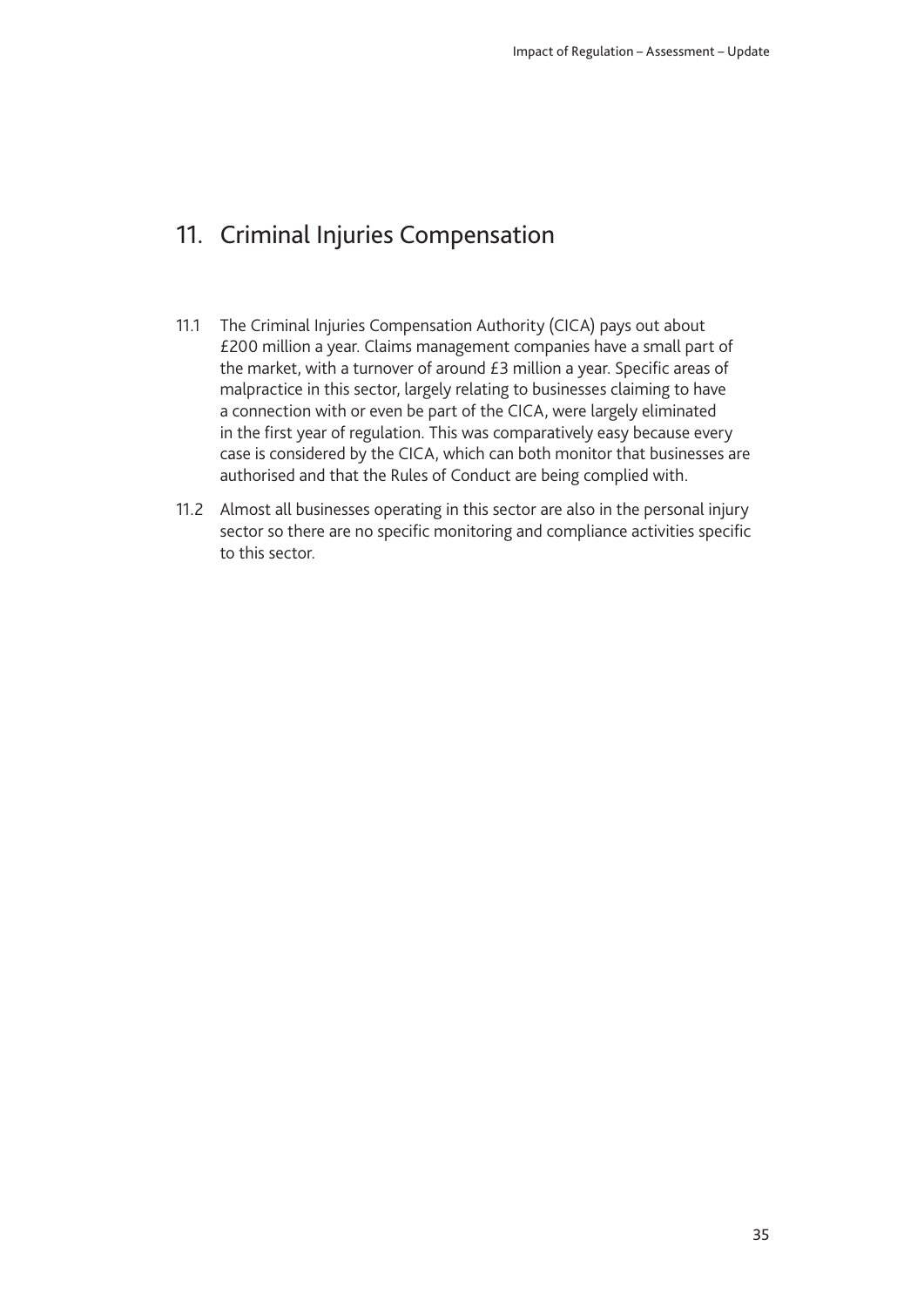# <span id="page-37-0"></span>12. Industrial Injuries Disablement Benefit

- 12.1 This sector is similar in some respects to criminal injuries. Again, there is a single recipient of claims, this time the Department for Work and Pensions, which pays out about £800 million a year. The claims management business is small scale with turnover of about £3 million.
- 12.2 Most, if not all, of the businesses in this sector also handle personal injury claims and therefore have been subject to the strategy for that sector. In addition, the DWP has been asked to refer to the Regulator examples of businesses not complying with the rules.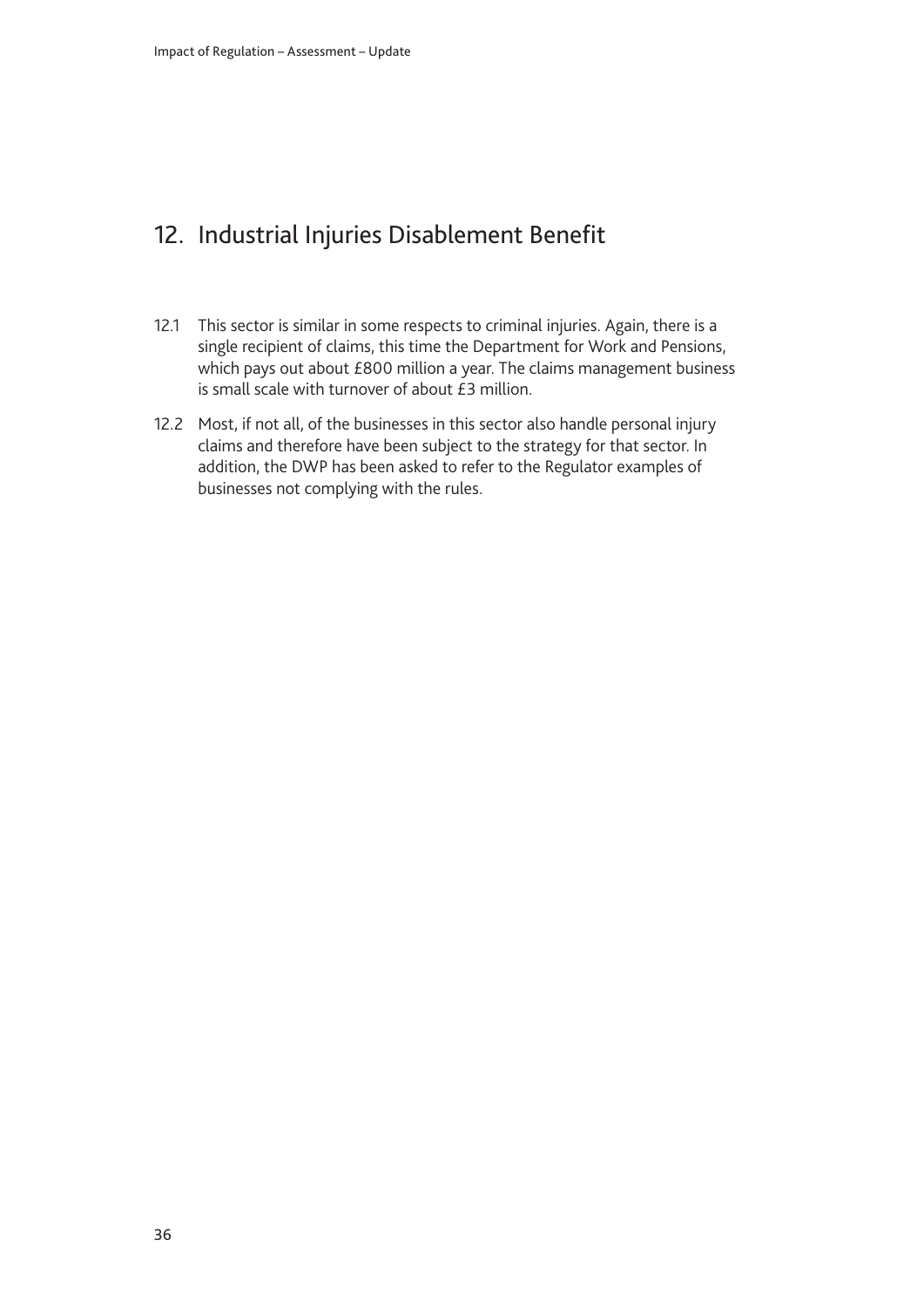### <span id="page-38-0"></span>13. Employment claims

- 13.1 Employment compensation claims are different from all of the other claims covered by the Claims Management Regulator. There is a considerable overlap of the businesses engaged in all of the other markets, even in seemingly diverse markets such as personal injury and bank charge, endowment or consumer credit claims. By contrast, the businesses involved in representing claimants in employment cases are not involved in any of the other markets. It is also a very small market with about 150 businesses being authorised and total turnover being no more £4 million a year.
- 13.2 In practice, this sector has received little attention from the Claims Management Regulator, mainly because the major problem areas have been in other sectors. Contracts were examined, and generally found to be better than in other sectors. However, there is an unsatisfactory position, a view held by employment judges. People appearing before employment tribunals are entitled to be represented by anyone they choose, and quite properly the employment judges have no wish to fetter the rights of people to be represented. It follows that if a claimant is represented by an unauthorised claims management business, which is committing an offence under the Compensation Act, then they cannot be preventing from acting by the judge.
- 13.3 Some claims management businesses, particularly those not authorised, provide a very poor quality of service which is causing problems for the tribunals in managing their case-loads. The issues are not those of misrepresentation or poor contracts, but rather simply a poor quality of work. This is more difficult for the Claims Management Regulator to tackle than other issues, partly because of lack of resources and also because there are no requirements in respect of training and competency. Also, as far as the tribunals are concerned, they have as much, if not more, of a problem with the quality of representation of defendants (often very small businesses) as they do with the quality of representation of claimants.
- 13.4 Generally, employment judges conclude that there has been no significant impact of regulation, although it is probably the case that at the margin the performance of some businesses has been improved by the actions of the Regulator. If there is to be a significant impact on poor quality representation, then this would probably require competency tests, which would take years to establish and also more resources being devoted by the Regulator. Generally, this is an area where the present position is not tenable in the long term. The options are to remove the area from the scope of regulation or to devote substantially more resources to it either as a standalone activity on the part of the Claims Management Regulator or through another regulatory mechanism.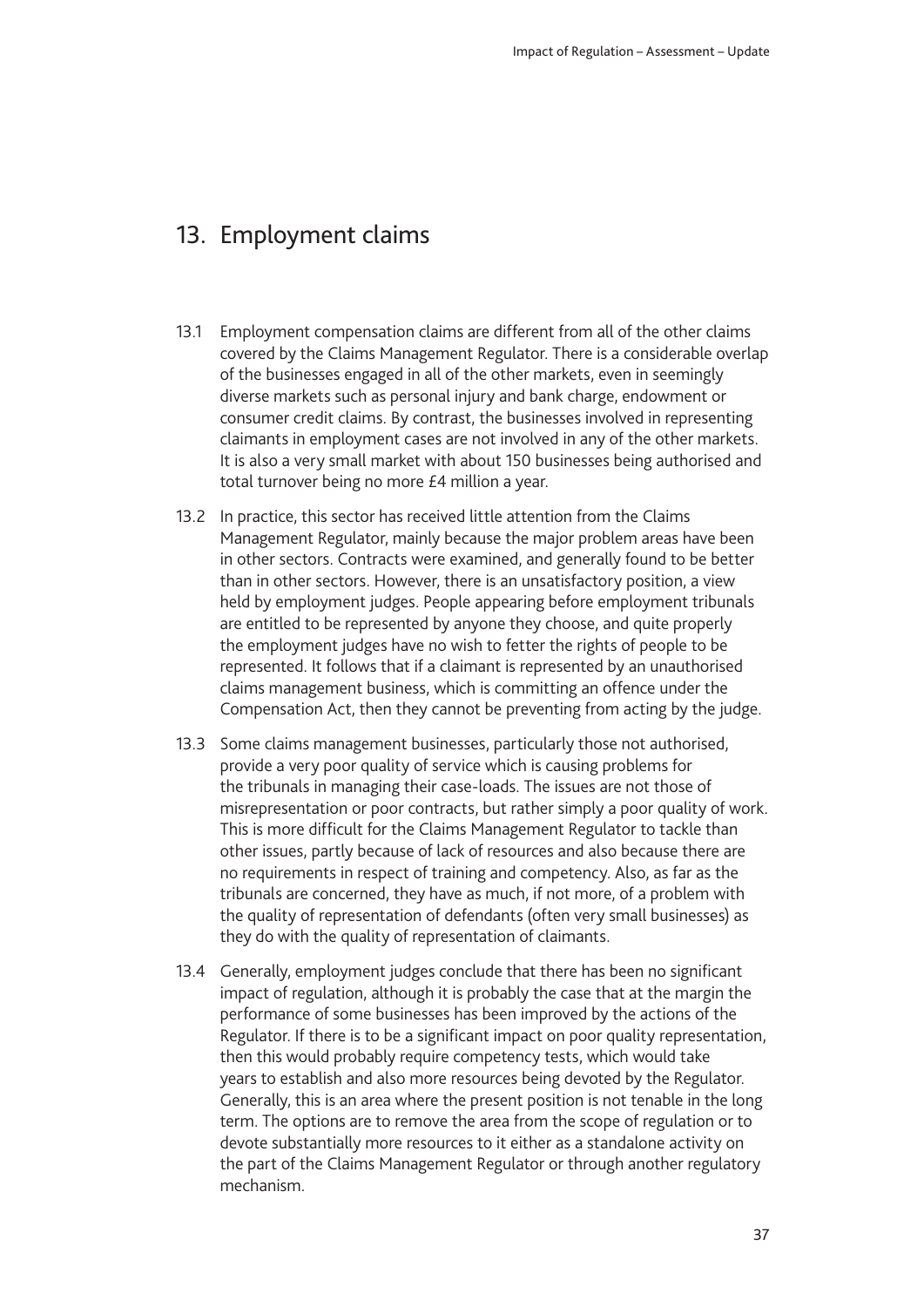# <span id="page-39-0"></span>14. Housing disrepair

- 14.1 The market is small and local in nature with just 36 businesses operating and turnover of under £1 million. Malpractice, mainly cold calling, has been addressed in the same way as for personal injury business.
- 14.2 In practice, local authorities have largely dealt with the problem themselves, by rigorous scrutiny of claims so that they are not seen as a "soft touch", and by challenging solicitors rather than claimants where the conduct of solicitors has suggested that they are not complying with the rules governing solicitors' conduct. The main contribution of claims management regulation has been through the substantial reduction in "door knocking".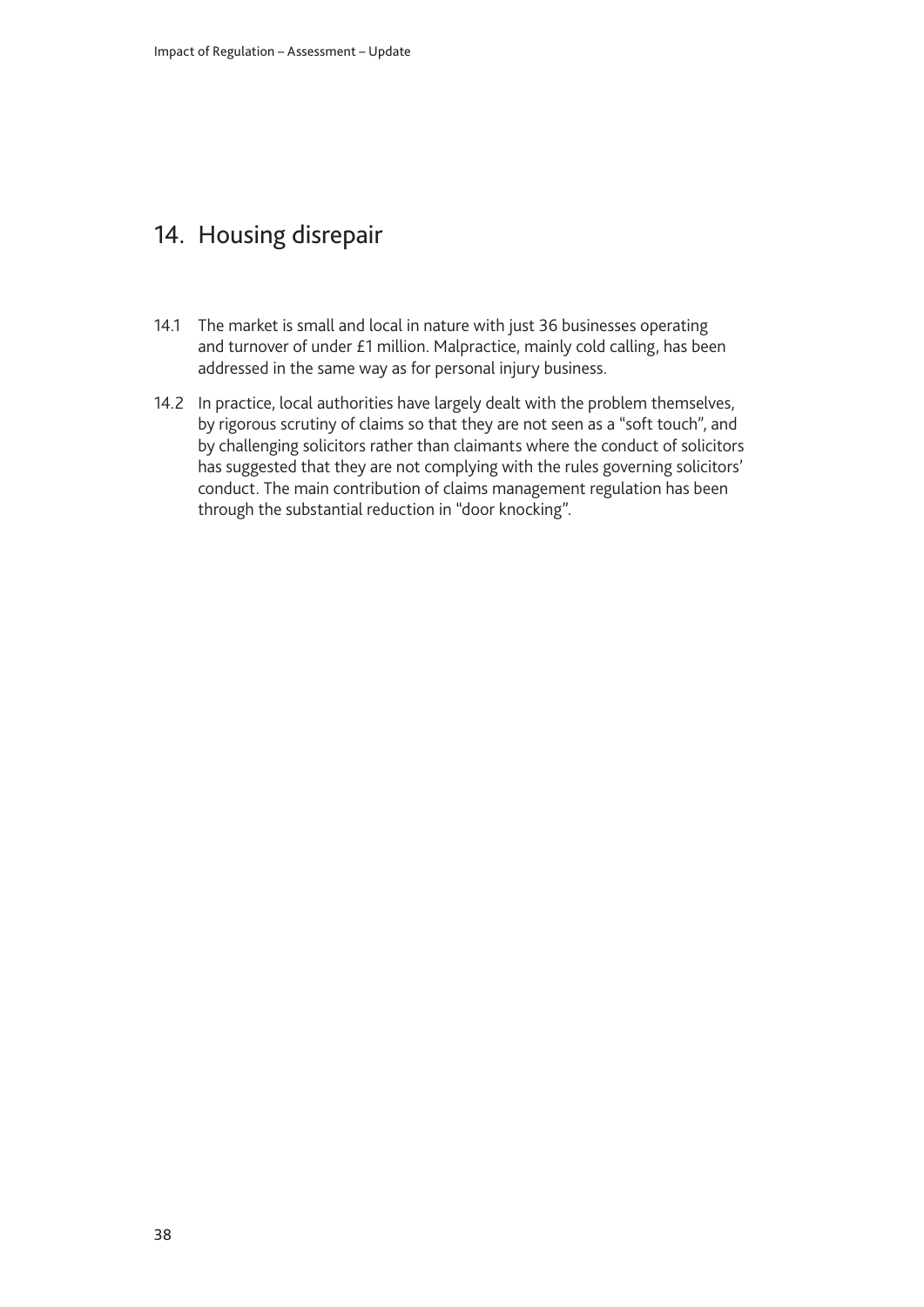### <span id="page-40-0"></span>15. Consumer credit agreement claims

15.1 During the second half of 2008 a major new area of claims management activity emerged in the form of the alleged unenforceability of consumer credit agreements. This area of business is capable of bringing benefit to some consumers, but also of causing damage to others. It also causes problems to the businesses that have provided consumer credit loans. It is, therefore, sensible to analyse why the market developed, the regulatory response and the impact of regulation. However, it should be noted at the outset that malpractice in this area is very different from that for which the Claims Management Regulation regime was designed and that lead responsibility properly rests with OFT.

#### **The Issue**

- 15.2 The Consumer Credit Act 1974 is worded such that if lenders do not comply with its provisions then they are unable to enforce repayment of the loan. It can be argued that for purely technical reasons some consumer credit agreements are not enforceable. Some businesses are seeking to help people seek relief from the debts on the grounds that the documentation is not in the prescribed form. The consumer credit industry disputes both the legal arguments and the implications of the legislation. It believes that there is a misconception about the nature of the documentation requirements and claims that in practice there have been very few cases where credit agreements have been found by the Court to be unenforceable, although a number have been settled out of court.
- 15.3 Given that the Consumer Credit Act has been in place since 1974, it is necessary to ask why the issue suddenly arose in 2008. The reasons are a combination of the climate being created in which financial products are alleged to have been mis-sold thus creating a demand for compensation, claims management businesses seeking to compensate for the decline in activity in respect of endowment claims, an increasing number of claims in respect of payment protection insurance sold on the back of consumer credit agreements, and businesses in the property market seeking new income streams to compensate for the decline in mortgage business. Paradoxically, steps taken to modify the overly-strict requirements in the 1974 Act may have contributed to the problem. The Consumer Credit Act 2006, implemented in 2007, exposed the quite rigid requirements on creditors when drawing up loan agreements which the courts must deem unenforceable if not complied with under the 1974 Act.
- 15.4 Once the market began to develop, it mushroomed as more businesses jumped on the bandwagon. Some quite large businesses in the market use agents (not always with a proper agency agreement) and in some cases those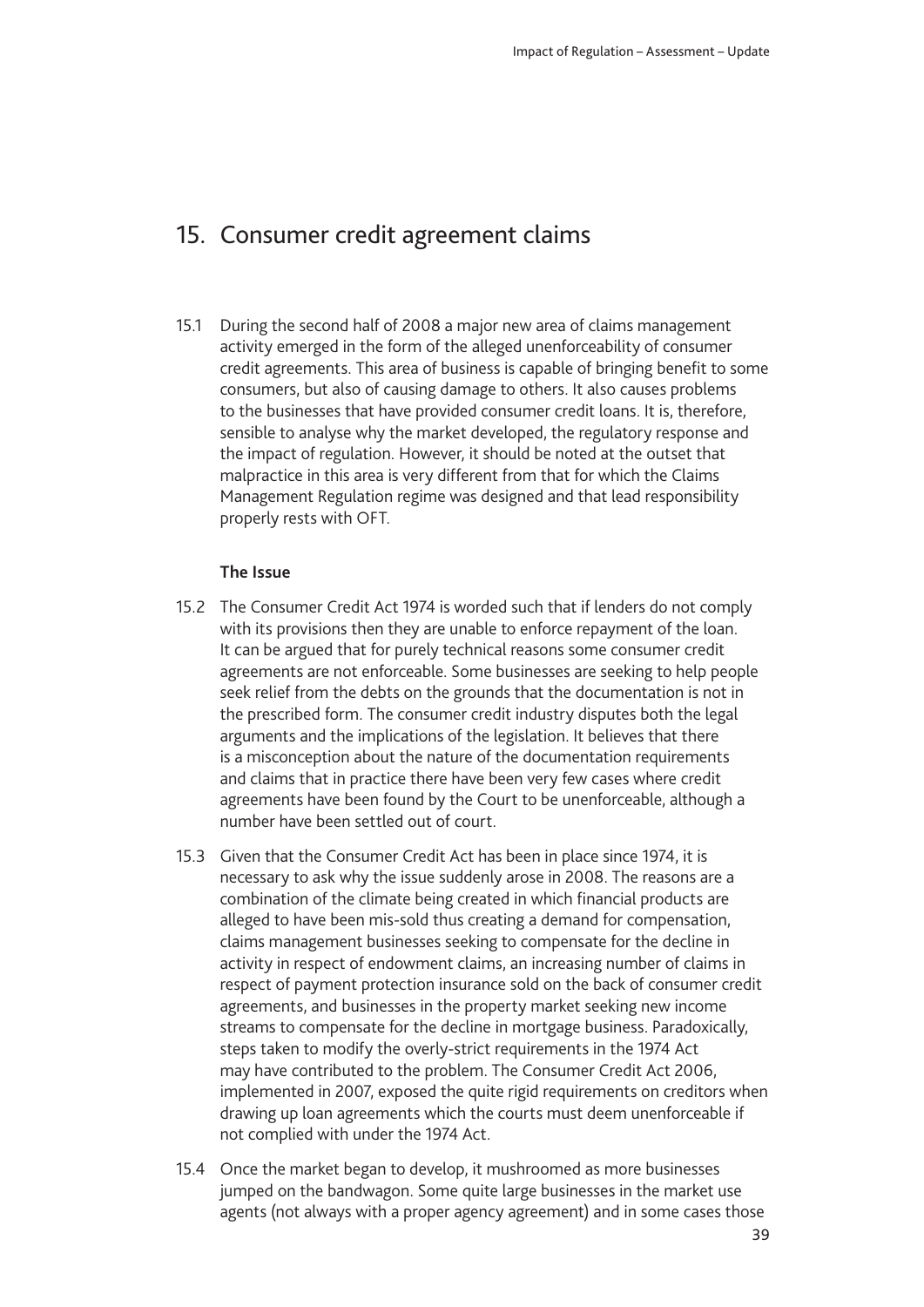agents decided to set up their own businesses, seeing the opportunity to make even more money.

15.5 Whatever the merits of the arguments, by the autumn of 2008 the business was in full swing with widespread advertising, much of it misleading, and many consumers either directly, through claims management companies or through solicitors beginning the process of seeking to have their loans declared unenforceable by making an information request to their lenders.

#### **The Issue for Lenders**

15.6 Lenders have naturally been concerned about these developments. They have faced a massive increase in the number of requests for information followed up by letters stating that the agreement is unenforceable and asking for the debt to be written off. Lenders complain that generally they receive no more than standard letters which show a less than complete understanding of the legal position, and that requests for more specific information are often met by a repeat of the allegation that the agreement is unenforceable. However, as in other financial services sectors some product providers have had a cavalier attitude to compliance with the legislation and as yet there is probably considerable denial in the industry about whether there has really been non-compliance. Significantly, the information and presentation of information about credit cards and loan statements has improved markedly in the last year or so perhaps partly prompted by the claims for compensation.

#### **Impact on Consumers**

- 15.7 For some consumers, the development of this sector of the market is welcome and gives them an opportunity to secure relief from a debt which they should never have incurred in the first place, because the credit agreement should never have been entered into and was not compliant with regulations then in force. There are probably cases where PPI was mis-sold on the back of a credit agreement which itself was mis-sold through the consumer being misled as to the nature of the agreement. However, in order to pursue a particular case a claims management company has to do a great deal of work to analyse whether the loan agreement is unenforceable, before taking action directly or through a solicitor to seek to have the loan written off. A number of companies have entered this market having done all the necessary research and using the appropriate expert legal advice and a panel of suitably qualified solicitors.
- 15.8 However, in addition to this desirable development there is a tail of business which clearly is less desirable. A major concern has been a huge volume of advertising, mainly on the internet, which has given the impression to people that their credit agreements are unenforceable. Among the misleading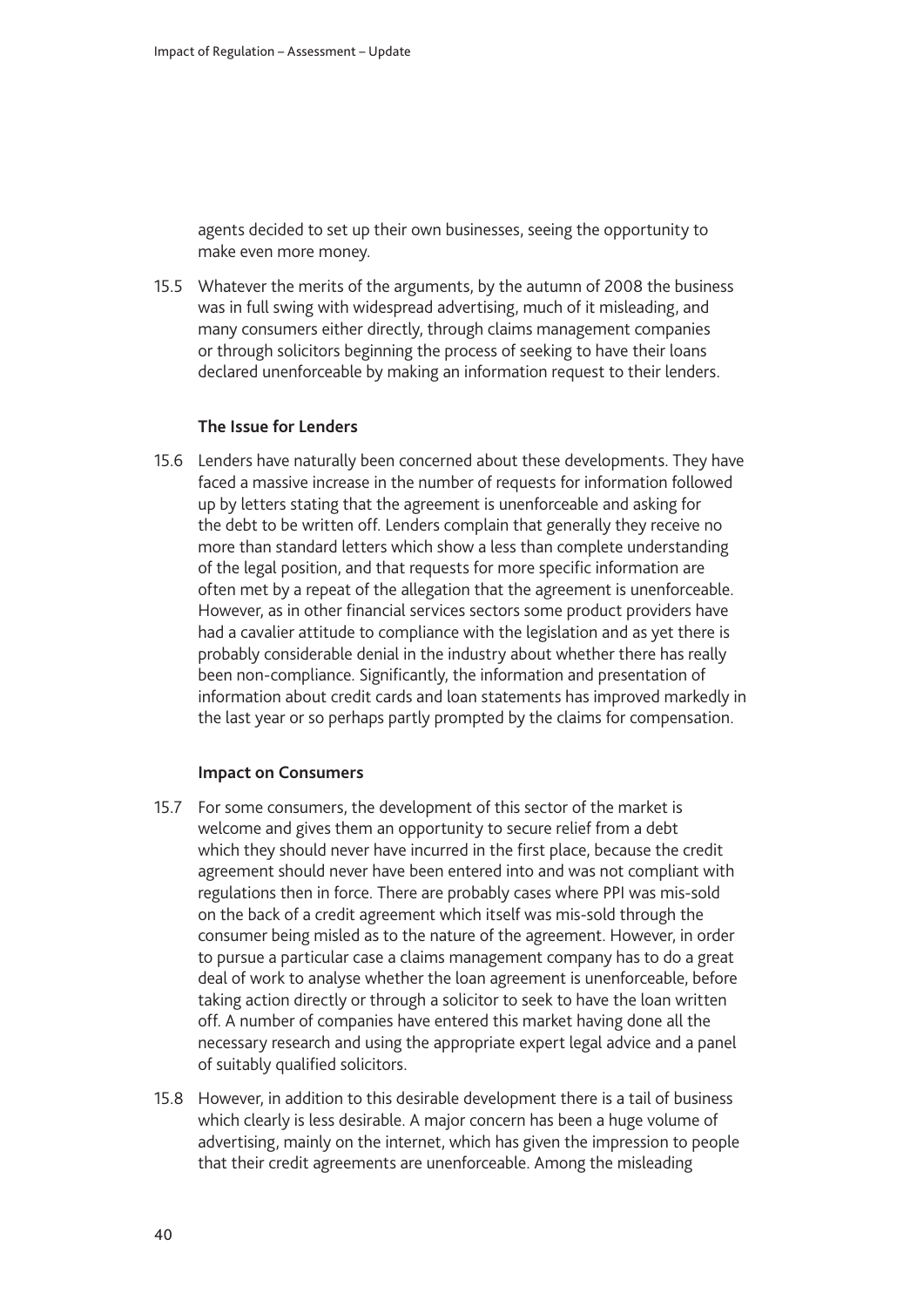statements highlighted in a Claims Management Regulator release in January 2009 were –

- "80% of credit agreements are unenforceable". Fifty million credit agreements are created every year, at least 25 million are unenforceable".
- "We are currently handling over 5,000 cases!" "We are currently managing £30 m of claims!"
- "We will get your credit cards written off within six weeks!" "Fast results guaranteed".
- "We have a 100% success rate". "A positive outcome is guaranteed".
- "We can write off all your outstanding debt, all previous payments could be returned, and you could keep any goods purchased".
- I5.9 Although overt misleading advertising has now largely, although not wholly, been dealt with, misleading information is still given in other ways. It is probable that even more outrageous claims have been made in telephone sales calls.
- 15.10 For some consumers these unreasonable expectations have been further compounded by advice given by a few companies that consumers can stop making payments, and even that they should immediately spend up to the maximum on their credit card because the agreement would not be enforceable (including paying a fee to the claims management company through the credit card). An even more distinct and dangerous variation has been for businesses to purport to take an assignment of the debt, something which is legally not possible. A number of businesses have also charged quite substantial up-front fees to consumers.
- 15.11 The business models used by claims companies vary. The "good" model, outlined earlier in this section, is for the claims company to do a comprehensive assessment of whether the agreement is enforceable and if it is found to be enforceable then passing it on to a solicitor to take the appropriate action. However, there appear to be a number of other business models –
	- Taking a significant up-front fee with the promise of a full refund less an administration cost if the agreement is found to be enforceable. The company then does little more than take in the advance fee, do virtually no work and then pocket the administration fee leaving the consumer feeling that he may well have got a good deal.
	- Bombarding the lender with information requests but not then engaging properly by responding to requests for more specific information. The next stage is simply to assert that the agreement is unenforceable.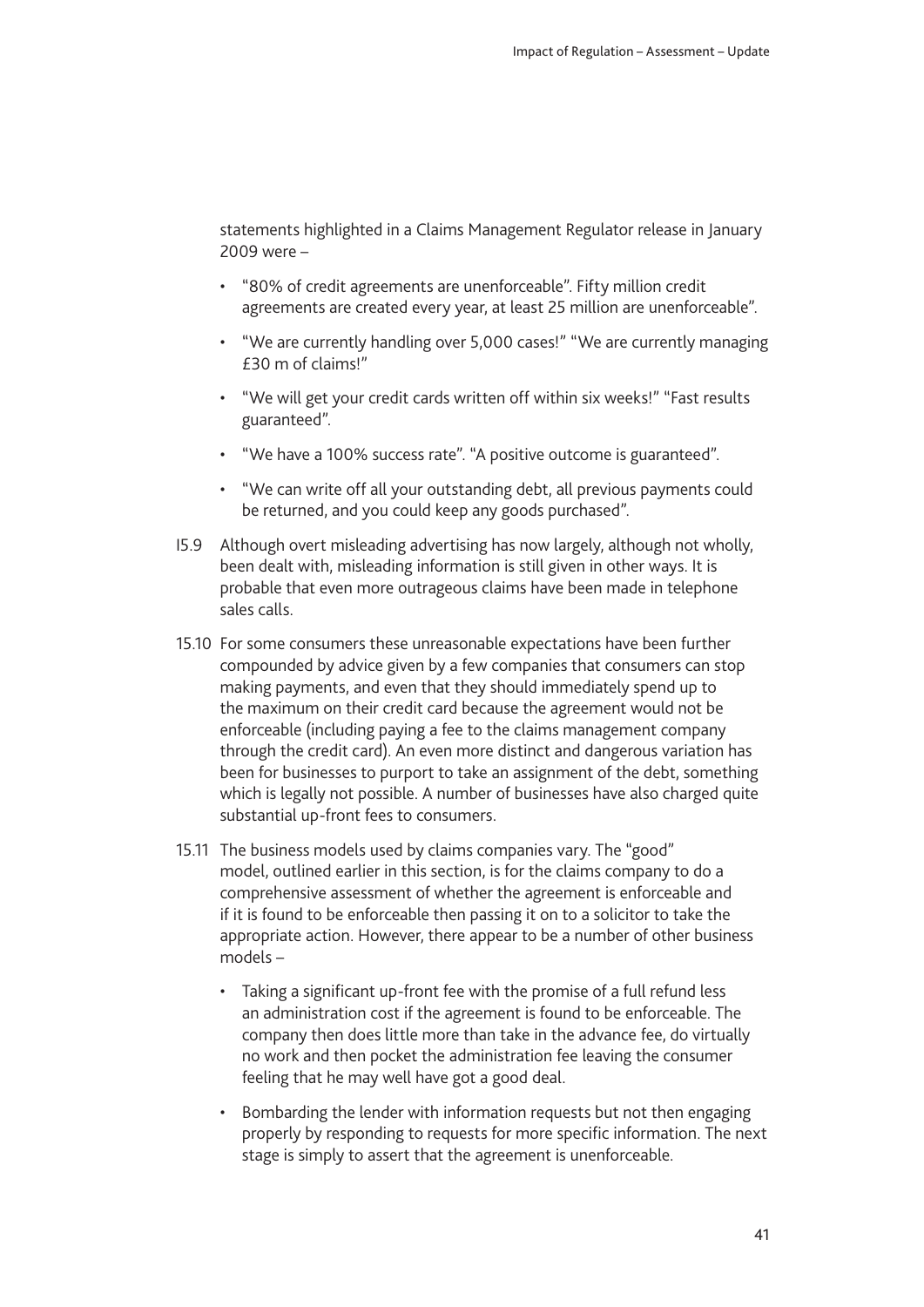- Going straight to the Ombudsman, or threatening to do so, effectively using the levy imposed by the Ombudsman on a per-case basis to persuade the lender to accept that the agreement is unenforceable.
- 15.12 It also seems to be the case that some claims management companies have attracted a large number of cases but do not have arrangements in place with solicitors to pursue the cases.
- 15.13 There is scope here for more direct consumer detriment significantly greater than for any other claims management activity. There are three main areas of detriment –
	- Contrary to the expectation given to the consumer, the lender will enforce the loan, including taking possession of an asset in the case of hire purchase or leasing arrangements, or taking court action to recover the debt.
	- Registering the default with the credit reference agencies such that the borrower will find it difficult, if not impossible, to obtain credit in the future.
	- Many people, including some with limited income or debt problems, have paid significant up-front fees with the likelihood of them never receiving the service that they have paid for.

The third area is of lesser impact than the other two, but may well be combined with them.

#### **The Regulatory Regime**

- 15.14 This particular issue, as with so many others, does not fall clearly within the ambit of a single regulator. Rather, there are no fewer than four relevant regulators and three other agencies that are significant –
	- The Office of Fair Trading is responsible for the licensing of businesses that provide consumer credit and for regulating debt counselling.
	- The Claims Management Regulator is responsible for regulating businesses that provide claims management services, some of which are or should be also authorised by the OFT in respect of consumer credit or debt counselling services.
	- The Solicitors Regulation Authority is responsible for regulating solicitors including in respect of activities which done by businesses other than solicitors would require authorisation under the Compensation Act.
	- The Financial Services Authority regulates businesses that provide consumer loans and requires all authorised regulated businesses to comply with its rules on dispute resolution.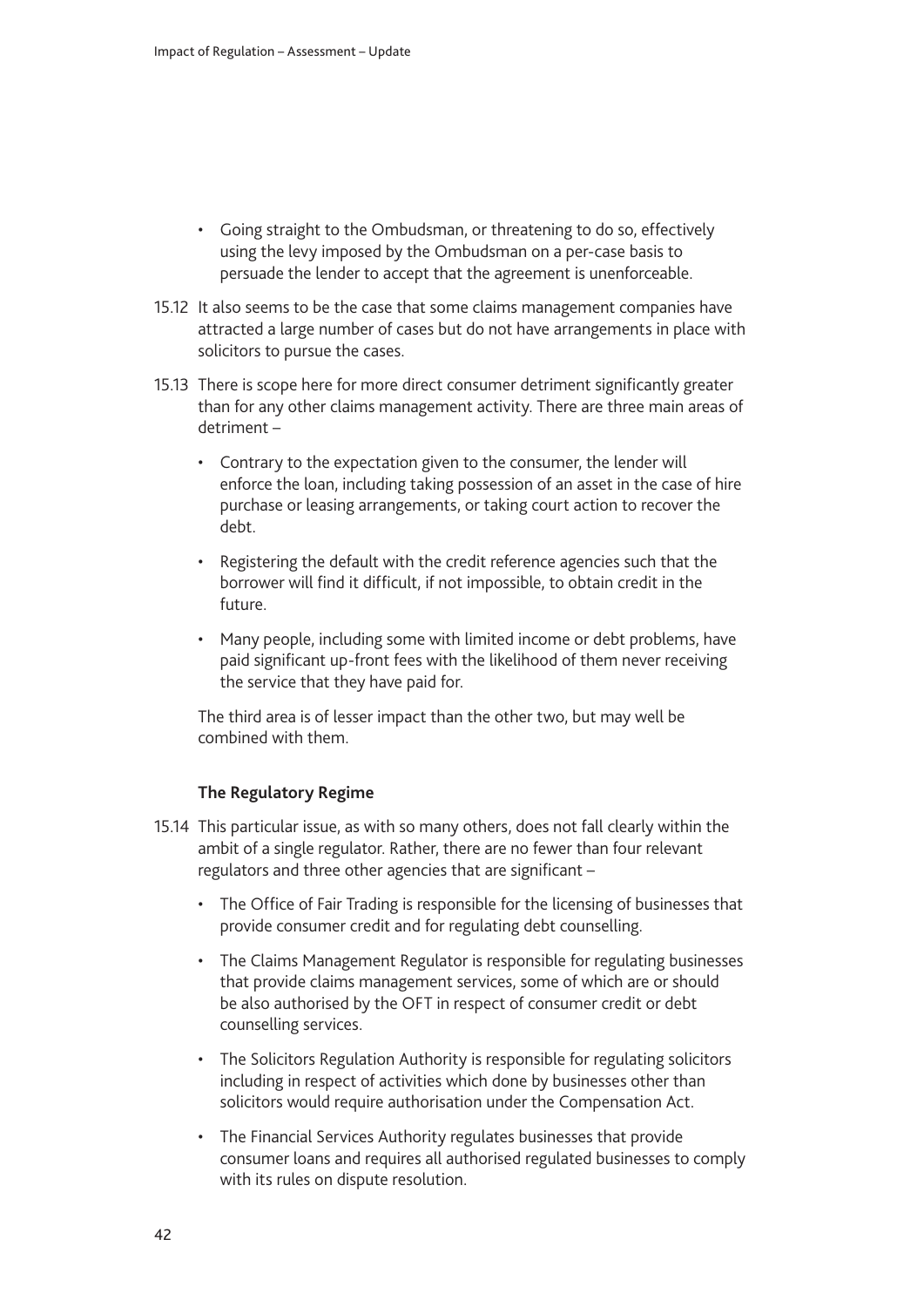- The Financial Ombudsman Service hears complaints against businesses regulated by the FSA. The way that it charges, on a per-case basis, together with the procedures it follows, form part of the regulatory framework.
- The Department for Business, Innovation and Skills is responsible for the consumer credit legislation.
- The Courts are responsible for interpreting the law and dealing with specific cases.

#### **Regulatory Action**

- 15.15 Regulators have taken a number of actions to deal with emerging problems in this sector, largely announcements aimed primarily at consumers and businesses. In August 2008 a first "consumer alert" was published by the OFT and the Claims Management Regulator. On 6 January 2009 the Claims Management Regulator issued guidance on marketing and advertising claims management services in respect of unenforceable credit agreements. It noted a list of statements that were causing concern in advertising literature and warned businesses that failure to comply with the rules on this matter could lead to enforcement action. In February 2009 there was a joint Claims Management Regulator/OFT press release publicising the January guidance. In May 2009 the SRA warned solicitors not to accept business from introducers which mislead consumers about the prospects of getting loans, credit cards and other debts written-off. The SRA reported that it was currently investigating ten solicitors firms and commented that it was liaising closely with the Ministry of Justice.
- 15.16 In addition to this activity, the Claims Management Regulator has also been taking some enforcement action. Most of the misleading advertising, particularly on websites, has now been removed, although a quick web-search reveals that quite a lot remains. A number of businesses have been asked to change their practices and it is understood that stronger enforcement action has been initiated in some cases.

#### **The Impact of Regulation**

- 15.17 The collective response from the various regulators has so far not been sufficient. This partly stems from the number of regulators and other agencies involved, but this is a matter to be sorted out within Government. Consumers are entitled to expect a joined-up response.
- 15.18. The succession of warnings by the Claims Management Regulator, the Office of Fair Trading and the Solicitors Regulation Authority have served a useful purpose but those engaged in serious malpractice are less likely to be influenced by warnings but rather are influenced by enforcement action.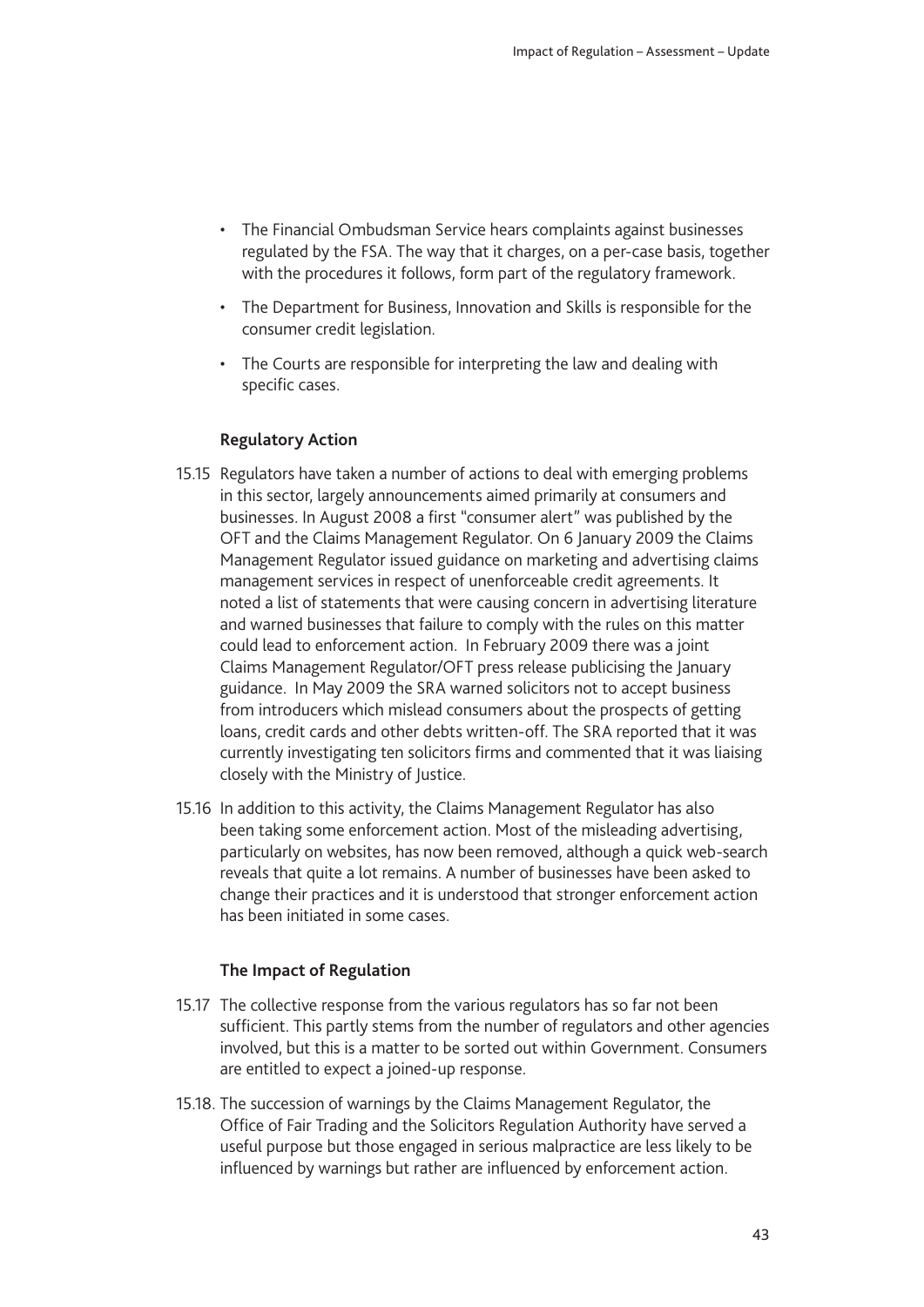- 15.19 While some enforcement action has been taken, particularly in respect of misleading advertising, much more needs to done in the circumstances. Removing misleading advertising from websites is desirable but not nearly sufficient if sales calls are even more misleading. At present, there seems a real danger that a number of consumers have been led to believe that their consumer credit debts are unenforceable when they probably are enforceable, that unknown to them they are putting themselves in a position whereby they may find it more difficult to obtain credit in the future and they may well have parted with up to £500 in an up-front fee on the basis of misrepresentation at what could be achieved.
- 15.20 This issue needs to be tacked more urgently and to do so is likely to require significant additional resources, and in relation to the Claims Management Regulator beyond what is currently available. The SRA and the OFT both have a direct responsibility in this area. Solicitors are not only handling claims passed on by claims management businesses but are also seeking claims directly, and the OFT has responsibility for regulating consumer credit and debt counselling and for consumer protection generally. A joint approach by these three bodies, with one clearly in the lead, accountable and providing the necessary resources is needed.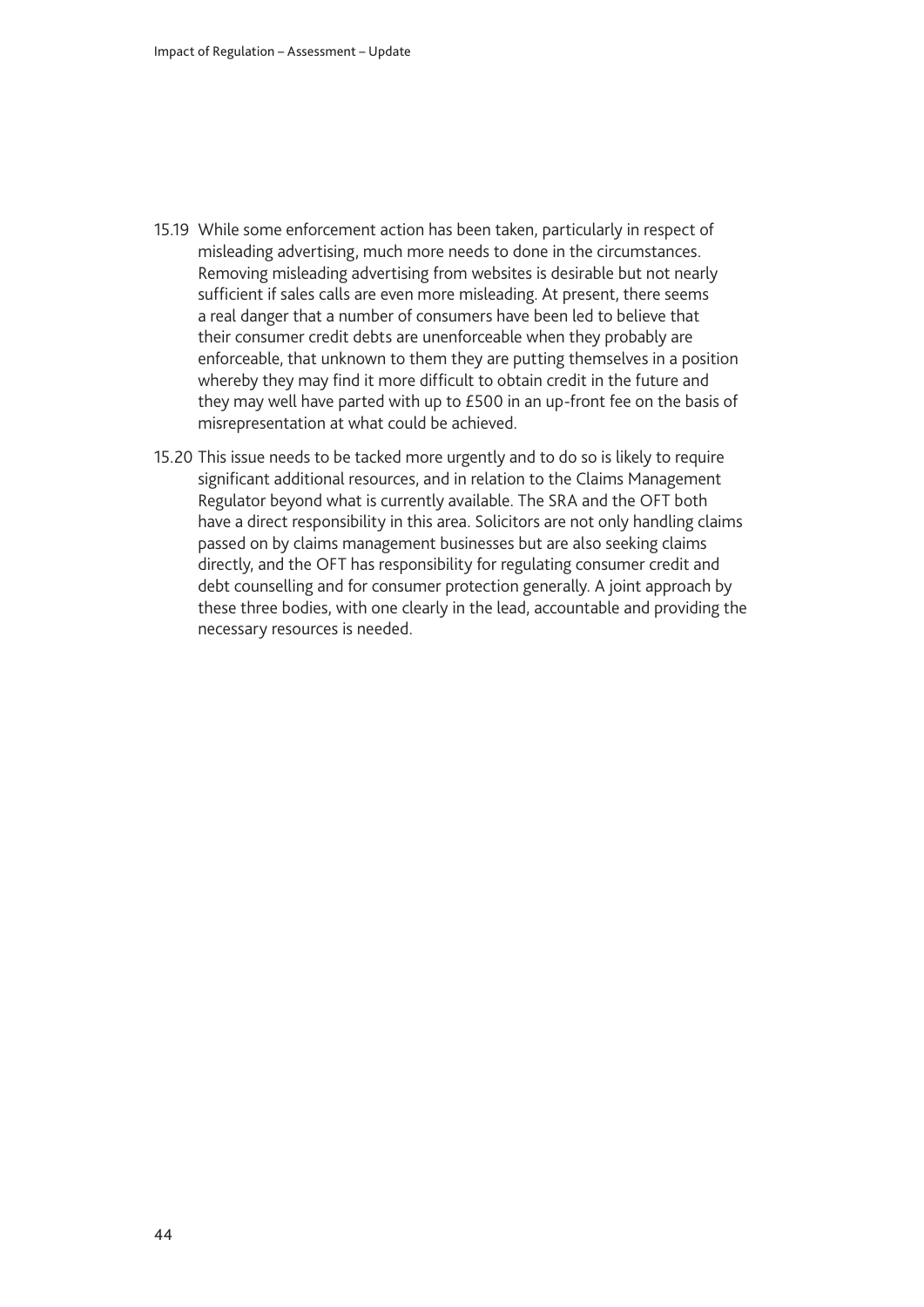### <span id="page-46-0"></span>16. Other financial products

#### **Endowment claims**

- 16.1 Handling endowment claims is the second largest market regulated under the Compensation Act, turnover in 2008/09 probably being around £60 million. A number of areas of malpractice were identified in the Baseline Study, mainly relating to scare tactics and misrepresentation of the chances of success if claiming directly. The Association of British Insurers reported that in 2006 71% of complaints made directly were upheld compared with 51% received through claims management companies. Most of the websites claimed a very different position, typically arguing that fewer than 40% of those who claim directly succeed.
- 16.2 A strategy for this sector, set out in the Baseline Study, has been implemented and the first year Impact Study noted that this had been broadly successful, particularly in respect of misleading information on websites and unfair terms in contracts.
- 16.3 There was a finite stock of potential endowment claims and time barring rules by the FSA and the Financial Ombudsman Service have reduced the market even further. The decline in the market is amply illustrated by the fall in the number of new cases handled by the Financial Services Ombudsman –

| 2004/05 | 69,737 |
|---------|--------|
| 2005/06 | 69,149 |
| 2006/07 | 46,134 |
| 2007/08 | 13,778 |
| 2008/09 | 5,798  |

- 16.4 Very few claims management businesses have entered the market in the last year or two, many have left the market and the remaining business is generally being handled by a small number of businesses that also handle other financial claims.
- 16.5 The Claims Management Regulator has dealt effectively with areas of malpractice specific to this industry, in particular cold calling from foreign call centres, failing to refund upfront fees in accordance with contracts and failure to communicate with clients. The worst offending firms have left the market largely as a result of regulatory action.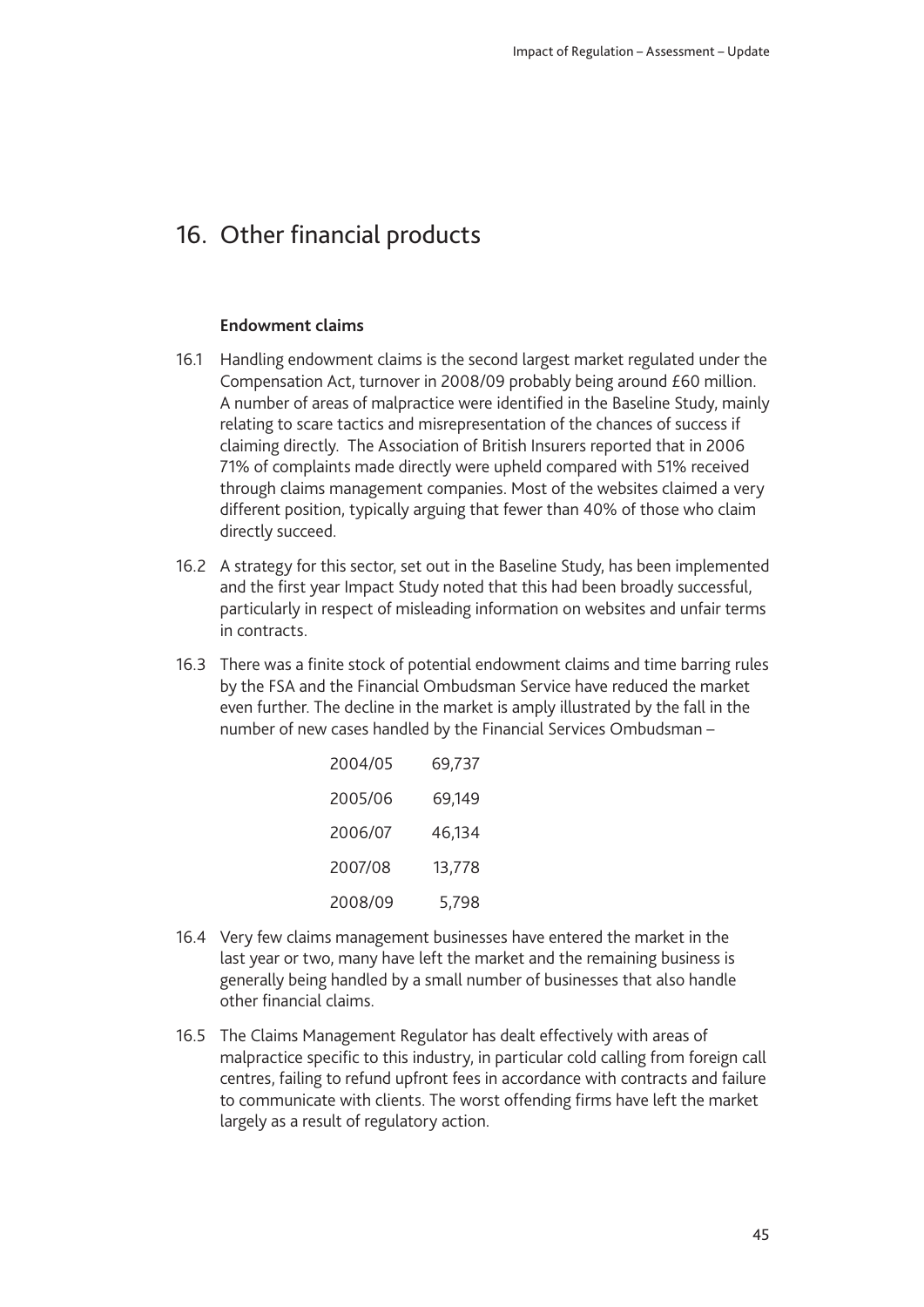#### **Bank accounts**

- 16.6 The market for handling bank charge claims developed rapidly during the course of 2006 in response to regulatory action by the FSA and the OFT. The strategy for dealing with these businesses was similar to that for the endowment claims companies, in particular scrutiny of websites and contracts. The strategy is considered to have been largely successful in stopping malpractice developing.
- 16.7 On 26 July 2007 the Office of Fair Trading announced that a test case on bank charges was being referred to the High Court. This was done in agreement with seven major banking groups. In the light of this agreement the Financial Ombudsman Service stated that it would put on hold its own work on complaints about these charges pending the outcome of the legal proceedings. The FSA issued a "waiver" from its Complaints Handling Rules, which meant that until the test case was resolved any bank or building society would not be required to handle complaints relating to unauthorised overdraft charges. The effect of these announcements was substantially to reduce the scope for claims management work in respect of bank claims. The Claims Management Regulator immediately issued a Guidance Note to authorised businesses about handling of bank charge claims.
- 16.8 Court action is still ongoing and is likely to continue for some time. As a result the scale of business is modest. Some claims management businesses are handling a small number of claims and a number have been building up a stock of claims to progress depending on the results of the court action. Few businesses charge significant upfront fees so the scope for malpractice is limited.

#### **Payment Protection Insurance**

- 16.9 Complaints in respect of Payment Protection Insurance have risen substantially over the past year. The first year Impact Report noted that while there had clearly been substantial mis-selling in this market, it was less clear that there was an obvious market for claims management companies. It noted that, unlike for endowment claims, there was no procedure that insurers had to go through when a complaint was made. It is also the case that many consumers are not aware that they have Payment Protection Insurance.
- 16.10 The situation changed during 2008 as knowledge about mis-selling of Payment Protection Insurance became more widespread, aided by various regulatory and Government reports and substantial fines levied by the FSA. Also, as the FSA gradually took action to require insurance companies to deal properly with complaints about mis-selling so the scope for claims management companies increased. The report of the Financial Ombudsman Service for 2008/9 noted that there had been a substantial rise in the proportion of complaints referred by claims management companies, from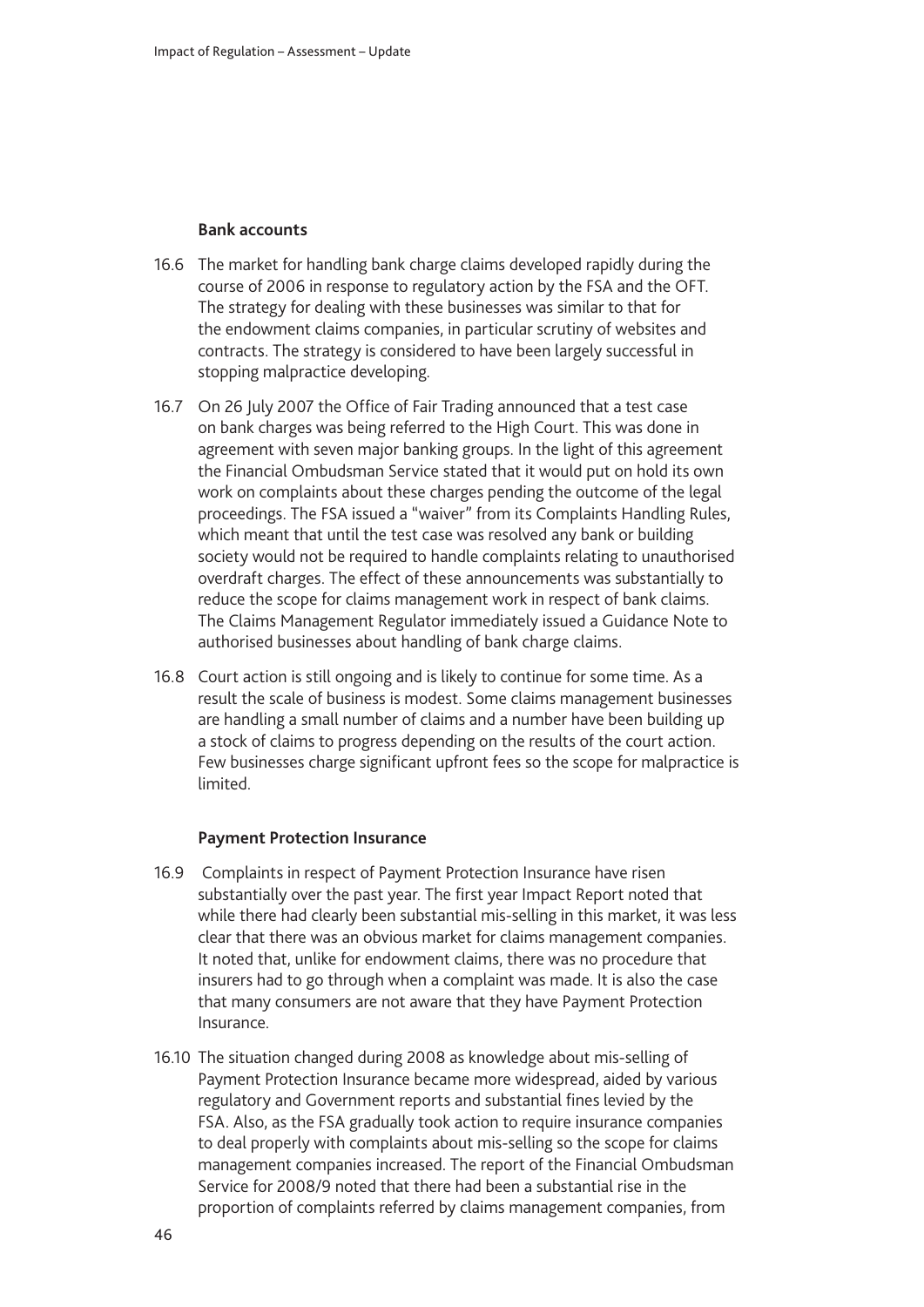19% the previous year to 26% in that year, largely reflecting the substantial increase in Payment Protection Insurance. 14% of cases bought by claims management companies in 2007/8 related to PPI complaints, whereas the following year the figure had risen to over 50%. The Ombudsman's report confirmed the validity of many of the complaints. It reported that in an exceptionally high proportion (89%) of cases that came before it, the outcome was changed in favour of the complainant following its intervention. It went on to say that this suggested that "there was still a widespread problem involving businesses rejecting complaints that they know, or should know, we will uphold". The FSA went on to say that it seemed that "few businesses have conducted the kind of 'root cause' analysis into the background to these complaints that they are required to carry out under the FSA's complaints handling rules".

- 16.11 These comments are a useful repost to those in the insurance industry who claim that the claims management companies are unnecessary because once a complaint is made to them they will handle it effectively. However, the Ombudsman went on to say that many of the cases brought forward by claims management companies simply took the form of claims presented in the standard format with little information about the specific circumstances in which individual polices were sold.
- 16.12 As the previous chapter noted complaints about mis-selling of PPI are often handled in conjunction with complaints about the loan connected with the PPI.

#### **Other financial products**

16.13 The First year Impact Report commented –

"As yet no significant market has emerged for other financial products. There is a very limited market in pensions opt outs. The companies in this market are already in the endowment claims market so are already regulated. These markets, and other markets where compensation claims may arise are closely monitored, including through liaison with the Financial Ombudsman Service. There is always a risk that a market will develop suddenly with the capability of consumers suffering detriment because the Department is not up to speed. There are adequate arrangements in place to prevent this happening."

16.14 This conclusion remains.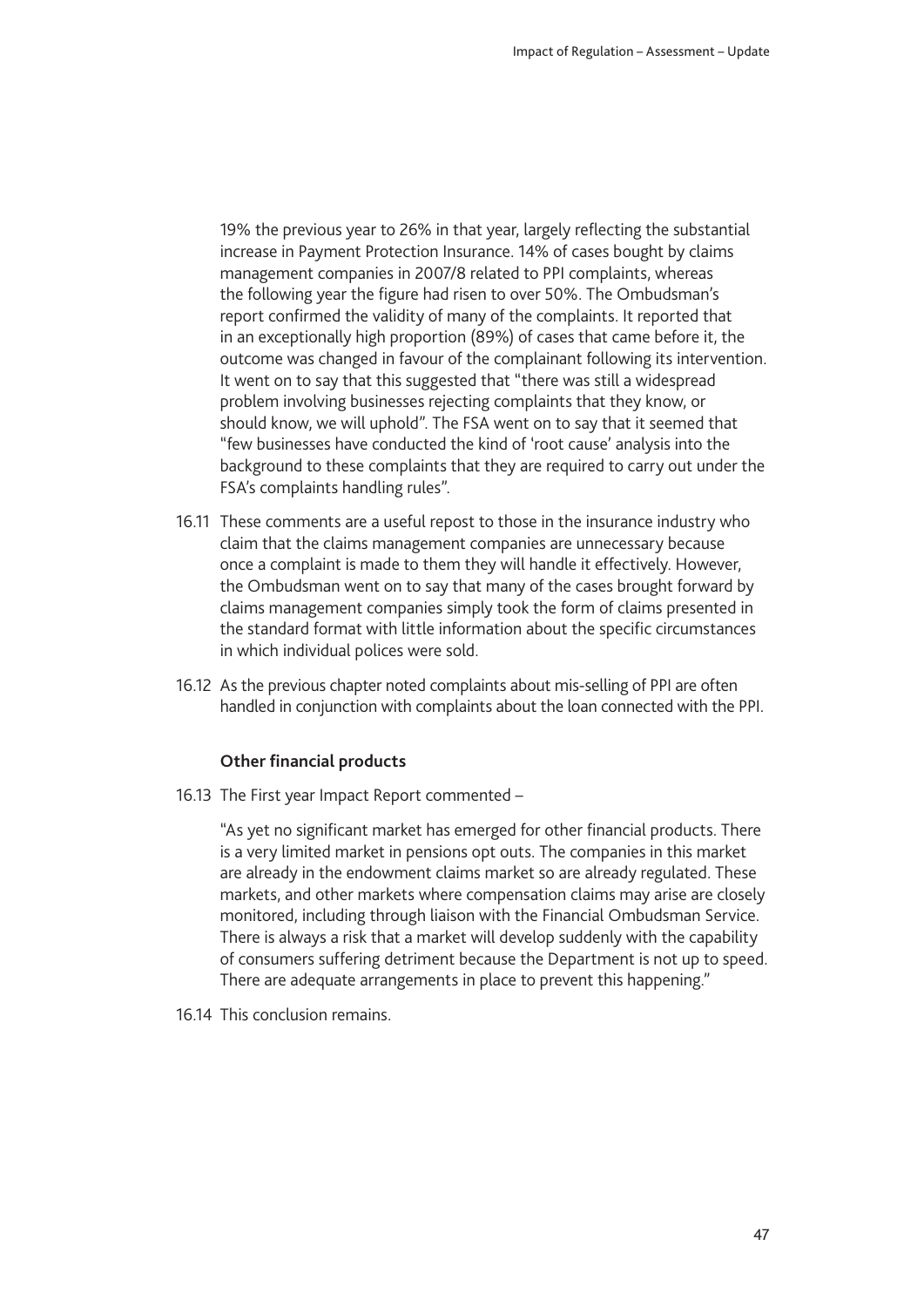### <span id="page-49-0"></span>17. Wider issues

#### **Provision of information**

17.1 The First Year Impact Report noted that one of the benefits of any regulatory regime is that those providing the goods or service are identified. Having information about those providing claims management services has proved to be useful to three different groups: the Regulator; those who receive claims, who are easily able to check the details of a business bringing forward; and the public, particular those dissatisfied with service they have received from a claims management business.

#### **Displacement**

- 17.2 The report also noted that is an inevitable consequence of any regulatory system is that malpractice will be displaced to some extent, and commented that there had been displacement –
	- In respect of personal injury cases from businesses providing claims management services to solicitors.
	- In the field of contrived and induced accidents from regulated personal injury claims to unregulated vehicle hire and vehicle damage claims.
	- From regulated business to exempt introducers, sometimes not fully in accordance with the rules.
- 17.3 Over time new forms of displacement become evident, and more generally those who benefit from malpractice have become more confident that they can re-organise their business and "get away with it". In addition to the exempt introducer concept being misused there has been increasing use of agency agreements and franchising which can serve to obscure the relationship between business and consumer and which considerably complicate the task of the Regulator. The Regulator has to be as nimble as the businesses to keep on top of the situation.

#### **Management information**

17.4 The database used by the Claims Management Regulator is sufficient for most regulatory purposes but is deficient in respect of management information. Statistical analyses have to be done on an individual basis. This means that trends in the market may take some time to become apparent. The database should be configured so as to produce regular reports on businesses being authorised and on the renewal process and also on regulatory action so as to enable trends over time to be quickly identified and if necessary acted upon. It is recognised that a problem here has been that the number of businesses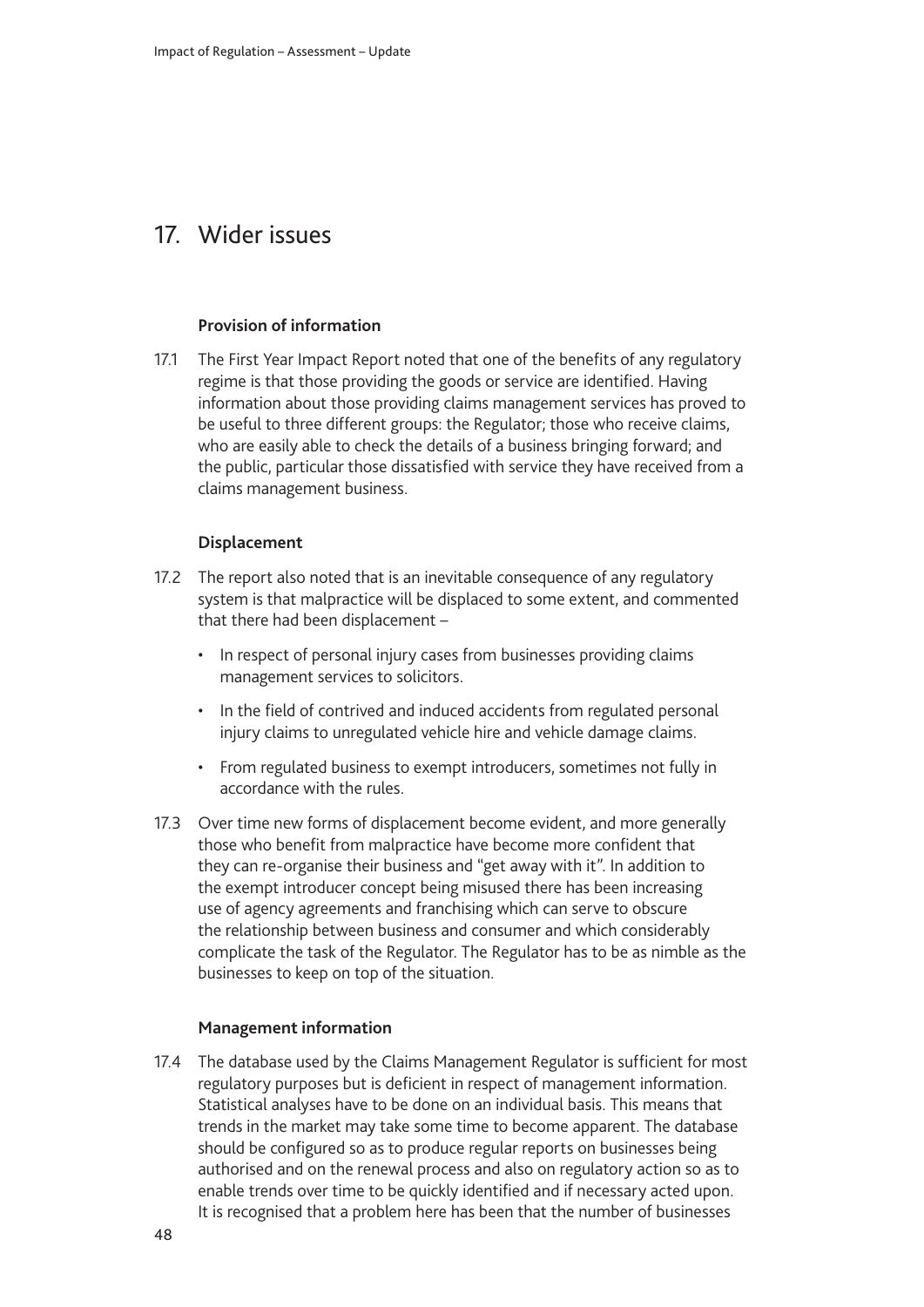being regulated is well above that originally envisaged and the priority has been to ensure that the IT system has been upgraded to meet regulatory needs.

#### **The Big Picture**

- 17.5 Claims management regulation has now been in place for over two years and it is appropriate to look beyond the impact of regulation and identify issues that need to be addressed in respect of the scope and structure of the regulatory system.
- 17.6 When claims management regulation was conceived it was seen as being a minor regulatory function dealing predominantly with personal injury and endowment claims and designed to fill the gaps between other regulators. It was also seen as an interim solution pending the establishment of the Legal Services Board, the working assumption being that the Board would assume responsibility for claims management business in due course.
- 17.7 The situation that now exists is rather different than that had been envisaged, and while it is being successfully managed it is sufficiently different as to cause questions to be asked.
- 17.8 Claims management regulation is no longer a small niche issue dealing with 500 small businesses, but rather quite a substantial regulator dealing with 2,500 businesses and having 35 staff in Burton-on-Trent and 8 in London.
- 17.9 The Legal Services Board has been established and is in the process of building the framework which will regulate all legal services, but the prospect of claims management regulation being included within this framework is looking increasingly less likely. This is not surprising. Claims management business is unlike the legal services that the Legal Services Board is responsible for regulating.
- 17.9 Most importantly, the major issues that the Claims Management Regulator is dealing with are all in areas where other regulators also have a role, and there is a risk of regulatory overlap, under-lap and conflicting priorities. Specifically –
	- Almost all personal injury business is passed on to solicitors and, as Chapter 8 has shown, claims management regulation in this area cannot be conducted in isolation of what the SRA is doing or not doing.
	- The Claims Management Regulator has become involved in dealing with fraudulent motor accident claims, something which was not envisaged at all when the legislation was enacted. Initially, the Claims Management Regulator took the lead in coordinating the work of various agencies, and more recently a more proper relationship has developed with the lead being taken by Police forces and the insurance industry.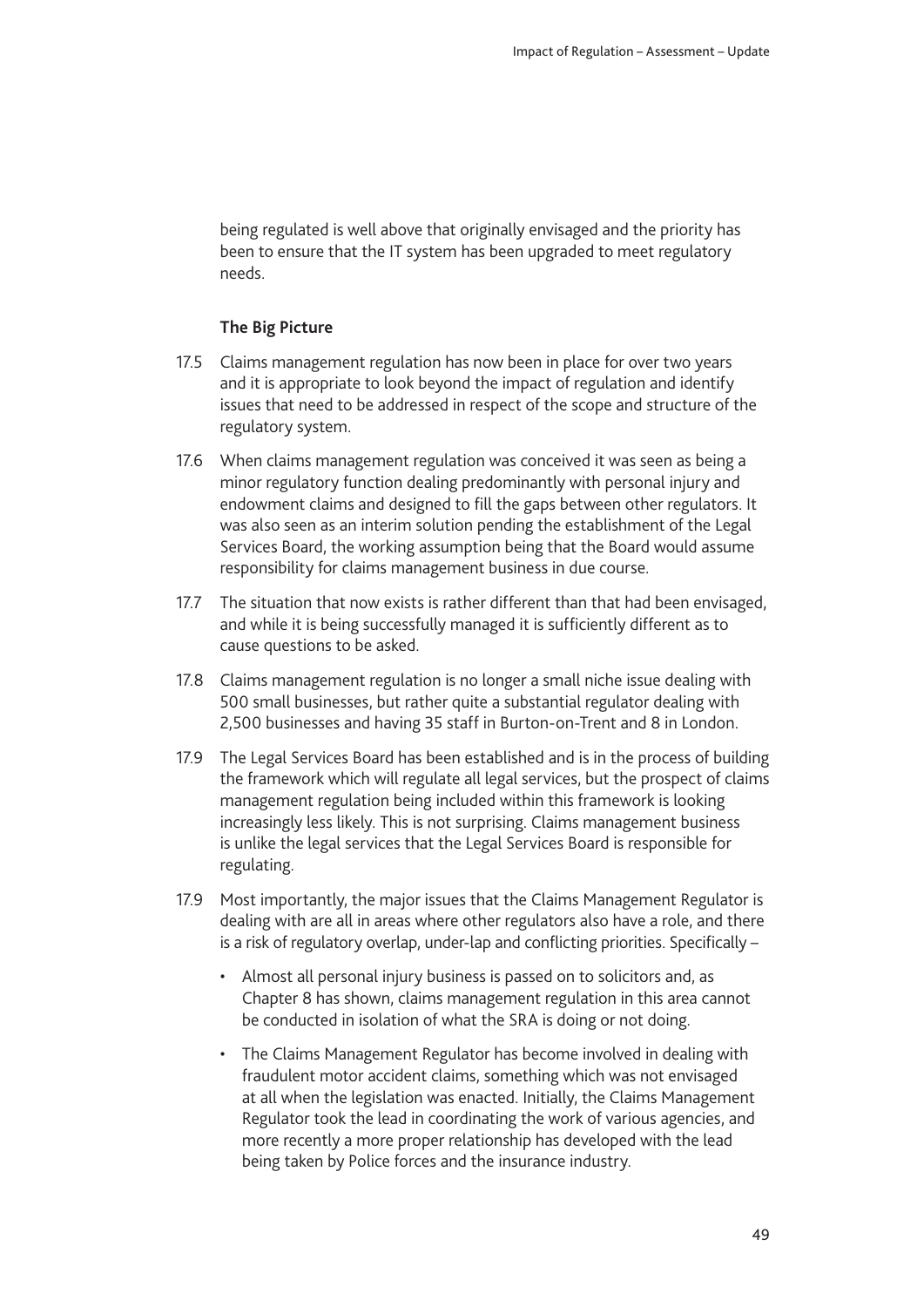- Endowment business is now substantially reducing but here the Claims Management Regulator has been operating in an environment created by a combination of the Financial Services Authority and the Financial Ombudsman Service. The same applies with bank charge business which is now largely on hold.
- The major new area to emerge during the year was consumer credit agreement claims, where regulatory responsibility rests with a combination of the SRA, the Claims Management Regulator and the OFT, with the FSA, the Financial Ombudsman Service and the Department for Business Innovation and Skills also having a role.
- 17.10 The innovative structure created for claims management regulation still works but is under pressure. The structure was never optimal but was the only one capable of delivering regulation in the required timescale, which it has done effectively. The structure has been significantly upscaled in scope and size, but in the long term this makes it even less optimal for the issues it is now dealing with. It is exceptional for regulation to be conducted from within a Government department, as this does not give the necessary operational framework in which regulation can be effective. Claims management regulation does not sit comfortably within the Ministry of Justice and in due course needs to be moved to where it does sit comfortably. Similarly, Staffordshire County Council has provided a reasonable service in respect of monitoring and compliance, and the model is one that could usefully have application in other sectors. However, the scale is now much larger than was envisaged when the Council took on the role.
- 17.11 The contract that the Ministry of Justice has with Staffordshire County Council expires in 2011, and by then it should be clear as to whether or, as seems likely, not, the LSB is capable of taking over responsibility for claims management regulation.
- 17.12 This points the need for serious consideration to be given during 2010 to the regulatory structure. Among the issues that will need to be considered are –
	- Should employment continue to be within the scope of the claims management legislation given the present unsatisfactory position or, rather, should this responsibility be given to another regulator?
	- Personal injury business is inextricably tied to the framework for conditional fee arrangements and the regulatory regime for solicitors. Should handling of personal injury claims therefore rest with the LSB directly, the SRA or continue to be handled as at present within the Ministry of Justice?
	- Handling financial services claims and also claims in relation to housing disrepair, and to a lesser extent criminal injuries compensation and industrial injury disablement benefit, are trading practice issues that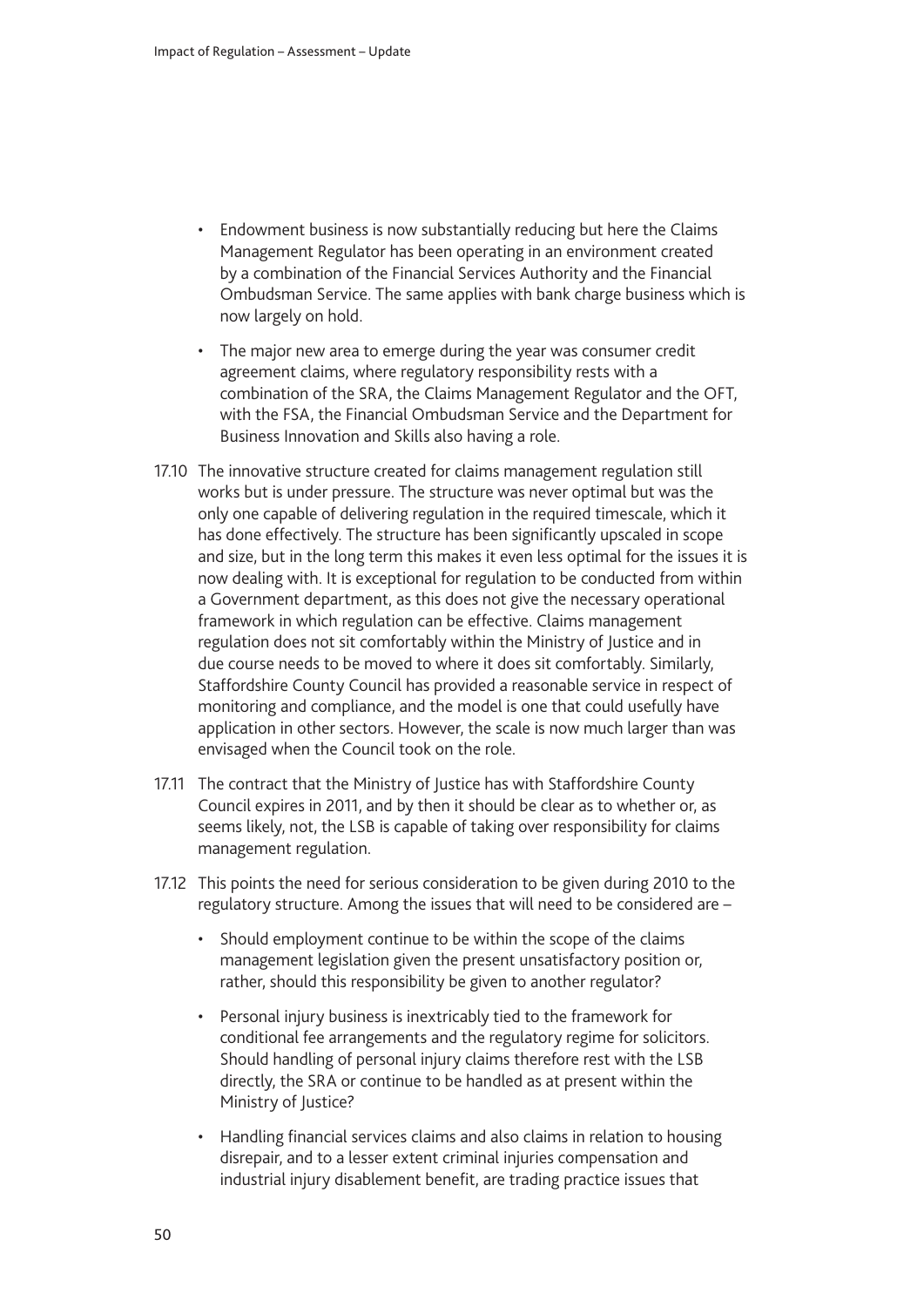seem naturally to belong within the Office of Fair Trading, alongside the responsibility it has for regulating other areas such as estate agents and consumer credit. The issue is whether there is a case for the OFT taking over as the designated regulator for part, if not all, of the claims management business.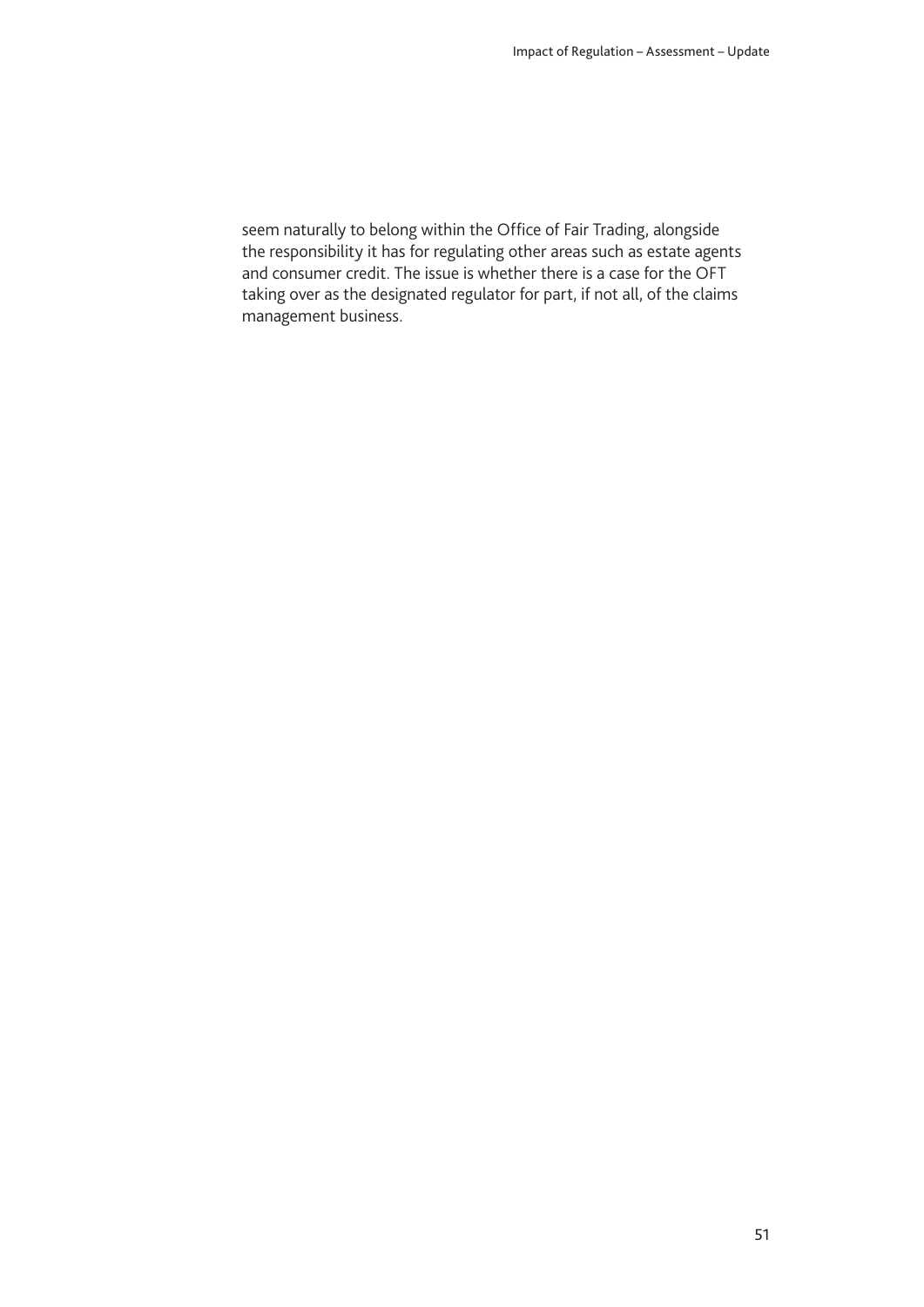### <span id="page-53-0"></span>18. Conclusions and future work

- 18.1 The regulatory regime for claims management activities is considered to have had a significant effect in removing malpractice less than two years after the Compensation Act 2006 received Royal Assent. Specifically –
	- Cold calling in person has been significantly reduced. This has reduced the number of frivolous claims and helped defuse the "compensation culture".
	- Unauthorised marketing in hospitals has been largely eliminated.
	- Significant progress has been made in co-operative working arrangements to deal with fraudulent motor accident claims.
	- Malpractice by companies handling claims against the Criminal Injuries Compensation Authority has been significantly reduced, including through some companies voluntarily leaving the market.
	- Misleading use of the expression "no win no fee" has largely been eliminated.
	- Misleading claims on websites have been almost entirely removed and rules requiring websites to give a physical address are being complied with.
	- What little malpractice there was in respect of handling endowment claims has largely been removed.
	- The growth of claims handlers dealing with bank charges has been controlled, preventing significant malpractice from developing.
	- The growth of claims handlers dealing with consumer credit claims has similarly been controlled, although here the scope and complexity of the issue are such that significant malpractice may have developed.
- 18.2. However, the nature of some of the issues has changed and some new issues have emerged. The following priorities have been identified –
	- Being seen to be tougher on businesses operating without authorisation so as to be a deterrent to unauthorised operation.
	- Ensuring that agency arrangements, franchise operations and the use of the exempt introducer concept are operated properly and do not become a means of circumventing regulation.
	- Dealing with cold calling by call centres, including where it is alleged that consumers have consented to be called.
	- Tackling abuse among businesses seeking to declare credit agreements to be unenforceable.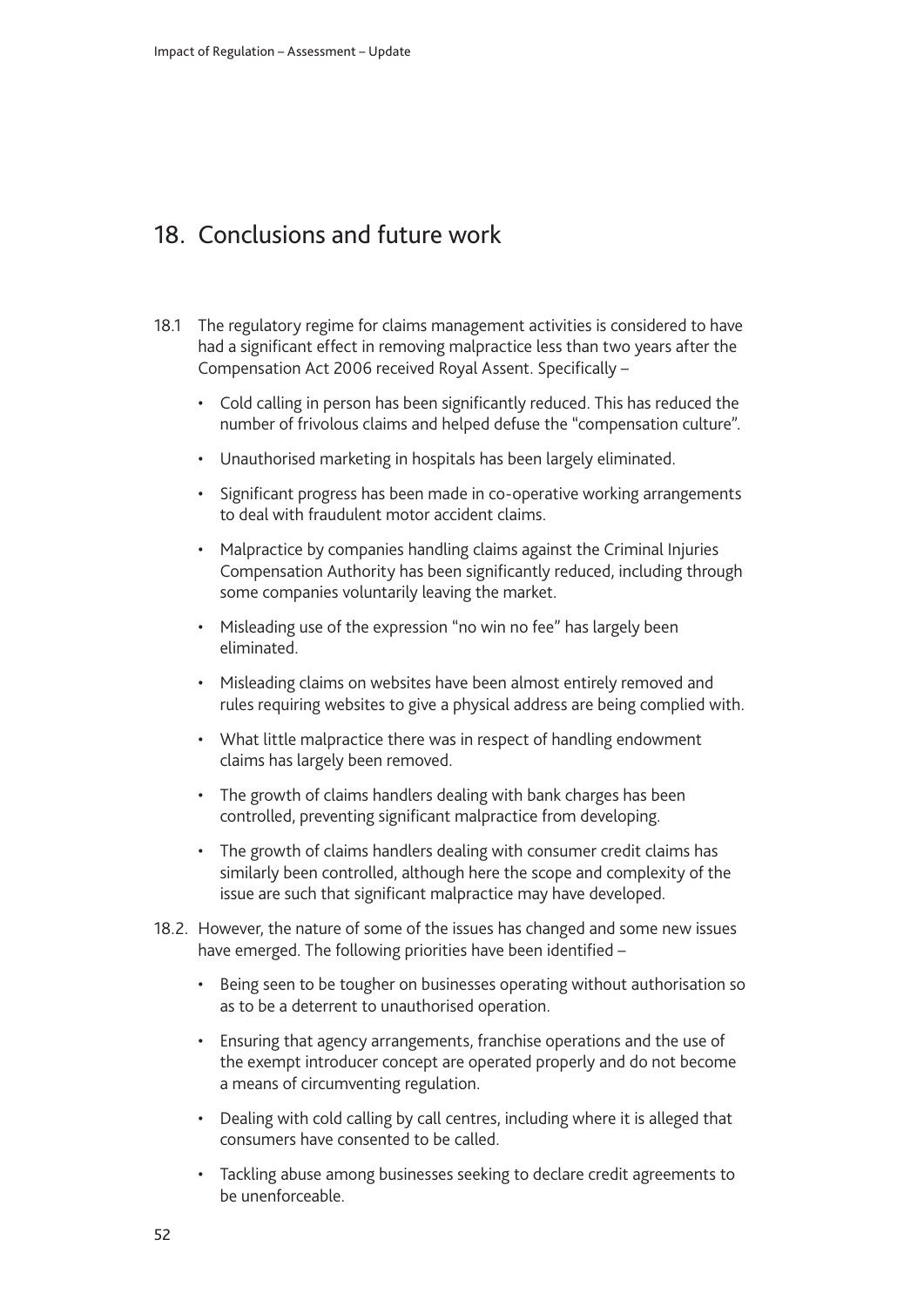- Identifying businesses that mislead consumers in telephone sales calls or face-to-face meetings and targeting enforcement action against them.
- 18.3. Very relevant to personal injury claims but outside the scope of the Claims Management Regulator is the need for more effective action to be taken to tackle solicitors who do not comply with the rules governing solicitors' conduct or for the rules to be changed.
- 18.4. Separately, the time is approaching when the scope and structure of the regulation need to be reviewed.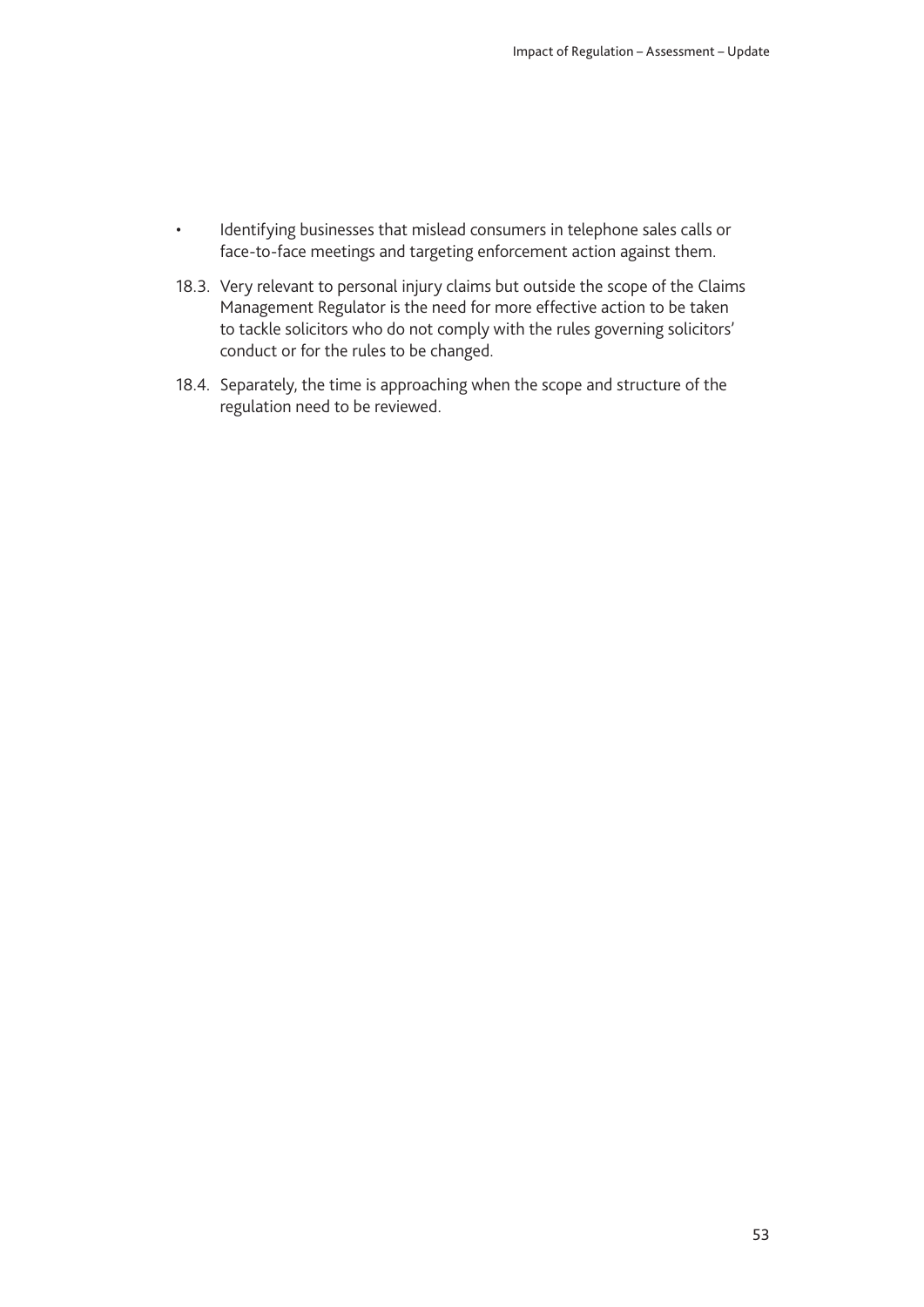# <span id="page-55-0"></span>Appendix Summary of Baseline Study – April 2007

#### **Personal injury**

Personal injury claims cost around £6 billion a year, motor accounting for nearly 70%, employer's liability for 20% and general liability for 10%. The way claims are handled is complex. Almost all ultimately are handled by solicitors. Some solicitors attract business through their own marketing or by using joint marketing companies. However, much business is referred by intermediaries. Solicitors will pay around £600 for a good personal injury case. There are about 1,000 intermediaries in this market, mainly specialists in claims management but including over 200 accident management companies. Their annual turnover is around £190 million.

There is substantial scope for malpractice. There are two principal problems selling practices, in particular cold calling, and misleading contracts. There are also two specific problems – marketing in hospitals and contrived accidents leading to fraudulent claims.

Mystery shopping, surveys, inspections of businesses and intelligence information will be used to help enforce the rules. However, success is dependent on the solicitors' Practice Rules being more effectively enforced and the exempt introducer concept working satisfactorily. The Regulator will be working closely with the Solicitors Regulation Authority to ensure that the work of the two regulators is complementary.

Regulation is likely to have significant effects on the nature of the market, including on solicitors that specialise in handling personal injury claims. The market is also likely to be affected by the Government's proposed reforms to the claims process, published on 20 April.

#### **Criminal injuries compensation**

The Criminal Injuries Compensation Authority (CICA) pays out about £200 million a year. Regulated intermediaries play only a small role in the market; their turnover is under £1 million a year. Most are also in the personal injury market. Intermediaries can add little value to the process. Some intermediaries have sought to give the impression that they are part of the official process. In co-operation with the CICA, it should be comparatively easy to deal with malpractice.

#### **Industrial Injuries Disablement Benefit**

The Department for Work and Pensions (DWP) pays out around £800 million in Industrial Injuries Disablement Benefit a year. Regulated intermediaries play only a small role in the market; their turnover is under £1 million a year. Most are also in the personal injury market. Intermediaries can add little value to the process. There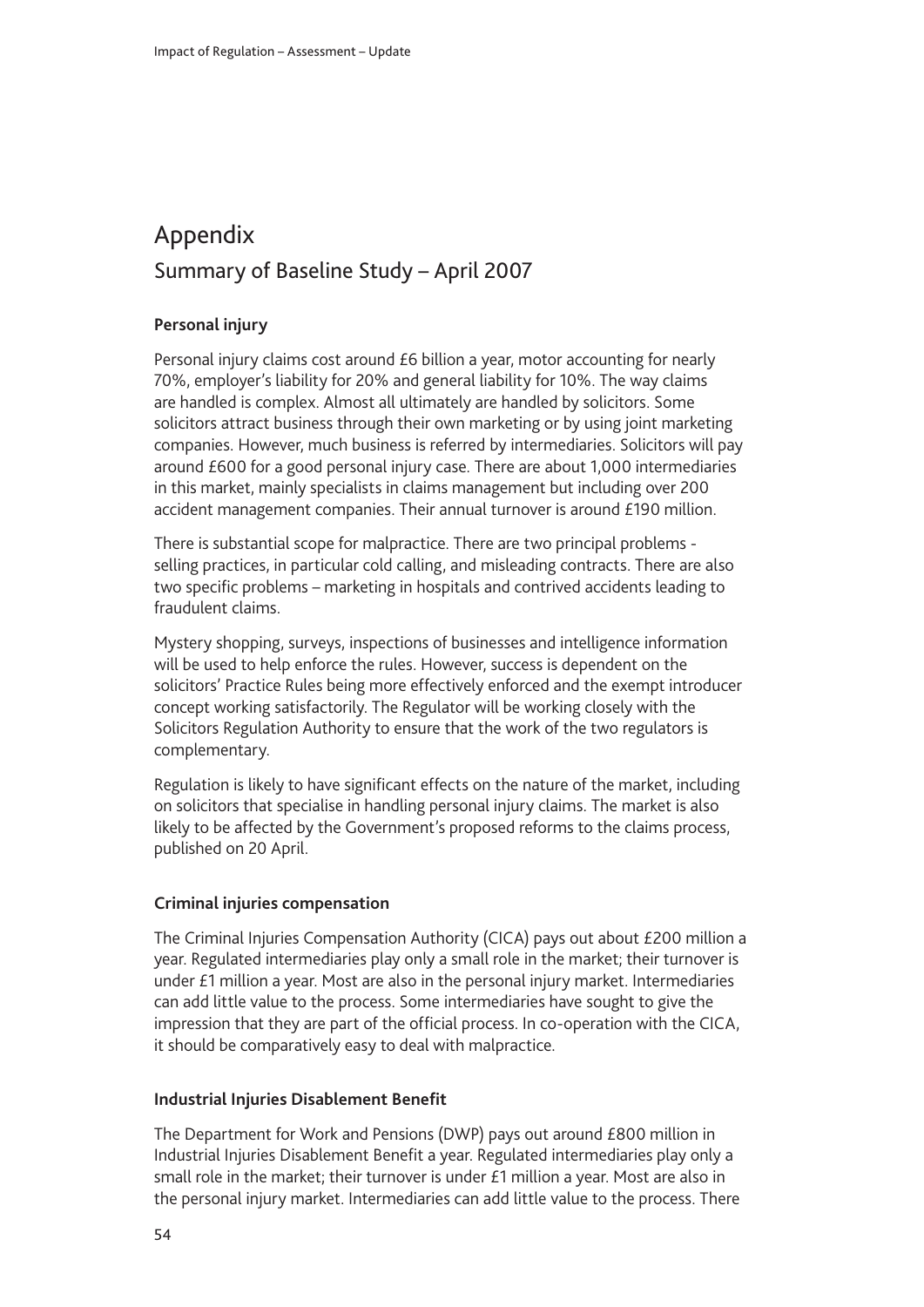is scope for malpractice through misleading contracts, which the authorisation process and subsequent monitoring should be able to address.

#### **Employment issues**

Employment tribunals award around £500 million a year, and many other cases are settled before going to a tribunal. Claims management companies have a very small role in this market; it should be possible to deal with any malpractice.

#### **Endowment policies**

Compensation payments in respect of miss-sold endowment policies exceed £1 billion a year. Intermediaries can earn an average of £800 a case. Their turnover is estimated at £75 million a year. The main problem areas are misleading information on websites, in particular the use of scare tactics, and contracts that are weighted against the consumer. These issues are being dealt with at the application stage. This, combined with scrutiny of contracts and the client account rules, should remove much of the scope for malpractice.

#### **Other financial products**

There is limited activity in respect of payment protection insurance, bank charges and opting out of SERPS. However, the scope does not currently exist for a market anything like the size of the endowment compensation market. Recent activity in respect of bank charges means that this is likely to become the most significant new financial services market. The issues will be dealt with in the same way as for endowment miss-selling.

#### **Housing disrepair**

The market seems very small and local in nature. There is some activity by claims farmers who sell cases on to solicitors. Malpractice will be addressed in the same way as for personal injury business; the co-operation of one or more large social landlords will facilitate the process.

#### **Summary**

The following table summarises the analysis and makes a preliminary assessment of the chances of success. Unreasonable selling tactics is the one common theme. The most difficult sector to tackle will be personal injury, because it offers most scope for businesses to seek to circumvent the rules and because, unlike in the other sectors, the malpractice is generally paid for by the defendant and his insurers rather than by the client.